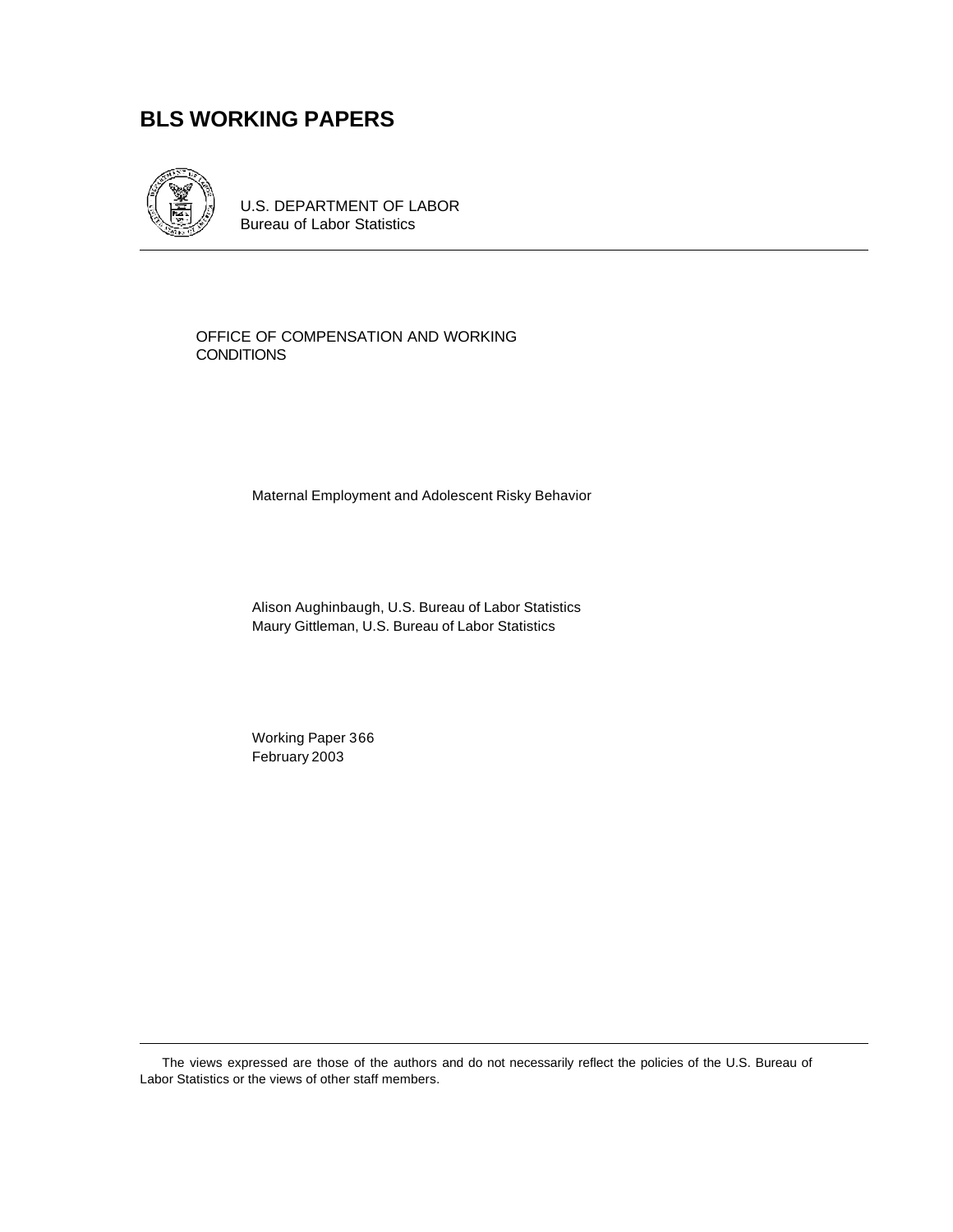### **Maternal Employment and Adolescent Risky Behavior**

Alison Aughinbaugh U.S. Bureau of Labor Statistics

Maury Gittleman U.S. Bureau of Labor Statistics

First draft: April 2002 Current version: December 2002

**Abstract**: This paper examines the impact of maternal employment during a child's first three years and during adolescence on his or her decisions to engage in a range of risky behaviors: smoking cigarettes, drinking alcohol, using marijuana and other drugs, engaging in sex and committing crimes. Using data from the NLSY79 and its young adult supplement, we find little evidence that mother's employment early in the child's life has lasting consequences on participation in risky behaviors. Similarly, with the possible exception of drinking alcohol—our results do not indicate that maternal employment during adolescence is correlated with increased involvement in risky activities.

An earlier version of this paper was presented at the Annual Meeting of the Population Association of America, Atlanta, GA, May 9-11, 2002 and the Annual Congress of the European Society of Population Economics, Bilbao, Spain, June 13-15, 2002. We are grateful to Suzanne Bianchi, our discussant at the PAA meetings, and to participants in both conferences for their helpful comments. We also wish to thank Phil Levine for sharing data with us. This work does not reflect the opinions of the U.S. Bureau of Labor Statistics or any of its other staff members. Correspondence may be sent to aughinbaugh  $a@bls.gov$ , Bureau of Labor Statistics, 2 Massachusetts Ave. NE, Room 4945, Washington, DC 20212, 202-691-7520 phone, or 202-691-7425 fax.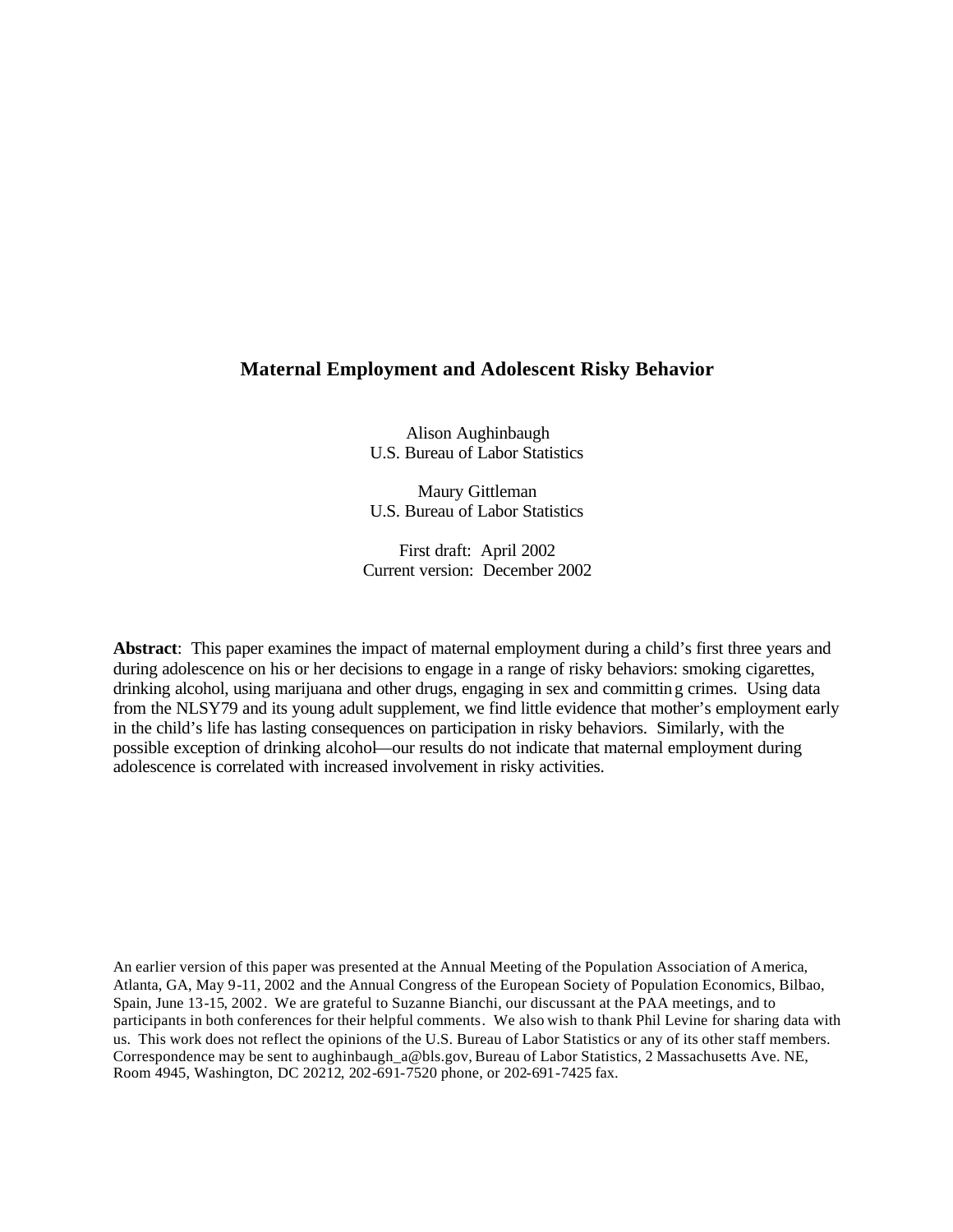Adolescence is a period of rapid physical, intellectual and emotional change. Many teens experiment with smoking, alcohol, ma rijuana and other drugs, become sexually active, and, to a lesser extent, participate in other illicit activities. While recent years have seen divergent trends in teen participation in such activities, the levels of such behavior are still cause for concern (Gruber, 2000). For many teens, there are few long-term consequences from engaging in this kind of behavior. But for those who become addicted to cigarettes, alcohol or drugs, who unintentionally become pregnant, or who find themselves with a criminal record, the costs to themselves, their families and society as a whole can be tremendous (Figlio and Ludwig, 2000; Pergamit, Huang, and Lane, 2001).

Owing to the rapid rise in labor force participation by women with children in recent decades and the resulting changes in arrangements for child care and parent-child relationships more generally, a large literature crossing disciplinary lines has examined the impact of maternal employment on children. Interestingly, recent work challenges the conventional wisdom that children are now spending less time with their parents than they had in the past, a subject to which we will return (Bianchi, 2000; Sandberg and Hofferth, 2001). Researchers have focused, for the most part, on the cognitive outcomes of children who are quite young, paying less attention to possible effects on children above elementary school age.<sup>1</sup> In this study, we aim to fill part of this gap by examining the relationship between maternal employment and risky behavior by adolescents, that is, participation by teens in activities that have potentially harmful long-term consequences.

In this effort, we use the National Longitudinal Survey of Youth, 1979 (NLSY79), and, in particular, its young adult supplement to analyze the decisions of children aged 15 and above

 $1$  Harvey (1999) and Ruhm (2001) provide surveys of this part of the literature.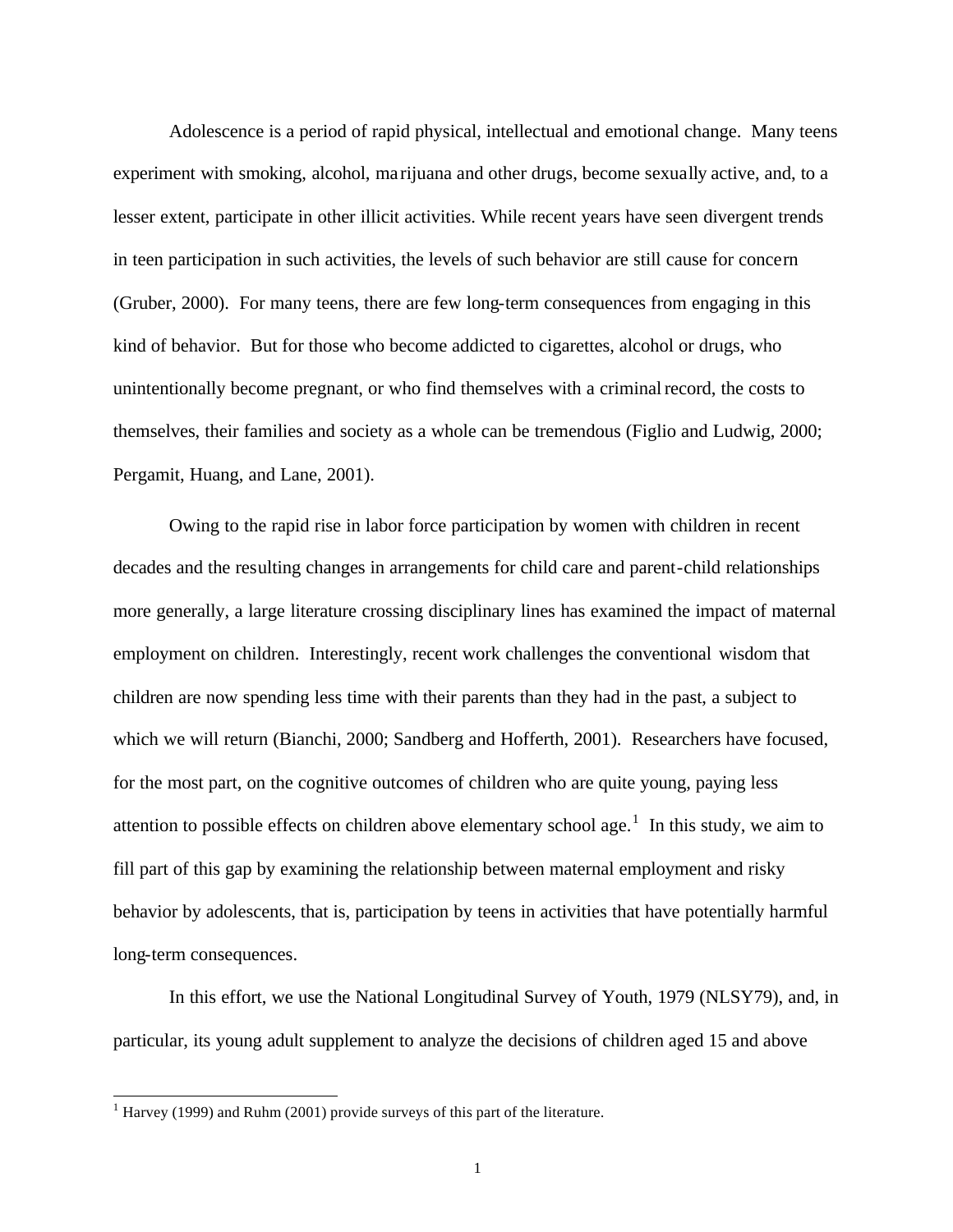with respect to a range of risky activities: smoking cigarettes, drinking alcohol, using marijuana and other drugs, engaging in sex and committing crimes.<sup>2</sup> Although there are many factors that influence such behaviors—including the actions and attitudes of one's peers, neighborhood conditions, and genetic pre-dispositions—there is a consensus among developmental psychologists on the primacy of the mother-child relationship. Though this bond can be affected by a mother's decision to work at any time during a child's life, we focus on two time spans: the first three years of the child's life and the period of adolescence itself.<sup>3</sup> The recent shift in welfare policy in the U.S. to encourage or require mothers with young children to work underscores the need to understand the effects of maternal employment on children and adolescents.

#### **I. Background**

l

"If we want to have a real significant impact, not only on children's success in school and later on in life, healthy relationships, but also an impact on reduction in crime, teen pregnancy, drug abuse, child abuse, welfare, homelessness and a variety of other social ills, we are going to have to address the first three years of life. There is no getting around it. All roads lead to Rome." Rob Reiner, as cited in Bruer (1999, p. 8).

"If we wait until adolescence to help our children develop the sense of self that is needed to resist the draw of smoking we will be sorry….The research is conclusive. Early investments have a lifelong impact." T. Berry Brazleton, as cited in Bruer (1999, p. 63)

The view that the first three years of life are crucial for subsequent development and

gaining a sense of self, has gained support in recent years, owing in part to the influence of two

policy documents, the Carnegie Task Force on Meeting the Needs of Young Children report

*Starting Points* (1994) and *Rethinking the Brain* (Shore 1997), which was released in conjunction

with the April 1997 White House Conference entitled "Early Childhood Development and

<sup>&</sup>lt;sup>2</sup> Antecol and Bedard (2002) is another study using this data. They, however, focus on the influence of single parenthood on the likelihood of engaging in risky behavior.<br><sup>3</sup> Our englusis is limited to the impect of the number of hour

Our analysis is limited to the impact of the number of hours worked. It is beyond the scope of this paper to consider, as Parcel and Menaghan (1994) did, whether the effects differ by the kind of work done by the mother.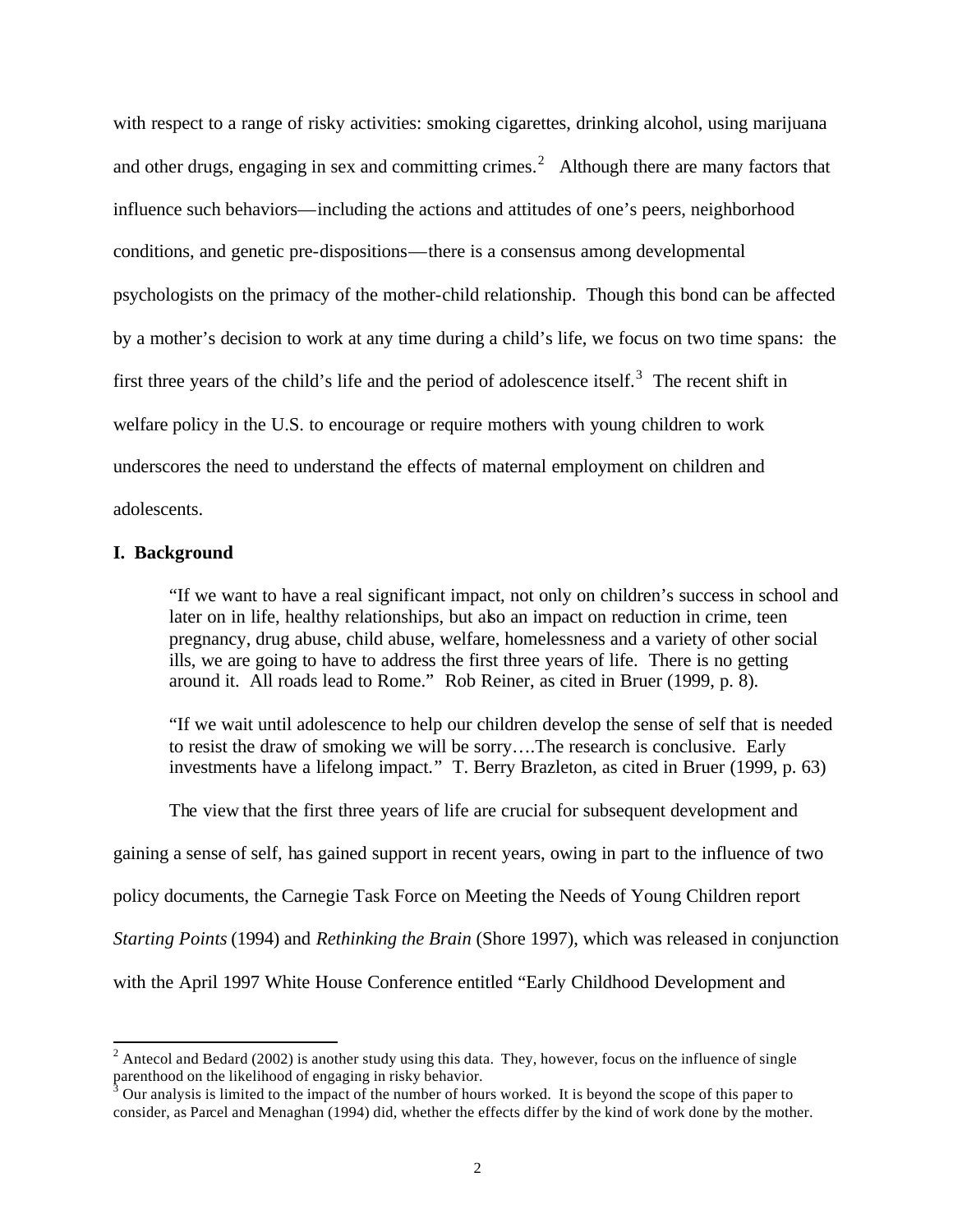Learning: What New Research on the Brain Tells Us About Our Youngest Children" (Bruer, 1999). Though there is controversy over the extent to which neuroscience supports the deterministic view -- expressed in the quotations above by the actor Rob Reiner in his capacity as co-founder of the "I Am Your Child" campaign and foundation and by the prominent pediatrician T. Berry Brazleton -- that after the age of three it is too late to prevent a child from going down the wrong path, it is indisputable that the brain grows rapidly during this period, making it essential that children have the right kind of stimulation in order for the brain to develop normally.

From a different perspective, developmental psychologists stress that advances in the early years lay the groundwork for future development. Thus, if in the first three years, in addition to the brain development just mentioned, the child develops important emotional relationships, attains a basic sense of self and others, and has a variety of learning experiences, it will be more likely that the child will continue on a positive path (Chase-Lansdale, 1998). On the other hand, children whose environments are not conducive to cognitive, social and emotional development will be less ready for school than their peers, thus making it more likely that they will fall further behind and find themselves on a path filled with not only academic but emotional setbacks.

These and related views imply that circumstances that hinder early child development, whether linked to maternal employment or other factors, will have lasting effects. Of course, maternal employment also may yield advantages for children. A perspective referred to as the "human capital" or "financial resources" model emphasizes that the income maternal employment brings in can be invested in the development of the child, whether it is used to improve the physical environment for learning, to ensure the child remains in good health, or to

3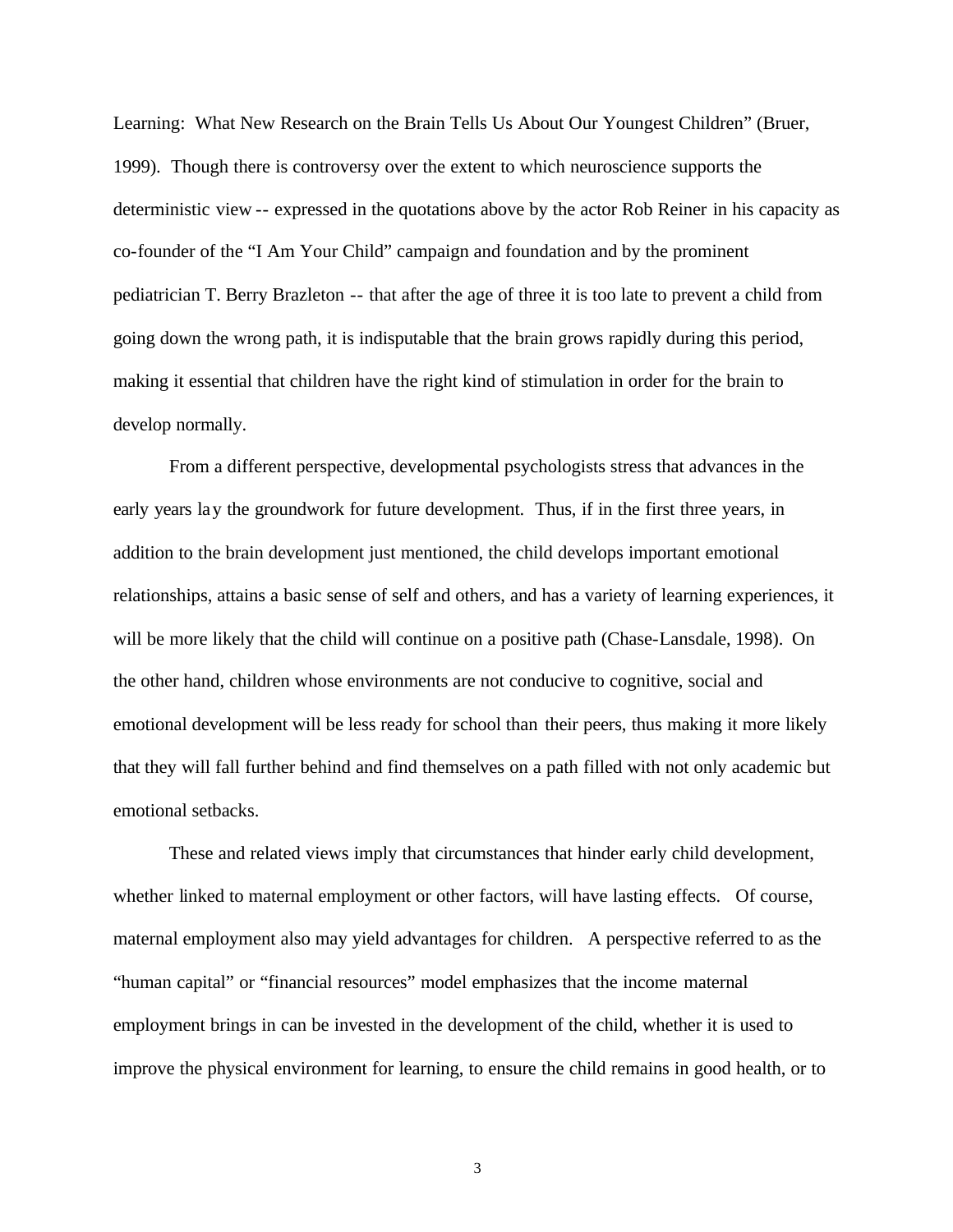purchase goods and services that will aid in cognitive stimulation. An alternative perspective highlights the emotional benefits of additional income for parent-child interactions, for example, through reduced levels of stress or a lower likelihood of parental depression (Guo and Harris 2000; Yeung, Linver, and Brooks-Gunn 2001). While more than a decade elapses between toddlerhood and adolescence, recent research suggests that early intervention programs such as Head Start can have long-term effects on outcomes such as being charged or convicted of a crime (Garces, Thomas, and Currie 2002; Currie 2001).

To the potential advantages and disadvantages of maternal employment attendant when a child is very young, a number of others can be added in the case of adolescents. Mothers who work while their children are teens may have less time to provide emotional support, to monitor their children's behavior, and to foster the adolescent's involvement in activities in the school or community (Chase-Lansdale, 1998). Results from the recent synthesis of research on the impact of various welfare experiments by the Manpower Demonstration Research Corporation (Morris *et al.* 2001) underscore the vulnerability of adolescents to changes in their environment. Maternal employment may also hinder the accumulation of social capital of the kind discussed by Coleman (1988). The reduced availability of parents during the day may weaken the social capital inhering in the parent-child relationship, making the children less likely to identify with parental goals and values (Parcel and Menaghan, 1994). Maternal employment may also lead to a loss of social capital in the neighborhood, as parents are less likely to get together and watch each other's children. As a result, the influence of the community on children may diminish, possibly making it more likely that children become involved in antisocial activities (Bianchi 2000). On the positive side, a mother who is working may serve as a better role model for her children, or may find it easier to grant a teenager needed independence.

4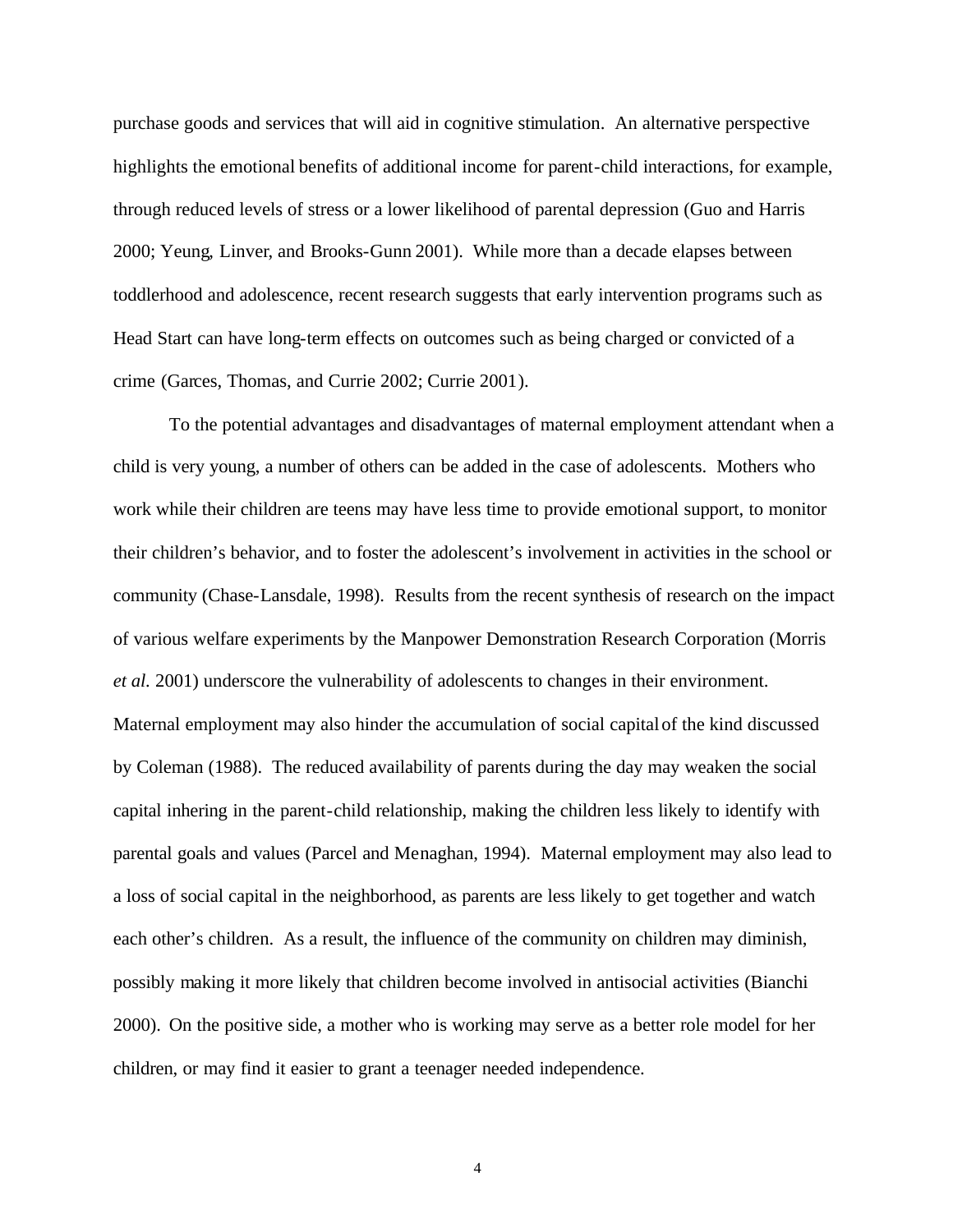Of course, whether the impact of maternal employment will be positive or negative will depend in many instances on the family context. Movement into the labor force by a mother will generally affect the parents' relationship with each other, and have spillover effects on the child. For adolescents, not having a stay-at-home parent implies greater responsibility, with some teens benefiting and others not (Lerner and Noh, 2000). The importance of context no doubt explains, in part, the fact that the results of research on the impact of maternal employment on various outcomes for adolescents is mixed (Trzcinski and Brandell, 2002).

#### **II. Empirical Approach**

In the empirical work that follows, we estimate models of the form:

$$
RB_{ijt} = AVGHRS1_j \alpha_1 + AVGHRS2_j \alpha_2 + X_j \alpha_3 + \varepsilon_{ijt}
$$
 (1)

where the dependent variable  $RB_{ii}$  corresponds to a measure of the  $i<sup>th</sup>$  behavior of the  $j<sup>th</sup>$ adolescent for time period t, *AVGHRS*1 is the average annual number of hours worked by the child mother's in the first three years of life, *AVGHRS* 2 is the corresponding variable for the three calendar years preceding time t, X is a vector of regressors, the  $\alpha$ 's are parameters to be estimated, and *e* is the disturbance term. In most cases, our dependent variables indicate whether or not an adolescent has engaged in a particular behavior, though we also consider whether or not s/he has surpassed some threshold level of the behavior. If *e* is drawn from the logistic distribution, equation (1) implies a standard binary logit model. For some of the behaviors, we know not only whether a teen has ever participated in a given risky activity, but also the extent to which the s/he engaged in the activity, usually measured in terms of the number of days over a period that a given behavior has occurred. For these intensity variables, equation (1), with the addition of appropriate cut-off points, implies an ordered logit model.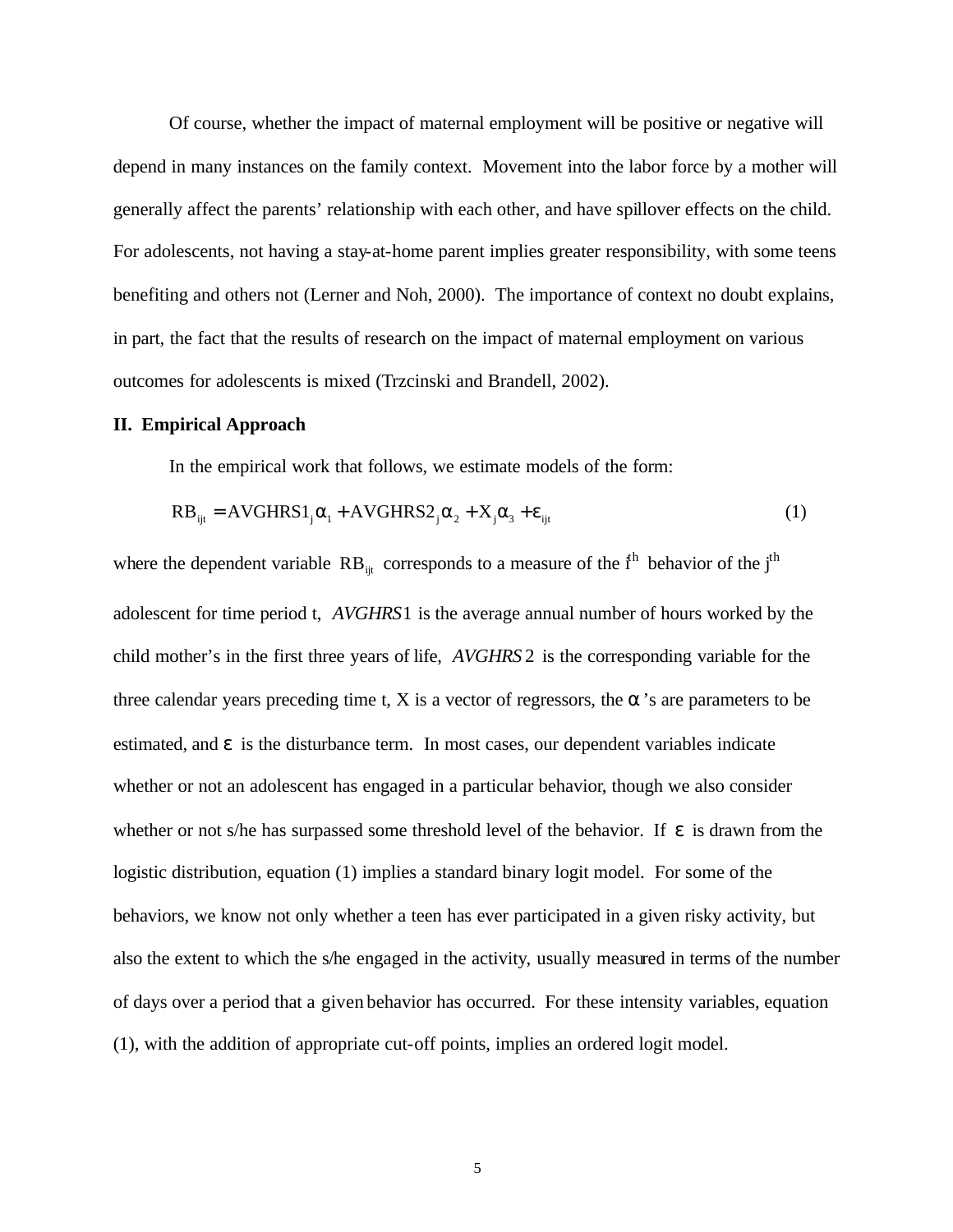As mothers who work differ from those who do not, it is clear that estimating equation (1) will not, in general, lead to an estimate of the *causal* impact of hours worked by the mother on the measures of the incidence or intensity of risky behavior. First, mothers who work differ from those who do not on the basis of both observable and unobservable characteristics. Second, the decision to work or stay at home is endogenous; it is apt to be closely tied to complex decisions such as those affecting marital status or spousal labor force participation and may also be influenced by how a child is behaving, rather than or in addition to the reverse (Dunifon and Taylor 2002).

We use three approaches to address the statistical problems that arise. While each approach has limitations, consistency across the methods will enhance confidence in our findings. The first method relies on the estimationof a series of specifications, with each specification including additional variables. While it is not possible to control for all sources of heterogeneity, the pattern of the coefficients and its changes as other covariates are added should be informative.<sup>4</sup> Given the richness of the NLSY79, it is possible to include a wide range of controls for the characteristics of the mother.

Second, we utilize fixed-effects models, taking advantage of the fact that there are both siblings and cousins among the adolescents in the sample. In "mother" fixed-effect models, differences across siblings in outcomes can be related to variations among siblings in hours worked by their mother in their first three years of life and in adolescence. Provided any correlation between maternal employment and the error term is attributable to a mother-specific

 $4$  Ruhm (2001) employs a similar approach in assessing the impact of parental employment on child cognitive development. He states that the results will underestimate the negative impact of parental employment on outcomes for the child, asserting that parents who work come from more privileged backgrounds and have characteristics that foster cognitive development. Because children from more advantaged backgrounds may have some characteristics that may make them more likely to engage in risky behavior and for which there are not adequate controls, such as degree of risk aversion or financial means, Ruhm's argument is not tenable here. For instance, Gruber and Zinman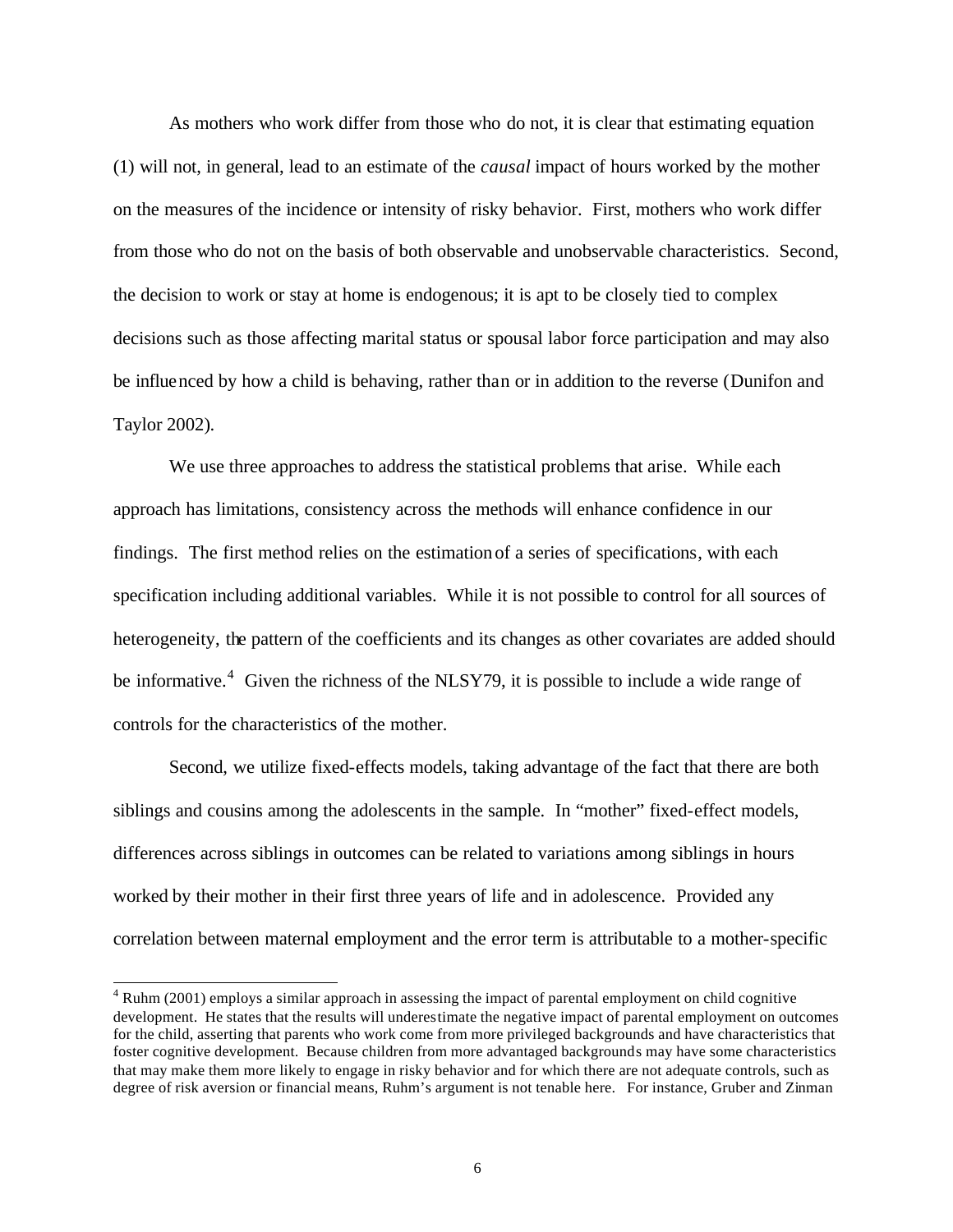fixed effect, fixed-effect estimates of the coefficients on the hours worked variables will be consistent. A second type of fixed-effects models takes advantage of the fact that some of the mothers in our sample are sisters. If the correlation between the regressors and error term are attributable to a fixed effect common to the mother and her sisters, these "grandparent" fixedeffect models will provide consistent estimates of the impact of maternal employment.

While these models remove the impact of unobserved family heterogeneity that is constant over time, one might reasonably wonder why there are differences across siblings and cousins in maternal employment and whether these differences are related to the dependent variables. The estimates will be biased if, for instance, mothers vary their hours worked in response to a perceived need to provide greater supervision to certain children.

Our third approach relies on instrumental variables. It will provide consistent estimates of the parameters of interest, provided the instruments are correlated with the variables for maternal employment in the first stage but are not related to the dependent variables in the second stage, except via their relationship with maternal employment. We use variation among states and over time in child care regulations, the average wages of child care workers and of all workers, welfare benefit levels, and the status of welfare reform in the state.<sup>5</sup> These variables are likely to influence the mother's decision to work, but seem unlikely to have a direct effect on the behavior of youth, thus meeting the requirement for consistent IV estimation. Yet if the relationship between the instruments and maternal employment is weak, the coefficients on the hours variables will not be estimated precisely or, worse, will be biased and inconsistent (Bound, Jaeger and Baker, 1995).

<sup>(2000)</sup> find that, increasingly over time, smoking is rising among white suburban youth who have good grades and college-educated parents.

 $5W$ e are grateful to Phil Levine for providing many of these variables, which were used as instruments for maternal employment in Anderson, Butcher and Levine (2002). We updated the wage variables in their dataset by using data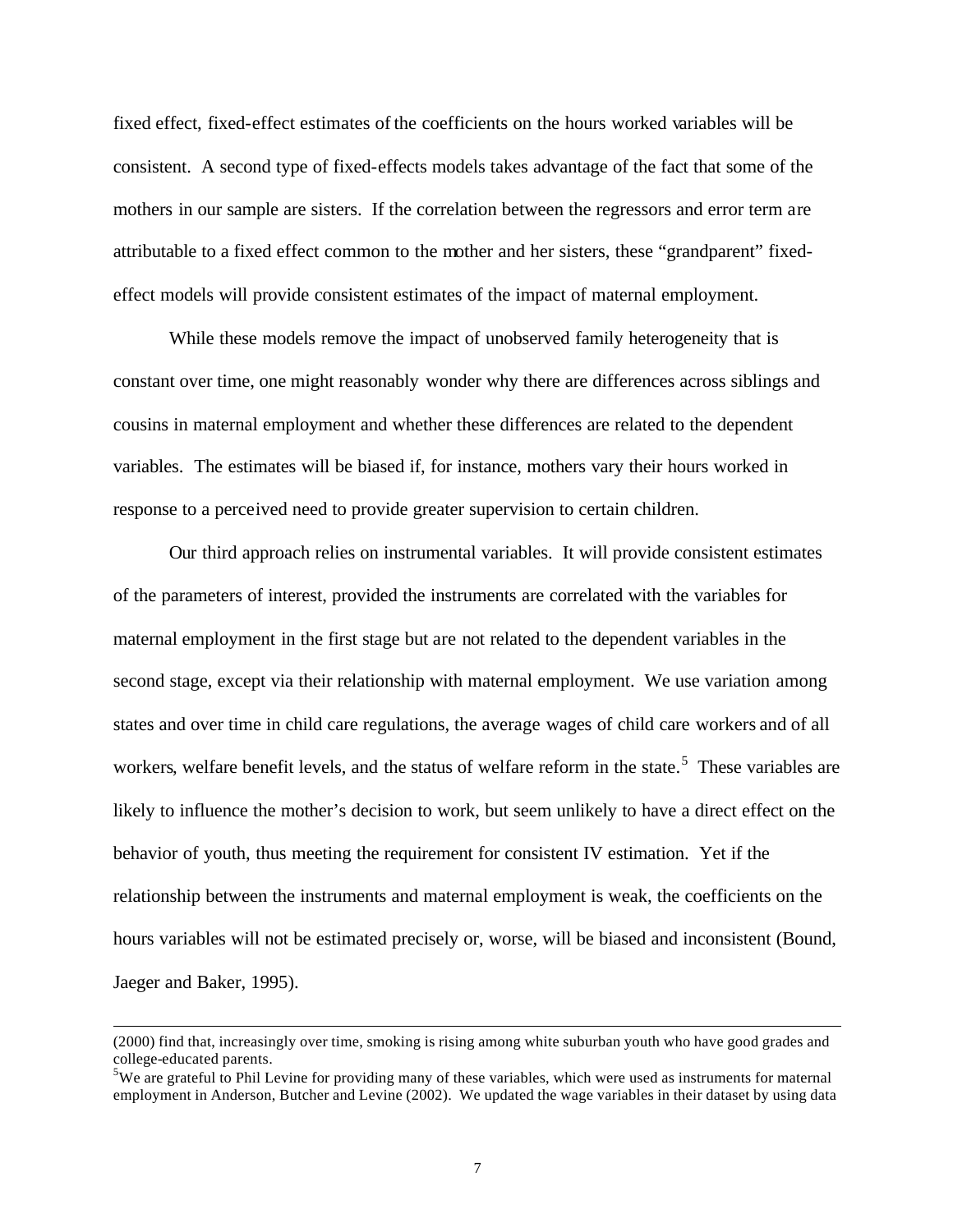### **III. Data**

l

### **A. Dependent Variables**

As noted, we use the National Longitudinal Survey of Youth, 1979 (NLSY79), and, in particular, its young adult supplement (NLSY79-YA) to assess the relationship between maternal employment and risky behavior by adolescents. In the NLSY79, the mothers of these young adults have been interviewed since 1979, when they were between 14 and 22 years of age. Beginning in 1986, the children of mothers were assessed and information about the child's health, behavior, and material well-being was collected biennially. A big advantage of these data over those used in many studies of adolescent behavior is that data are available from when the children are quite young.

Starting in 1994, children aged 15 or over were interviewed every other year, and asked about topics including drug, alcohol and cigarette use, sexual activity and crime. Information is collected not only on whether an adolescent engages in a certain kind of behavior, but also on its frequency and the year it began. Our analysis makes use of data on these behaviors for all the years for which it is currently available, 1994, 1996, 1998 and 2000. It should be noted that the young adults in our sample were disproportionately born to young mothers. For instance, for a female respondent of the NLSY79 to have had a child 15 years of age in 1994, she would have had to give birth when she was between the ages of 14 and 22. Even by 2000, a mother of a 15year old must have given birth when she was between the ages of 20 and 28. The Appendix provides some additional information about the representativeness of the NLSY79-YA and compares its reports of risky behavior with those from national data.

from the outgoing rotation groups of the CPS and updated the child care regulations using the child care center and family child care licensing studies published by the Children's Foundation.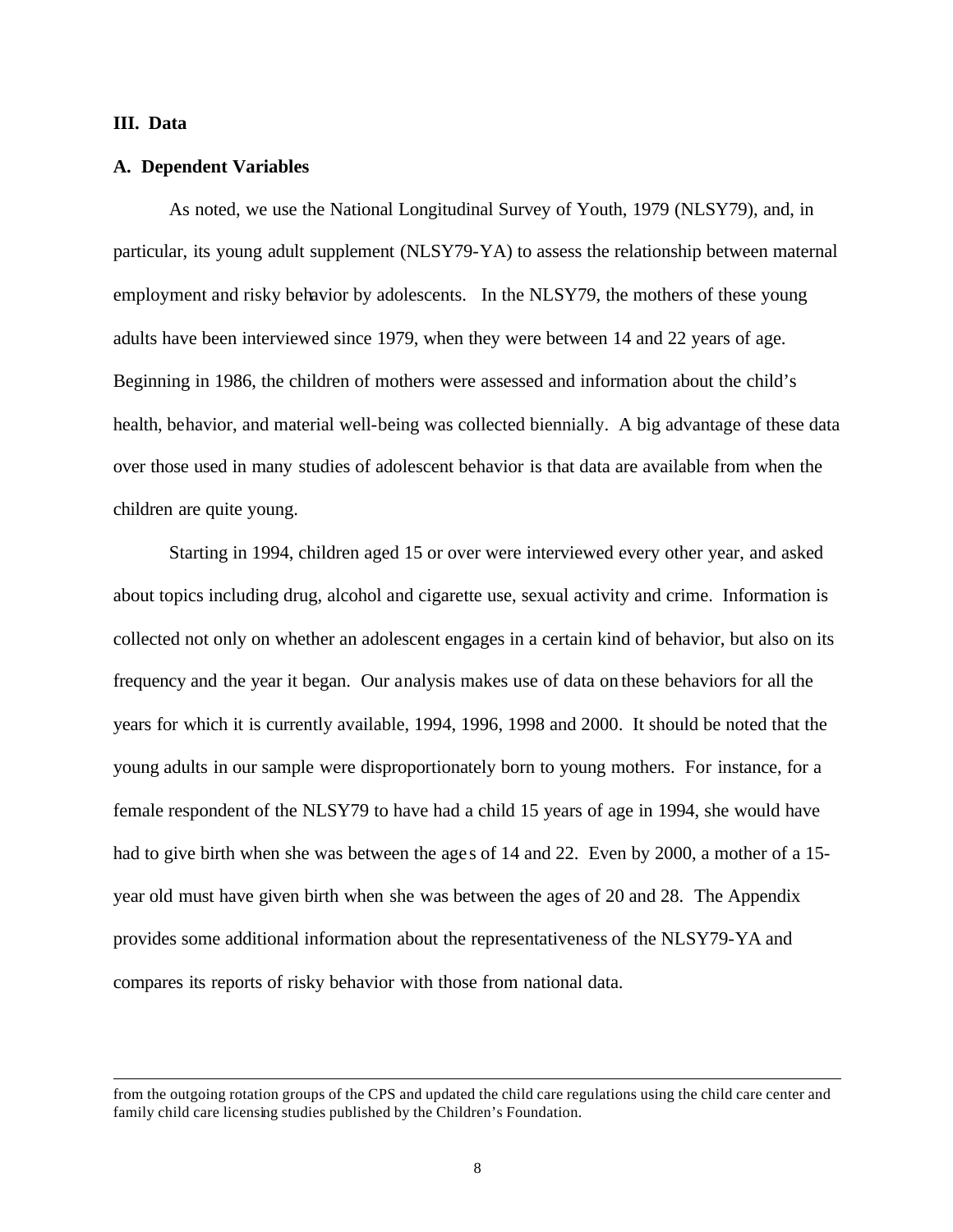Table 1 provides descriptive statistics on engagement in these behaviors. Panel A of this table presents the incidence of involvement in risky behaviors both for all person-year observations in the dataset and all person-year observations in estimation. <sup>6</sup> Focusing on the former, we see that, on average over the 1994-2000 period, about three-fifths of these teens have ever drunk alcohol, and about half have smoked cigarettes or engaged in sexual intercourse. Roughly a third of the sample has smoked marijuana, while about 11 percent have used some other illicit drug or been convicted of a crime.<sup>7</sup> Among those sexually active, about three in ten used no form birth control the most recent time they had sex.

When variables are defined such that use must have passed a certain threshold— drinking alcohol at least several times a month, smoking cigarettes every day, and smoking marijuana at least 1 or 2 days per week—the incidence rates fall markedly. Turning to the intensity variables, while about half of the sample has had a drink in the last year, the vast majority has not smoked cigarettes (76 percent) or marijuana (90 percent) over the last 30 days.

#### **B. Hours Variables**

l

While some studies have found that effects of employment in the first year differ from those in the second and third year, statistical tests indicated that it was almost never the case that one could reject the hypothesis that the coefficients for the first three years were the same.<sup>8</sup> As a

 $6$  The reason why, for the incidence rates, person-year observations used in estimation are a subset of all person-year observations is as follows: In the multivariate analysis, we are interested in the factors that influence whether a person who has not yet engaged in a particular behavior will engage in that behavior. Thus, in a way analogous to analysis using duration models, observations for each individual are included in the estimation sample until the youth does engage in the behavior (or moves beyond a given threshold). The incidence variable that measures whether the youth used birth control at most recent sex is an exception to this. For birth control use to be measured, the youth must, of course, have had sex. Further, because of the time reference, each observation can be included in the estimation. The same is true for estimation using intensity variables, as behavior may differ fro m one year to the next. We adjust the standard errors to take into account of the presence of multiple observations per child.

 $^7$  Respondents are asked about the use of substances that are sniffed, cocaine, crack, hallucinogens and sedatives, and these comprise "other drugs".

<sup>&</sup>lt;sup>8</sup> The studies that have found differential effects for maternal employment have assessed its impact on preadolescents. As a result, the focus has been on cognitive development and behavioral problems, not on engagement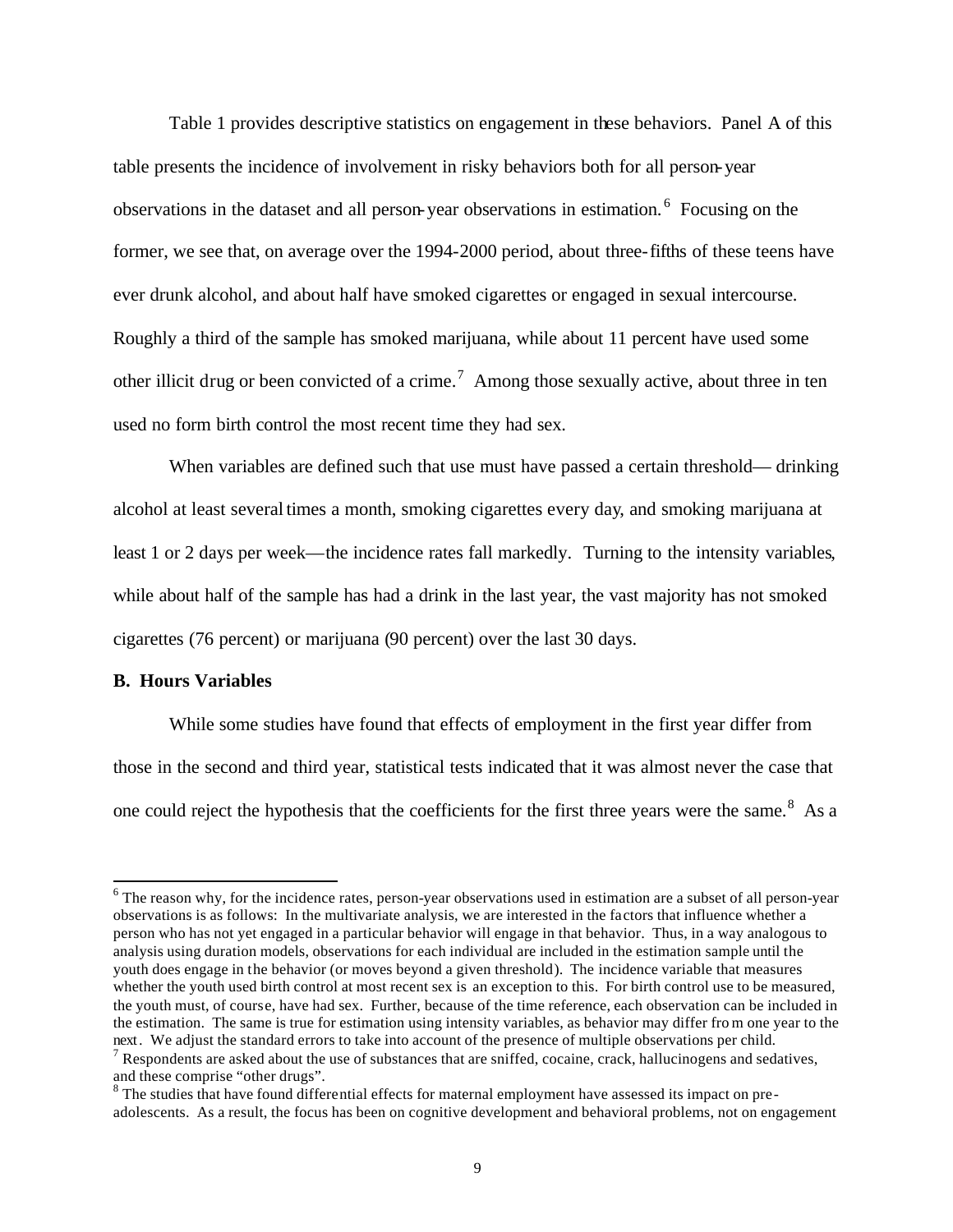result, we took a simple average of hours worked by the mother in the first three years of the child's life. For employment during adolescence, we used the average of the mother's employment during the three calendar years preceding the interview. Here, too, statistical tests were consistent with combining hours variables across different ages during adolescence. We also found that the results differed little between entering each hours variable individually and using them together in a regression.

The first panel of Table 2 presents descriptive statistics on the two hours worked variables and their subcomponents for the 9,395 person-years (accounted for by 2,542 individuals) for which mother's hours of work were available for the first three years of the child's life and for the three calendar years preceding the interview. Not surprisingly, the table shows that mothers worked more when their children were adolescents than when they were infants and toddlers. In the first year of a child's life, more than half the women did not work at all. The average hours worked for a child's first year is 540 hours, or a little more than quarter time. Hours are higher in the second and third years, but even by the third year, both the average and median number of hours worked are still below the number of hours equivalent to half time.

The picture is different when the children are adolescents. Mean hours over the three most recent years are 1,360 hours, or a little under 70 percent time. Median hours are some what higher, exceeding three quarters time.<sup>9</sup>

As noted, women who work differ in some ways from those who do not. As Table 2b shows, those who are not employed have lower levels of characteristics thought by some to be associated with better parenting – AFQT scores and education level (Ruhm 2001). On average,

in risky behavior. Examples include Blau and Grossberg (1992), Ruhm (2001), and Waldfogel, Han and Brooks-Gunn (2002).

 $9<sup>9</sup>$  The gap between hours worked when the children are young and when they are in adolescence may be smaller for later cohorts. Olivetti (2001) finds a secular increase in the amount of hours worked by mothers with young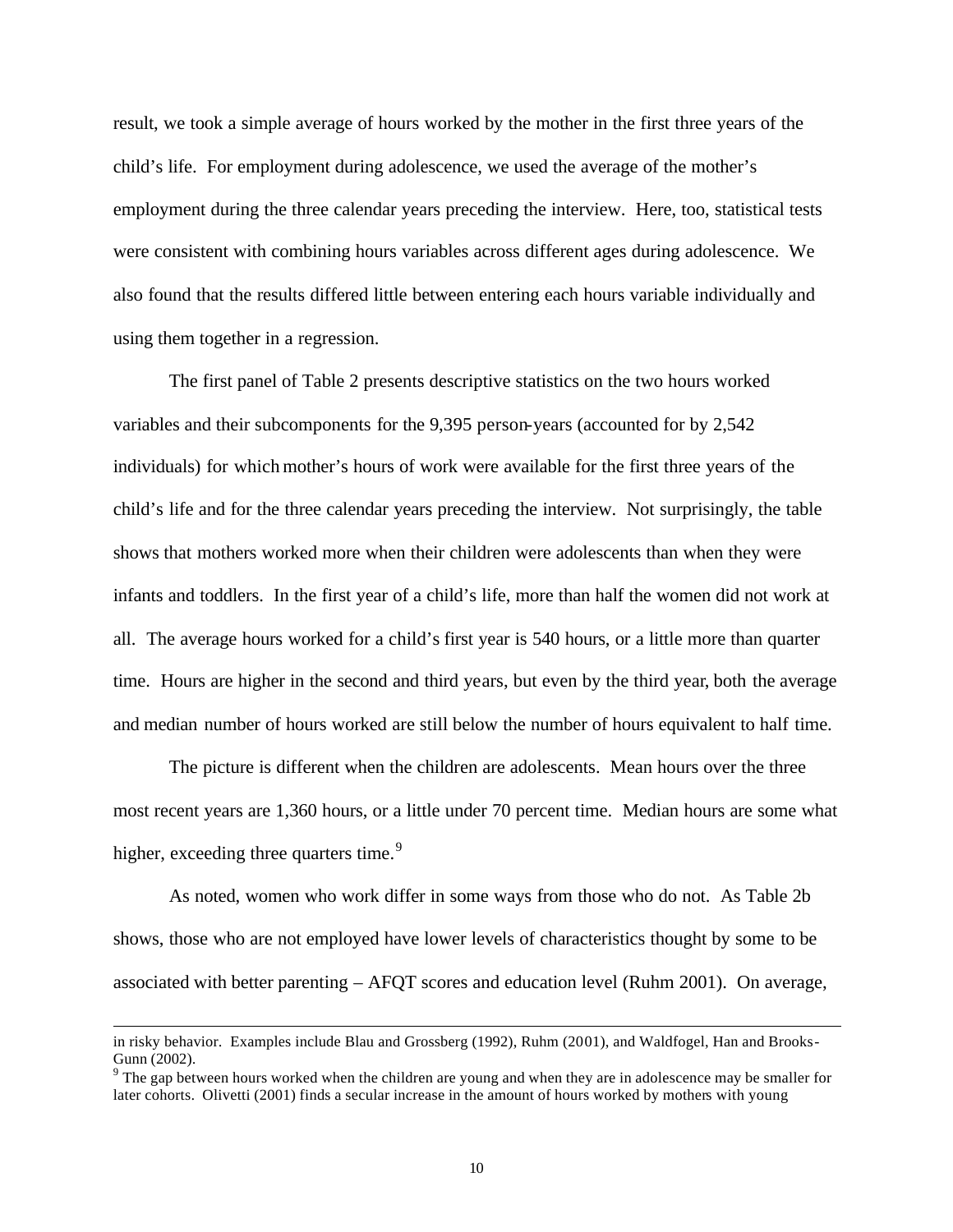women who are not employed have about one fewer years of schooling and an AFQT score that is 12 points lower than those employed, relationships that hold both for early maternal employment and employment during adolescence. Despite these differences, the standard deviations are high enough that one cannot reject the hypothesis that these variables are equal across the two groups.

### **IV. Multivariate Analysis**

### **A. Logit Estimates**

#### **1. Main Results**

l

Table 3 summarizes the results from our first approach to estimating the impact of maternal employment on the incidence of risky behavior. Three different specifications are used. In the first, only the hours variables are included as regressors. In the second, we add controls for the age and sex of the child, and also include variables that are outside of the mother's control and thus can be considered exogenous. These variables include measures of the location of the mother's birth, whether she lived in an SMSA, the household structure of her family when she was age 14, the highest grade attended by her parents, whether she had newspapers or magazines in her home or held a library card at age 14, her religious affiliation and attendance in 1979, and whether her mother worked at age 14. These variables may be correlated with factors that will affect the adolescent's susceptibility to engaging in the risky behaviors, including child endowments (passed on either genetically or environmentally), attitudes towards the behaviors of interest, and parenting style, among many others.

In this second specification, we are careful not to include variables that may be endogenous. Doing so would mean that the equation would no longer be a reduced form, leading

children, one that she attributes to its becoming more costly for mothers with young children to cut back on their hours, given that the return to experience for women has risen relative to that for men.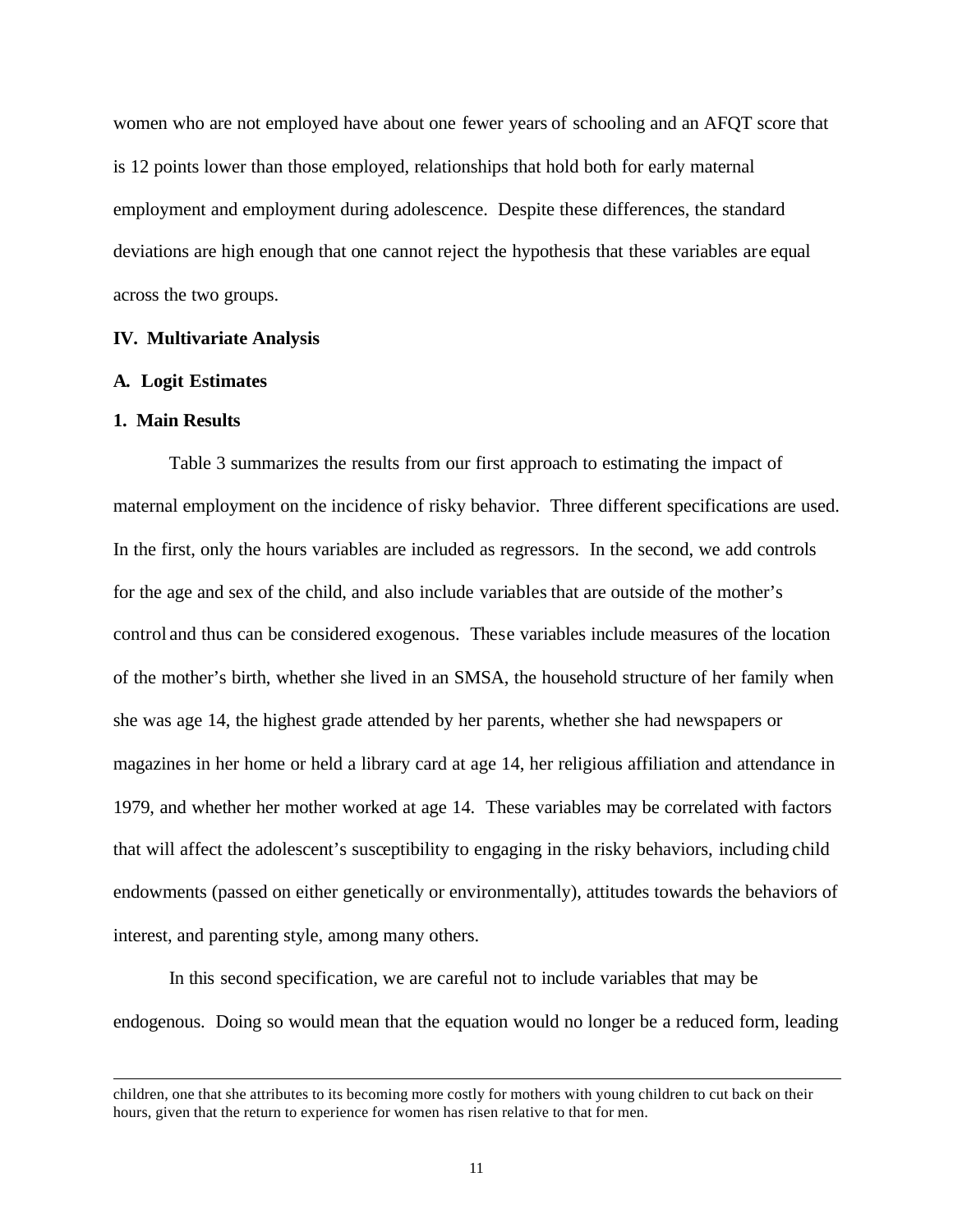to simultaneity bias. In addition, one runs the risk of holding constant variables that may be determined simultaneously with or in response to hours worked, making it difficult to interpret the coefficients. For instance, marital status and number of children, not to mention the hours worked by a spouse are examples of variables that may be chosen jointly with the hours worked by the mother (Killingsworth 1983; van der Klaauw, 1996; Francesconi 2002).<sup>10</sup> Because many previous studies of the effects of maternal employment on children include controls for mother's human capital, household structure and composition, and family resources, we employ a third specification that includes such controls, allowing us to assess whether the additional variables influence the results. For instance, if the impacts of employment are coming through the additional financial resources flowing in, the inclusion of the income variable should absorb these effects. The additional controls include the mother's age at the birth of the child, her highest grade completed, marital status, score on the Armed Forces Qualifying Test, the number of female and male adults in the household, the number and ages of the children in the household, birth order, and family income.

Table 3 summarizes the results from logit regressions for the incidence measures, both those measuring whether the respondent has ever engaged in a particular behavior, and those measuring whether a threshold level of activity has been surpassed. Instead of coefficient estimates, we report the marginal effect of increasing hours worked by 1000 on the probability that those who have not already engaged in a particular behavior (or surpassed a threshold level) will do so. An increase of 1,000 in hours worked corresponds roughly to the change in hours that results from moving from not working at all to being half time through the year, or moving from half time to full time.

 $10$  See Blau (1999) for a similar approach.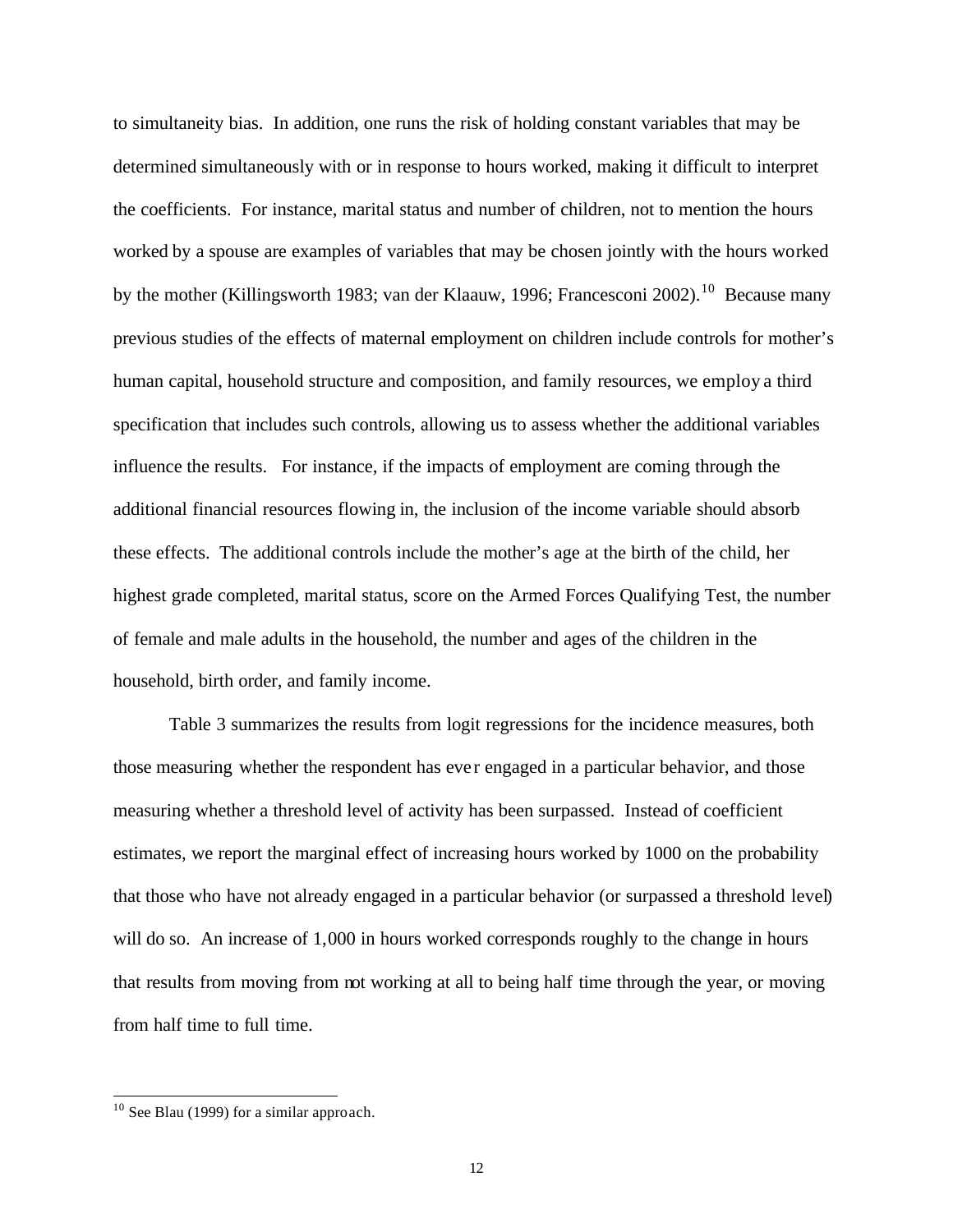The evidence in Table 3 seems to imply that higher hours of maternal employment in the early years of a child's life do not make it more likely that s/he will engage in risky behaviors. In more than half the cases, the sign of the coefficient for hours worked in the first three years is negative, consistent with *reduced* participation in risky behaviors. It is, however, rare for these negative coefficients to be statistically significant, though it occurs in two out of three specifications for ever having had sexual intercourse. Out of the 30 regressions summarized in Table 3, there is only one instance where there is a positive and statistically significant association between maternal employment in the first three years and participation in risky behaviors, the third specification for ever having been convicted of a crime.

As with maternal employment in the first years, there is little evidence to suggest that greater hours of maternal employment during adolescence increases the riskiness of adolescent behavior. In fact, there are no cases where there is a significant positive association between risky behaviors and maternal employment during adolescence. For the first two specifications, women who work more are less likely to have children who have committed a crime or engaged in unsafe sex, but these results are not robust to the inclusion of additional variables in the third specification.

We now turn to an analysis of the relationship between maternal employment and the *intensity* of the risky behaviors, making use of ordered logits. In the results that are summarized in Table 4, we report both the coefficients for the hours variables, as well as the estimates' implied impact on the dependent variable. As with the incidence results, there is little evidence of an association between maternal employment during the first three years and risky behavior. Out of a total of nine regressions summarized in Table 4, there is only one case where this relationship is significant, with the coefficient suggesting reduced alcohol use. For hours worked

13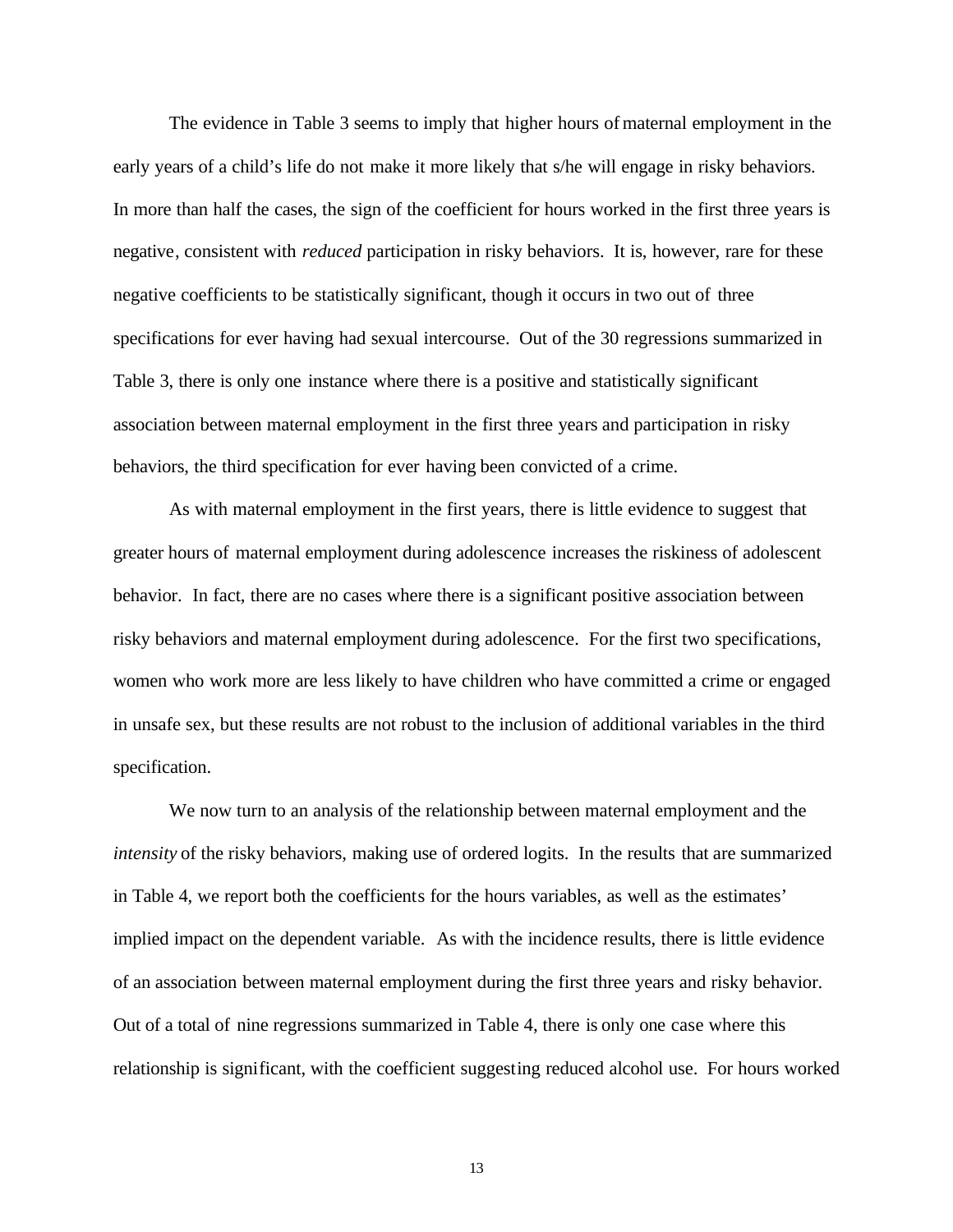during adolescence, we see for the first time a significant relationship for all three specifications, suggesting that maternal employment is associated with a greater number of days alcohol is used; a 1,000 hours change in the time worked implies an increase of 1-2 days of alcohol use over the past year. We see no evidence that hours worked – both when the child is young and during adolescence—are related to the intensity of cigarette or marijuana use.

### **2. Sensitivity Analysis**

l

In this subsection, we examine whether our results differ by sex, race/ethnicity and marital status. It is clear that the relationship between risky behaviors and maternal employment, both early on and in adolescence, may differ by the sex of the child.<sup>11</sup> If, for example, boys are more vulnerable than girls to the absence of their mothers, they are more likely to be harmed when their mothers work (Han, Waldfogel, and Brooks-Gunn 2001). More generally, given that for both genetic and environmental reasons boys will respond differently than girls to their mother's behavior and vice versa, the impact of a mother's decision to work may differ by sex. To see if this is the case, we ran the regressions of Tables 3 and 4 separately by the sex of child, making use of the second specification. The results, presented in Tables 5 and 6, do not differ substantially by sex, with a few exceptions. Perhaps of greatest interest are the results for the intensity of alcohol use, as this dependent variable was the only one where a statistically significant relationship was robust to changes in specification. Both males and females whose mothers worked more than average during adolescence drank alcohol more frequently in the last 12 months than their counterparts, though the coefficient is only significant for females. On the other hand, more hours of early maternal employment is associated with a reduction in the likelihood of drinking alcohol several times a month for males but not females. Increased work

 $11$  For examples of studies where the impact of maternal employment differed by the sex of the child, see Desai, Chase-Lansdale and Michael (1989) and Bogenschneider and Steinberg (1994) and the references therein.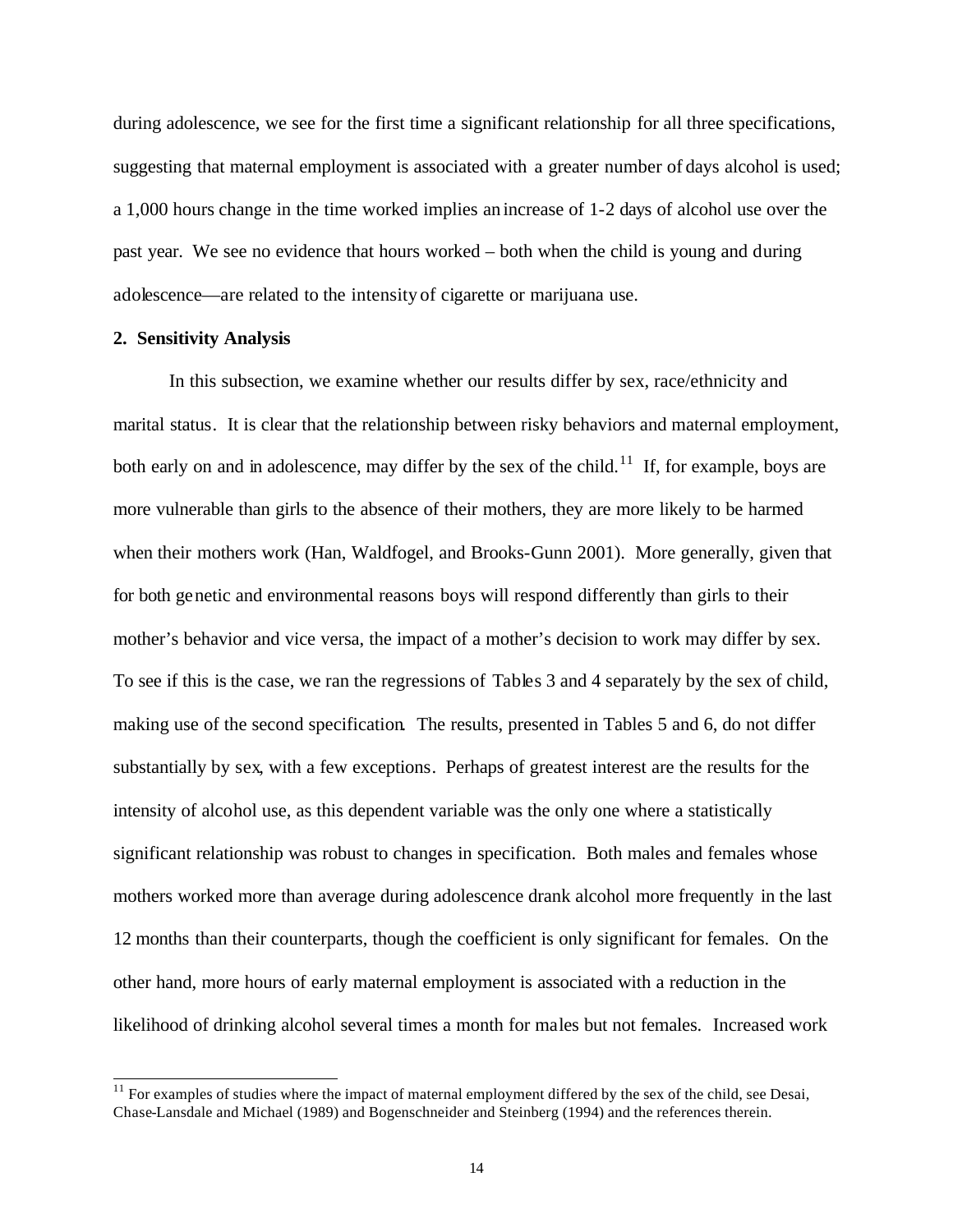effort in a child's early years is associated with a reduction in the likelihood of having had sexual intercourse among males, but not among females. It is also apparent that the association of employment during adolescence with a reduction in the likelihood of being convicted of a crime is driven by results among male teens, perhaps not surprisingly given that 18% of the males versus 7% of the females in this sample have been convicted of a crime.<sup>12</sup> Males (but not females) whose mothers worked while they were young had a higher likelihood of not using birth control, while employment during adolescence is associated with a greater likelihood of using birth control only for females.

In general, there are apt to be differences in the relationships under study by race and ethnicity. <sup>13</sup> These may arise because of racial or ethnic differences in the quality of child care arrangements that are available to working mothers, if only because of the variation in income across racial and ethnic groups (NICHD Child Care Network, 1999). In later years, the quality of after-school activities that are available to young adults whose mothers work may also vary by race and ethnicity. Table 7 and 8 summarize the results for regressions run separately for African Americans, Hispanics and whites. As with the regressions by sex, the results by race/ethnicity<sup>14</sup> show no evidence of a relationship in the vast majority of cases, though it is of interest to see which groups are driving the results. The association between alcohol use and maternal employment adolescence seems to be concentrated among whites; for this race, an increase in hours worked by 1,000 is associated with a 4 percent higher chance of trying alcohol

 $12$  In this sample, the conviction rate by gender is more similar than statistics on juvenile crime would indicate. For instance, in 1998 76% of youths tried in juvenile court were male and in 1997 and in 1999 about 86% of the youths in custody were male (Stahl, 2001; Sickmund and Wan, 2001).

<sup>&</sup>lt;sup>13</sup> For example, Han, Waldfogel and Brooks-Gunn (2001) and Waldfogel, Han, and Brooks-Gunn (2002) find differences by race/ethnicity in the effects of early maternal employment on child cognitive development, while Anderson, Butcher and Levine (2002) find differences by race in the impact of maternal employment on a child's being overweight.

<sup>&</sup>lt;sup>14</sup> The sample was divided into three groups: Hispanics, African Americans, and those neither Hispanic nor African American.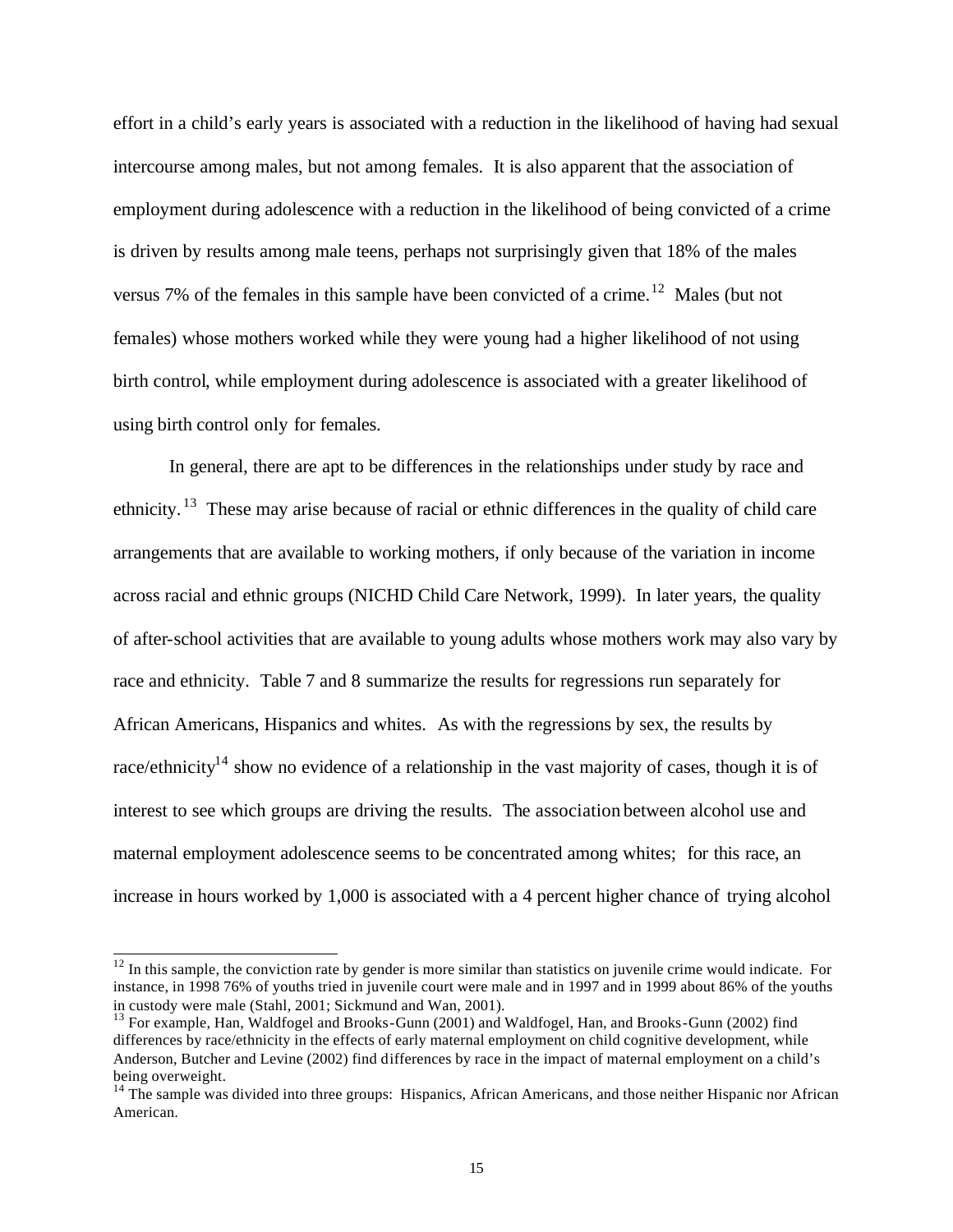and an increase of 1.7 days in the days used alcohol in the last year. The negative association seen in Table 3 between early maternal employment and ever having had sexual intercourse seems to be driven mainly by the relationship among African Americans. Somewhat perversely, among African Americans higher work effort during adolescence is associated with an increased likelihood of using birth control, while for Hispanics the opposite is true. Among African Americans, there is a reduced likelihood of smoking in the last 30 days that is associated with greater work effort during adolescence.

As a final sensitivity test, we examine the results of the second specification by marital status.<sup>15</sup> Though marital status may be endogenous, consideration separately by marital status is clearly of interest. When single parents work, there is no other parent to shoulder the burden of child care and a lack of resources may constrain the choice of child care arrangements. The improvements in economic well-being and reduced stress levels, however, may be greater from a single mother's employment than from a married mother's employment. Thus, *a priori*, it is difficult to say whether or not hours worked by a single mother are likely to be more harmful for a child than if a married mother worked. With one exception, the relationship between hours worked by single parents in a child's first three years and risky behavior was not significant. Conducting the analysis separately by marital status uncovered some cases where hours worked during adolescence by a married parent was associated with a greater extent of risky behavior: ever having had a drink of alcohol, ever having had sexual intercourse and the number of days of alcohol use. In contrast, hours worked by a single mother during adolescence are associated with a decrease in some risky behaviors: ever having been convicted of a crime and using marijuana

 $15$  Given that a woman may be married in one period but not the other, it is not possible to split the sample by marital status. Instead for both early and adolescent maternal employment, marital status was interacted with the hours variables. For each of the two time periods, two marital status variables are defined. The first equals 1 if the youth's mother was married at the three relevant interviews and no marital changes occurred between interviews and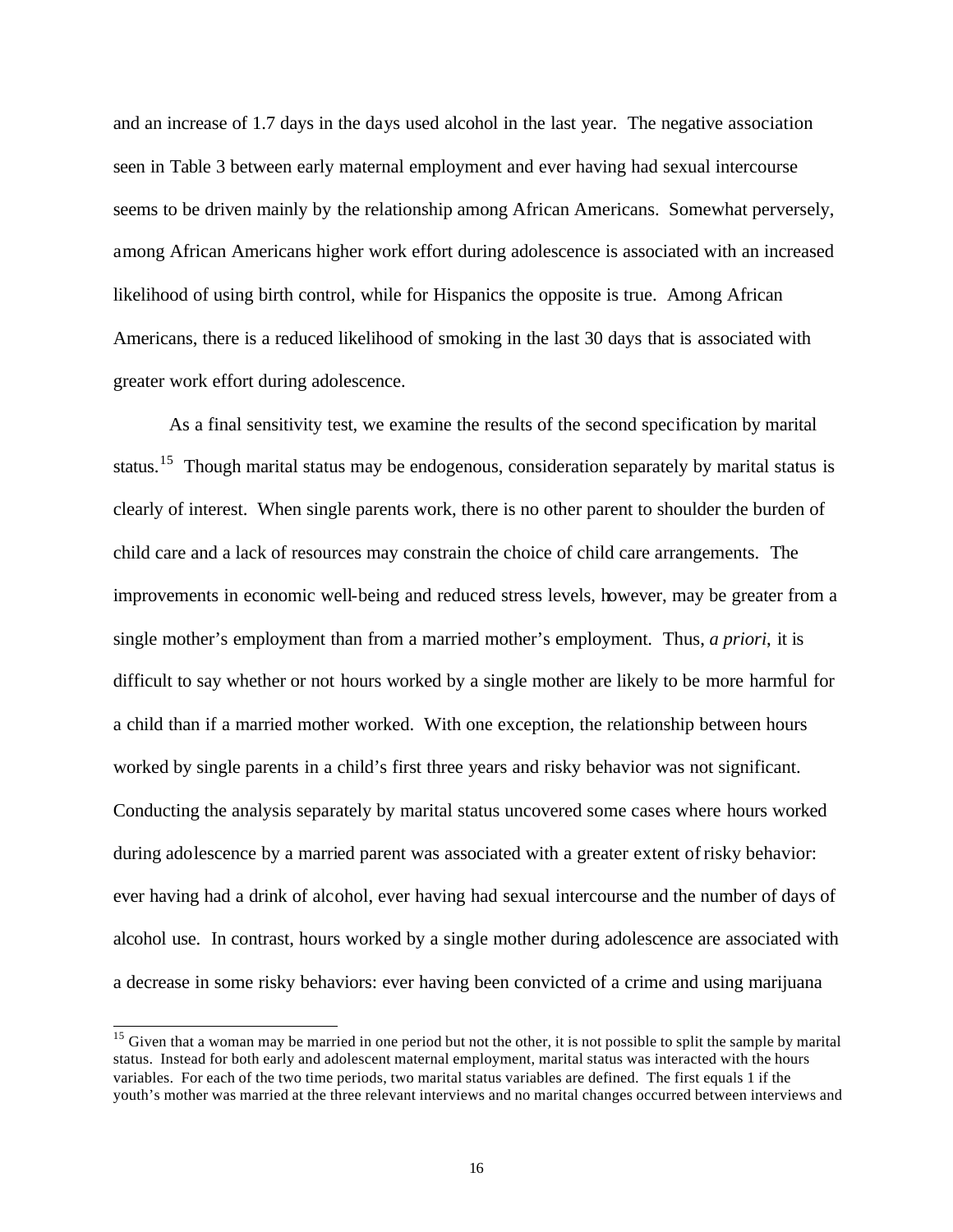at least one or two days per week. Maternal hours worked during adolescence is associated with increased probability of using birth control as last sex regardless of mother's marital status—as was the case when this relationship was examined jointly across mother's marital status.

### **B. Fixed-Effect Estimates**

l

As noted above, we estimate two types of fixed-effect models, both using the conditional logit approach of Chamberlain (1980). In the first, all siblings observed during adolescence are assumed to have the same fixed effect, so differences across siblings in outcomes are regressed against differences across siblings in hours their mother worked and other variables that vary by sibling. The other model type, "grandmother" fixed effects, assumes a constant factor across anyone with a maternal grandparent in common. Thus, the differences across cousins in outcomes will be related to variation across their mothers in the amount of time worked when their children are under the age of three and in adolescence. For both types of fixed-effects models, we use the second specification of Tables  $3^{16}$ , which adds to the hours variables characteristics that are almost certainly exogenous.<sup>17</sup> We used Hausman tests to compare the estimates from the conditional logit fixed effects models to those from the standard logit models. The hypothesis that there are no systematic differences in the coefficient estimates can be rejected for six of the ten binary dependent variables for the "mother" fixed effects and in eight of ten instances for the "grandmother" fixed effects, while in two instances the asymptotic conditions required for a valid Hausman test are not met.

the second equals one if she was not married at any of these interviews or experienced a marital transition in the interim.

<sup>&</sup>lt;sup>16</sup> We do not re-estimate the models of Table 4 using fixed-effects, because of the difficulty of doing fixed effects with ordered logits. We did, however, experiment with changing the threshold and running binary logit fixed-effects models; the results were consistent with those reported in Table 11.

 $17$  In the "mother" fixed effect models, the child's age and gender, and the year indicators are the only regressors besides mother's hours worked that differ across siblings. In the "grandparent" fixed effect models, all control variables except those for race and ethnicity can, in theory, differ across cousins.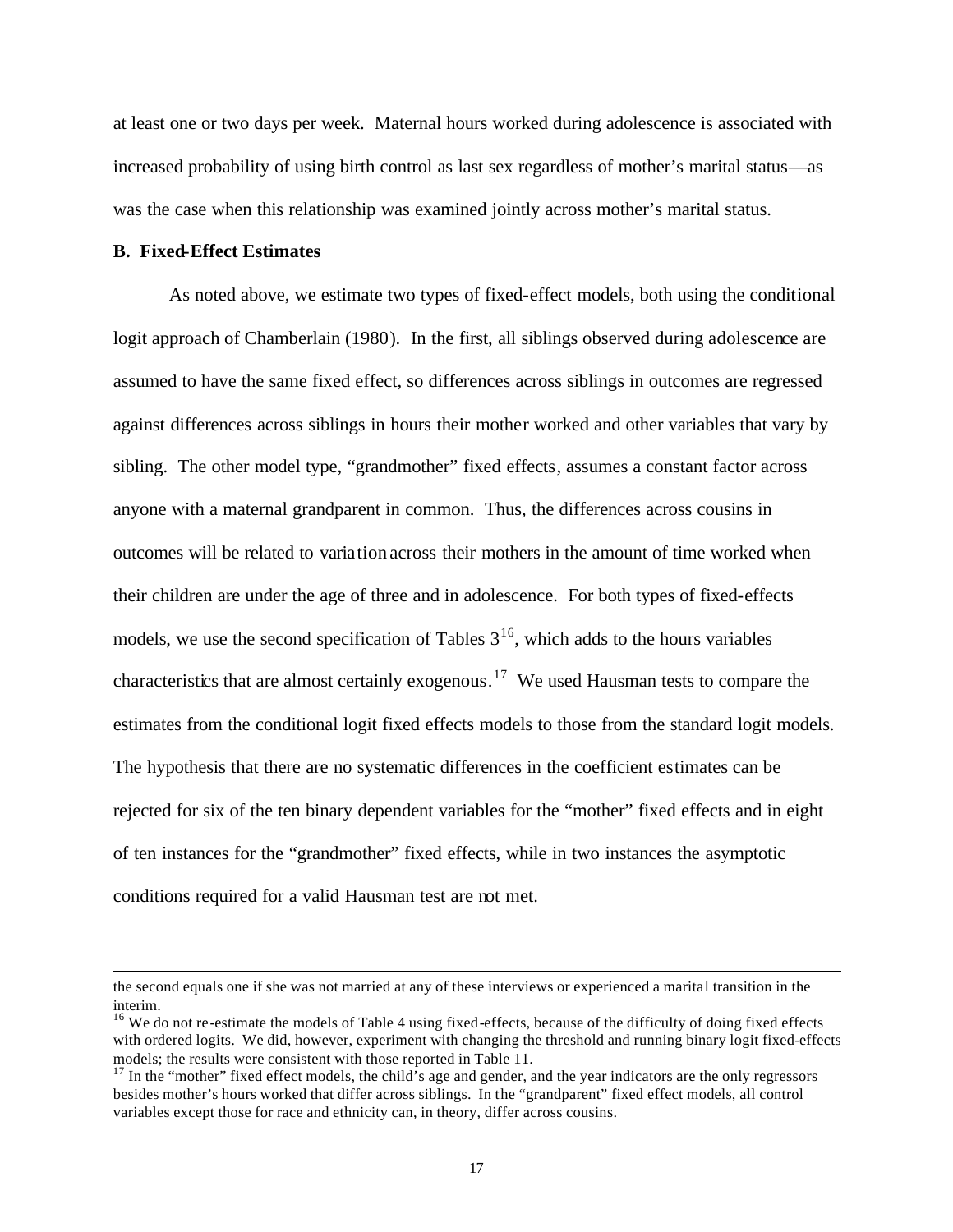The first eight columns of Table 11 summarize the results of the fixed effect models for the incidence variables. In order to be included in the likelihood function for conditional fixedeffect models, it must be the case that there is variation across the individuals with a factor in common. For the "mother" fixed effects, therefore, one sibling must have engaged in a behavior or surpassed a threshold at one point in time, while the other(s) did not, or vice versa. For the "grandmother" effects, similarly, there must be variation across the cousins in the dependent variable. This requirement means that the sample sizes are smaller for the conditional logit fixed effects than they are for their standard binary-logit counterparts.<sup>18</sup>

The fixed-effects results in Table 11 are consistent with those in Table 3 in the sense that it is rare for the coefficients on the hours worked variables to be statistically significant. There are no cases where employment during adolescence has a significant relationship with the incidence variables. For employment in the first three years of the child's life, the only statistically significant relationship that is consistent between the two types of fixed effects is that for whether birth control has been used the last time the individual had sex; early childhood employment is associated with an increase of about eleven percentage points in the likelihood of using birth control. For the "mother" fixed effects, more hours of maternal employment in the first three years of the adolescent's life is associated with a greater likelihood of ever having had an alcoholic drink.

#### **C. Instrumental Variables Estimates**

l

For our instrumental variable estimation, as with the fixed effects models, we again make use of the second specification. We focus on the incidence and threshold dependent variables, and, for ease of implementation, we use linear probability models in the IV estimation.

 $18$  We compared the results of the conditional fixed-effect logit models to those from linear probability models with fixed effects and found little difference.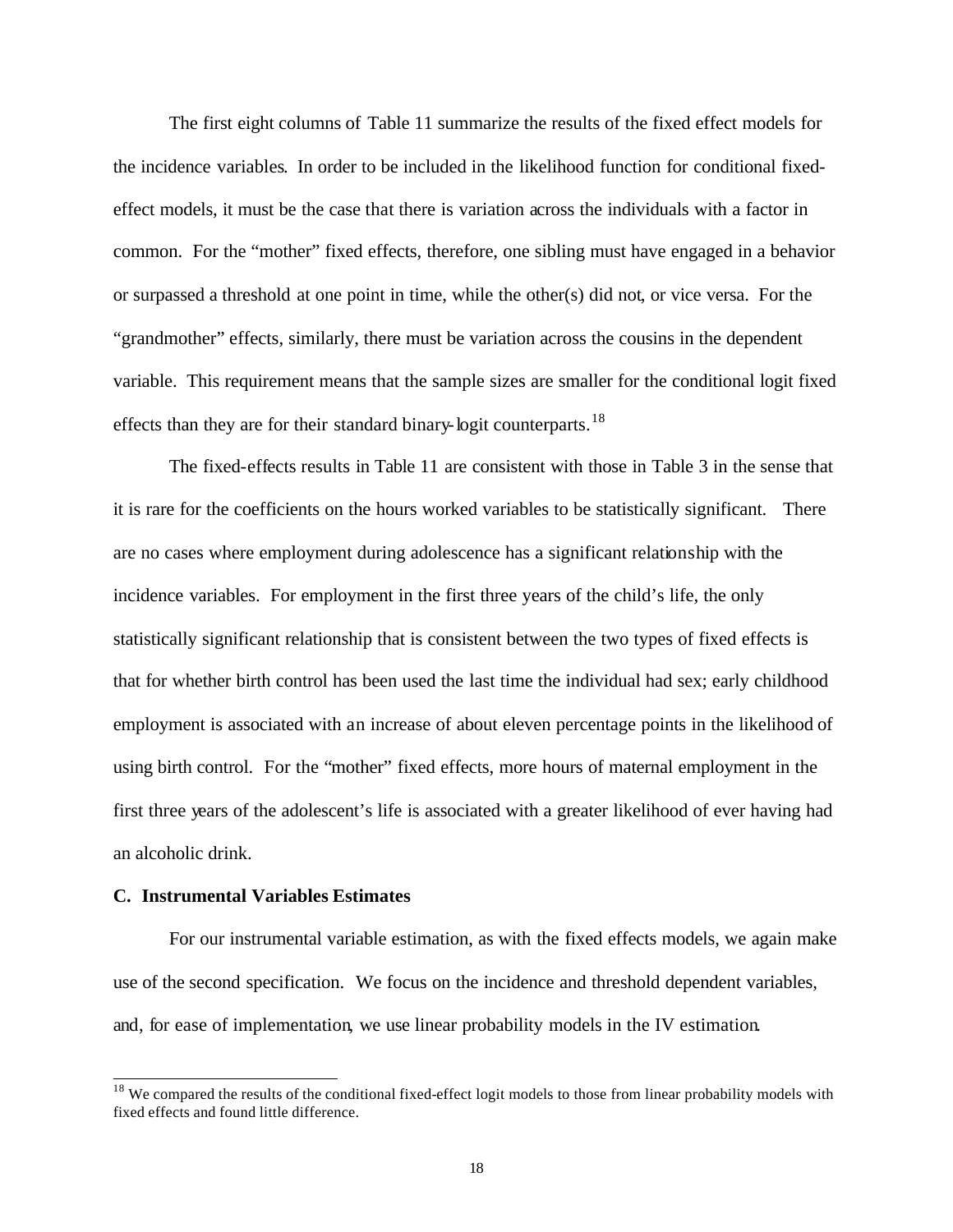We first test to see if it is necessary to use instrumental variables -- that is, whether OLS estimates are, indeed, inconsistent -- employing a test suggested by Davidson and MacKinnon (1993). Somewhat surprisingly, there are a number of cases where we cannot reject the consistency of OLS, four out of the 10 dependent variables for maternal employment in the first three years of the child's life and six of ten in the case of maternal employment in the three most recent years. But, as the power of exogeneity tests have been called in question, we present IV estimates for all dependent variables.

The instruments we use can be divided into three groups. The first are regulations that apply to child care centers: the maximum ratios of children to staff for ages 0-5 and whether liability insurance is required. The second is the same set of variables, but applying to family child care. Both sets of child care variables are likely to influence whether the mother can find child care that is at a low enough cost and high enough quality; a failure to find child care that meets these standards makes it less probable that a mother will work (Hotz and Kilburn, 1996; Baum 2002). The third set of instruments includes welfare benefit levels, the status of welfare reform in the state, and the mean hourly wage for all workers and for child care workers. These variables influence the financial cost and benefits of the decision to work.<sup>19</sup>

Recent research has highlighted the problems that may arise—inconsistency and finitesample bias—if there is not a strong relationship between the instruments and the hours variables that we are treating as endogenous in the IV estimation (Bound, Jaeger and Baker 1995). These problems can be exacerbated by having a large number of instruments, which in our case number around 40. Diagnostics suggested to examine if weak instruments may be a problem are: 1) calculating the R-squared of a regression of the endogenous regressors--the two hours of work

19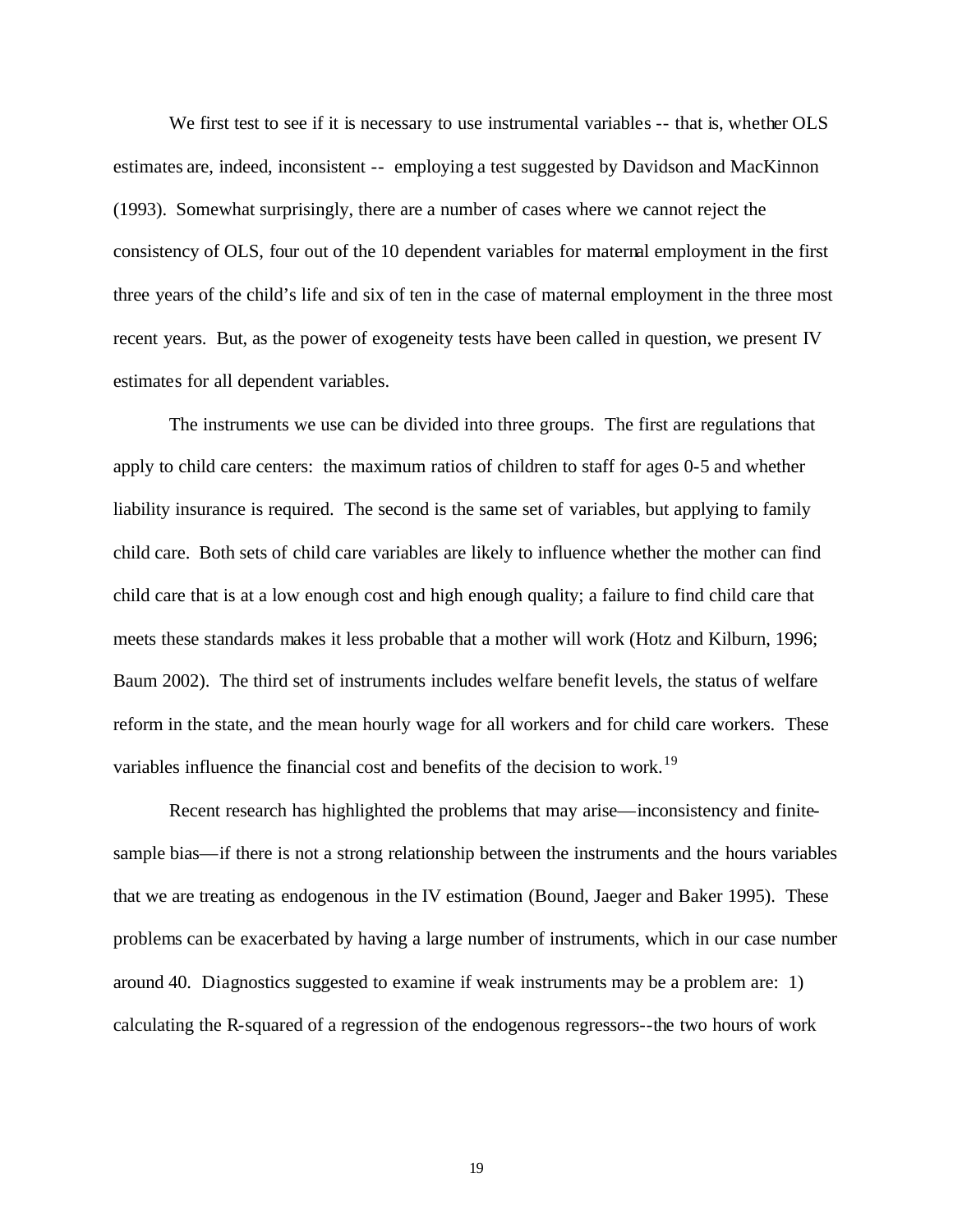variables—on the instruments, after the exogenous variables that appear in both the first and second-stage equations have been partialed out and 2) calculating the F-statistics of the excluded instruments in the first stage equations, for each of our endogenous regressors. Though there is some variation across dependent variables because of differences in sample, the partial Rsquared for the first-stage equation for the variable measuring hours worked early in the child's life is generally in the neighborhood of 0.03-0.4, while the F-statistic is usually between 3.0 and 4.0. For the variable measuring hours worked during adolescence, the partial R-squareds are also around 0.03-0.04, and the F-statistics are generally between 2.0 and 3.0.

The partial R-squared and F-statistics are low enough to suggest that IV estimation is potentially problematic. According to a table in Bound, Baker and Jaeger (1995), the F-statistic combined with the number of instruments suggest that the bias of IV estimates relative to OLS estimates is about 20-30 percent. One approach to addressing this bias would be to calculate standard errors that take this bias into account, such as in Staiger and Stock (1997). We did not follow this approach, because, as will be evident below, it is rare for the coefficients on the endogenous regressors to be significant; it is likely that calculating standard errors taking account of the finite sample bias would only make this even more rare.

Our IV models are overidentified so it is possible to test whether the overidentifying restrictions – the exclusion of the instruments from the second stage equation – can be rejected, which would cast doubt on the validity of the instruments. We conducted tests both on all instruments as well as on groups of instruments (Hayashi 2000). For the test on all instruments, we used Sargan's statistic and found-- somewhat surprisingly, given the weak relationship between the instruments and the endogenous regressors – that the validity of the instruments was

 $19$  To make use of these instruments, we match to the respondent the instruments for the appropriate state in the six years for which the maternal employment hours are taken. To correspond to how we measure hours of maternal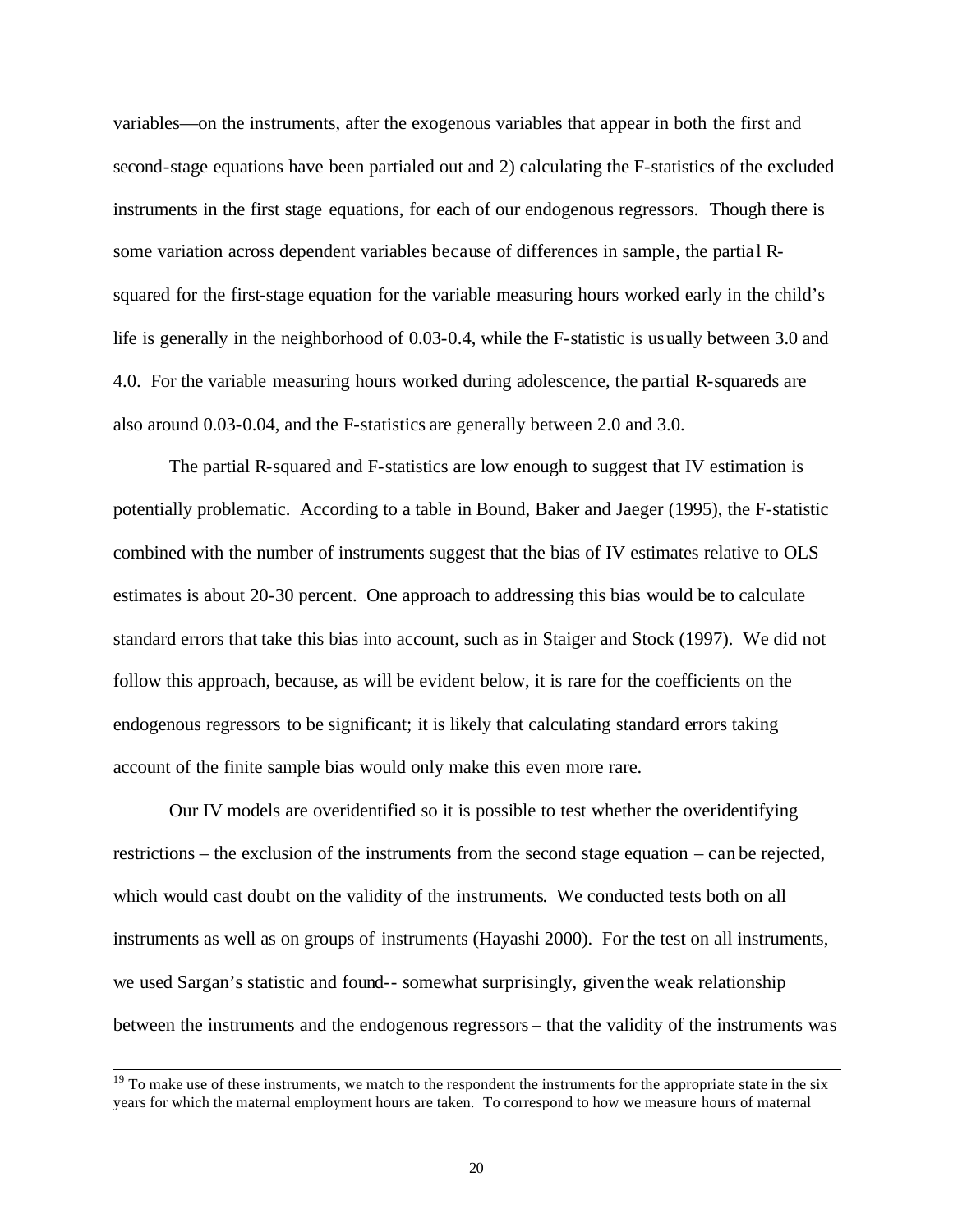rejected in half the cases.<sup>20</sup> We then calculated a C statistic for each of our six groups of instruments (three sets x two time periods) for each dependent variable, to indicate whether the group of instruments can be considered exogenous. We then excluded any group of instruments for which exogeneity is rejected from the instruments. Doing so greatly reduced the number of cases for which the validity of *all* instruments used was rejected. We, however, found virtually no difference in the results when these groups of instruments were excluded, so we report results from regressions where all the instruments were used.

These results are presented in the last two columns of Table 11. There are no cases where there is a significant relationship between hours worked during adolescence and the likelihood of engaging in or surpassing a threshold for any of the risky behaviors. For the maternal employment hours variable for first three years, there is one significant relationship, which suggests that early maternal employment reduces the likelihood of ever having smoked by about 20 percent.

#### **V. Conclusions**

l

Taking our three approaches as a whole, we find very little evidence consistent with the view that what happens in the first three years of a child's life can have lasting effects on the child's development, at least in terms of whether maternal employment affects the likelihood of engaging in the risky behaviors. Reasons for this (non) finding can be placed in two categories. The first is that there is enough time between the age of three and adolescence to undo any harm that may have come about from maternal employment in the child's first years. Future research might usefully explore whether behavioral problems at a young age are a good predictor of problems as an adolescent.

employment, we then calculate the averages for each instrument, one for each three-year period.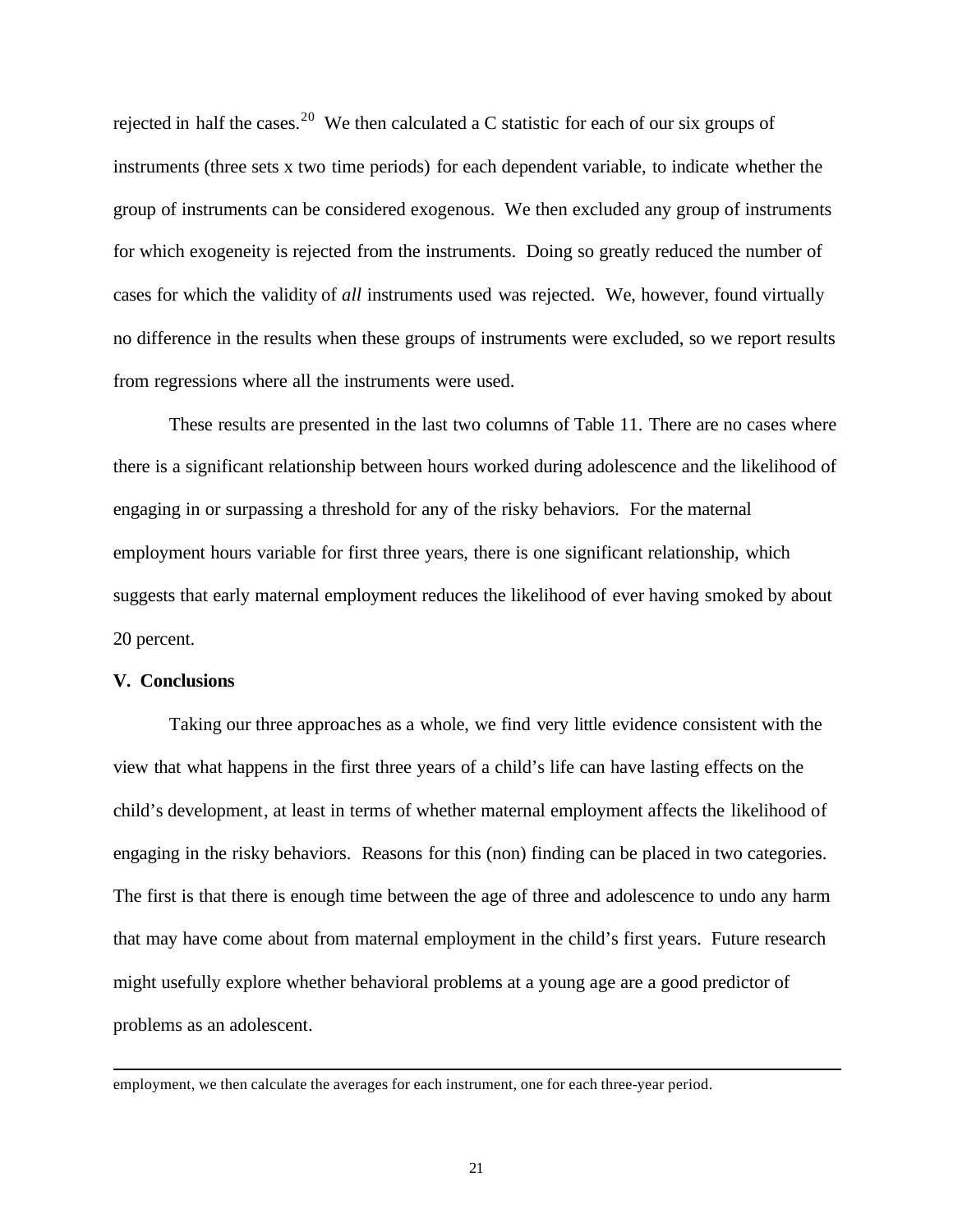The second category includes reasons why the assumption that maternal employment greatly reduces the time that parents spend with their children may not have a firm empirical basis. Consistent with this view is the finding by Sandberg and Hofferth (2001) that children spent no less time with their parents in 1997 than in 1981. Bianchi (2000) offers several reasons why the increase in labor force participation by mothers has not led to large changes in the amount of time children spend with their parents. First, the time that non-working mothers can devote to children is diminished by the amount of time spent on other household activities such as cleaning and cooking. Working mothers may be able reduce time spent on these activities by hiring a cleaning service, or relying more on take-out or frozen dinners. Second, working mothers, particularly those with flexible work schedules, may be able to ensure that their paid work does not substantially reduce the time with their children. Third, both the fact that families are smaller and that preschool age children now spend more time in school-like settings reduces the time demand on mothers, independent of their work status. Finally, in many cases, the involvement of men in child rearing may have increased to offset reduced time by women.

With the possible exception of drinking alcohol, our results do not indicate that maternal employment during adolescence is correlated with increased involvement in risky activities. Many of the reasons that could explain why parental time with children may not be reduced substantially when mothers work apply here as well. In addition, the positive effects of working – such as serving as a positive role model or allowing teens needed independence -- may serve to offset the harmful effects.

It is clear, moreover, that there are many other influences on the behavior of young adults. Within the family, the amount of time a mother works is just one factor affecting her

 $20$  Our instruments vary only by state and year. Hoxby and Paserman (1997) show that when this kind of grouped data is used that overidentifying restrictions are rejected too frequently.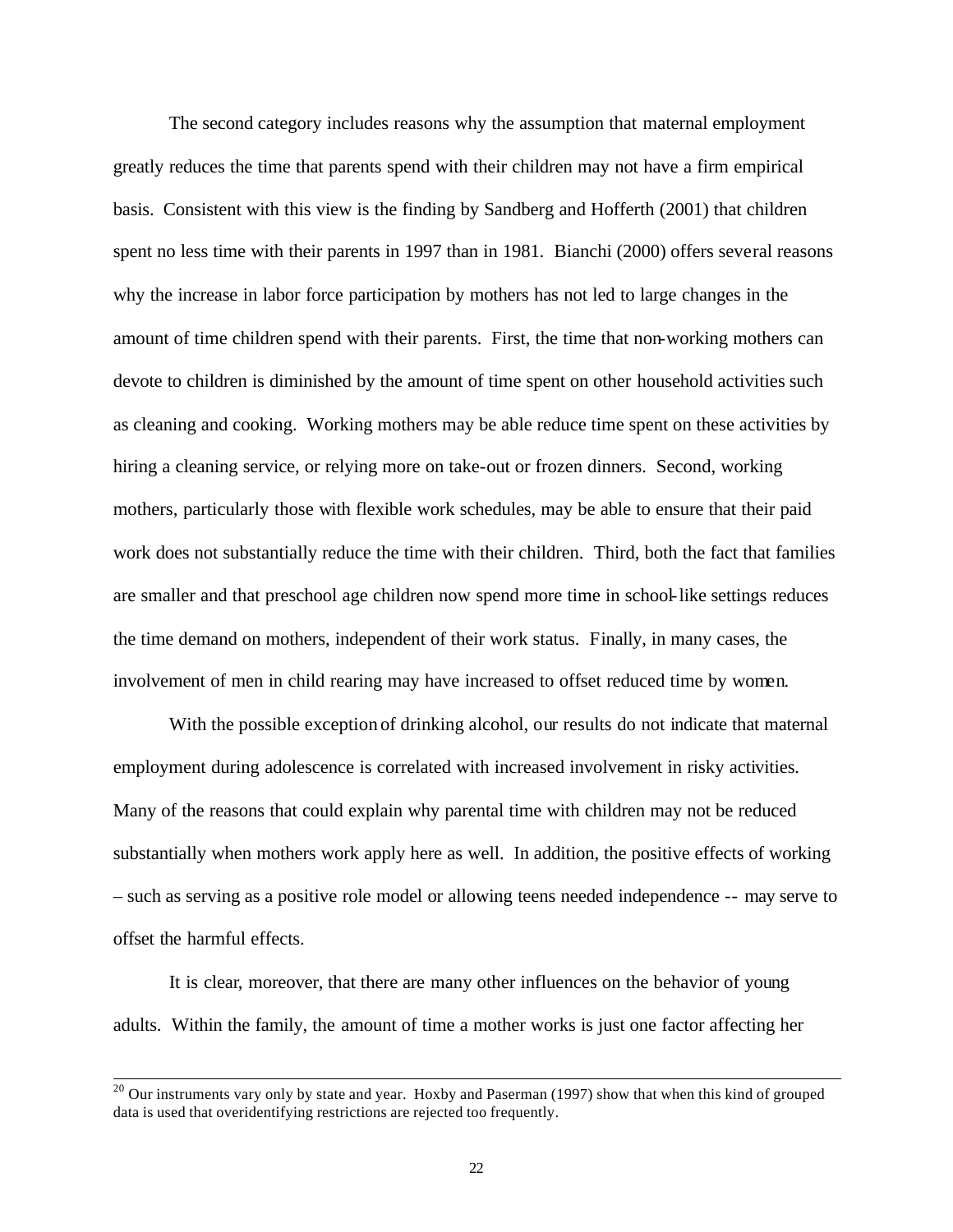relationship with her children. Other aspects of family background – for example, the level of income and its components, the adolescent's relationship with the other parent, birth order and the presence on more siblings in general -- are also likely to play a role. Outside the family, peers, the neighborhood and community in which the adolescent lives, and the school s/he attends all are likely to have important impacts (Peters and Mullis, 1997; Brooks-Gunn, Duncan and Aber 1997; Duncan, Boisjoly and Harris 2001; Kooreman and Soetevent 2002; Mocan, Scafidi and Tekin 2002; Argys, *et. al.*, 2002).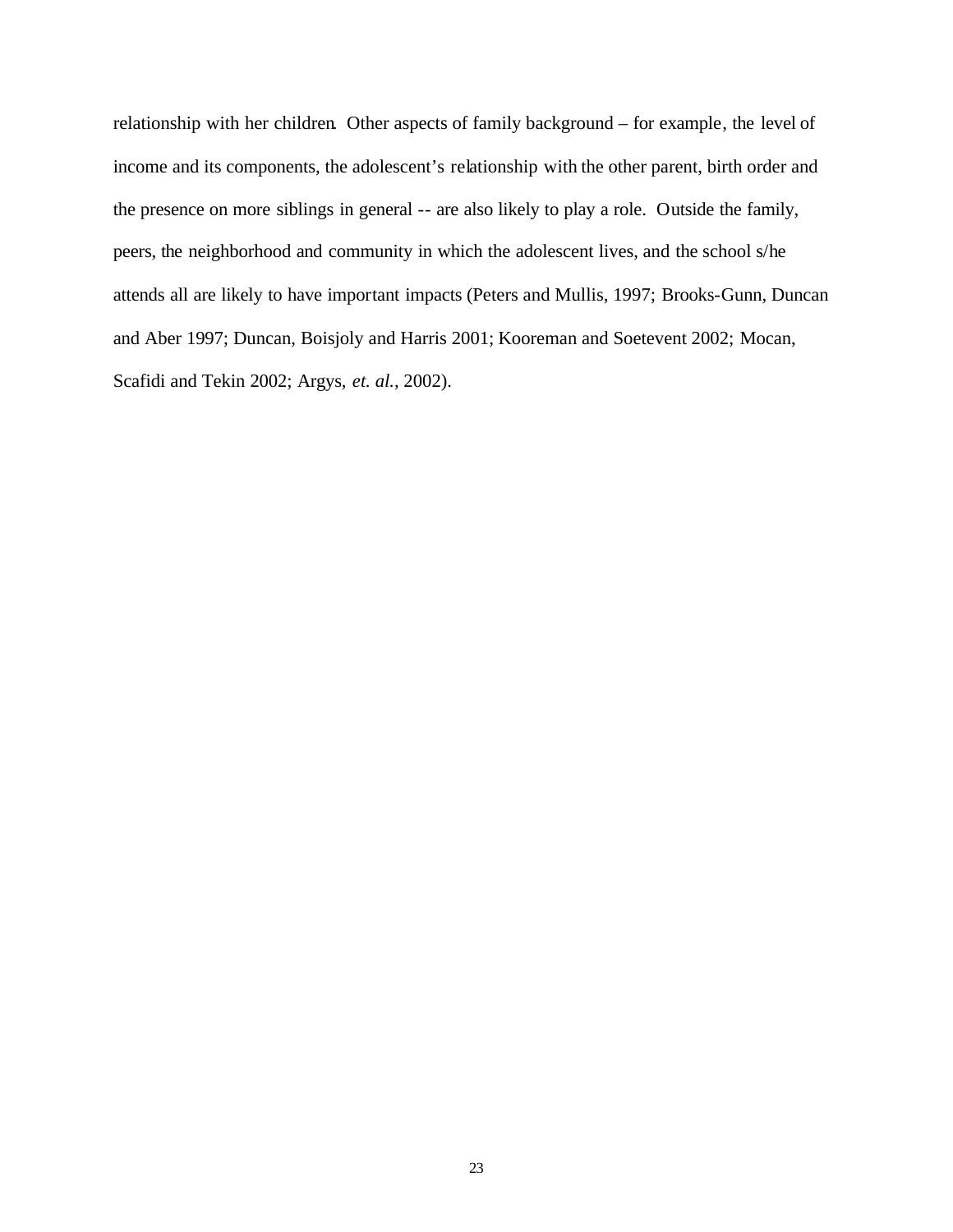#### **References**

- Anderson, Patricia M., Kristin F. Butcher, and Phillip B. Levine. 2002. "Maternal Employment and Overweight Children." NBER Working Paper No. 8770, February.
- Antecol, Heather and Kelly Bedard. 2002. "Does Single Parenthood Increase the Probability of Teenage Promiscuity, Drug Use and Crime? Evidence from Divorce Law Changes." Claremont Colleges Working Papers, 2002-23.
- Argys, Laura M., Susan L. Averett, Daniel I. Rees, and Benjama Witoonchart. 2002. Do Older Peers Affect Adolescent Behavior? An Analysis of Birth-Order Effects in the NLSY97. Unpublished, University of Colorado-Denver.
- Baum II, Charles. 2002. "A Dynamic Analysis of the Effect of Child Care Costs on the Work Decisions of Low-Income Mothers." *Demography*, Vol. 39, No. 1, February, pp. 2002.
- Bianchi, Suzanne M. 2000. "Maternal Employment and Time With Children: Dramatic Change or Surprising Continuity?" *Demography*, Vol. 37, No. 4, November, pp. 401-414.
- Blau, David M. 1999. "The Effect of Income on Child Development." *Review of Economics and Statistics* 81(2):261-276.
- Blau, Francine D. and Adam J. Grossberg. 1992. "Maternal Labor Supply and Children's Cognitive Development." *Review of Economics and Statistics*, Vol. 74, No. 3, pp. 474- 481.
- Bogenschneider, Karen and Laurence Steinberg. 1994. "Maternal Employment and Adolescents' Academic Achievement: A Developmental Analysis." *Sociology of Education*, Vol. 67 (January), pp. 60-77.
- Bound, John, David A. Jaeger and Regina M. Baker. 1995. "Problems with Instrumental Variables Estimation When the Correlation Between the Instruments and the Endogenous Explanatory Variables Is Weak." *Journal of the American Statistical Association*, Vol. 95, No. 430, June, pp. 443-450.
- Brooks-Gunn, Greg J. Duncan and J. Lawrence Aber. 1997. *Neighborhood Poverty: Context and Consequences for Children*. New York: Russell Sage Foundation.
- Bruer, John T. 1999. *The Myth of the First Three Years: A New Understanding of Early Brain Development and Lifelong Learning*. New York: The Free Press.
- Carnegie Task Force on Meeting the Needs of Young Children. 1994. *Starting Points*. New York: Carnegie Corporation of New York.
- Chamberlain, Gary. 1980. "Analysis of Covariance with Qualitative Data." *Review of Economic Studies*, Vol. 47, No. 2, pp. 225-238.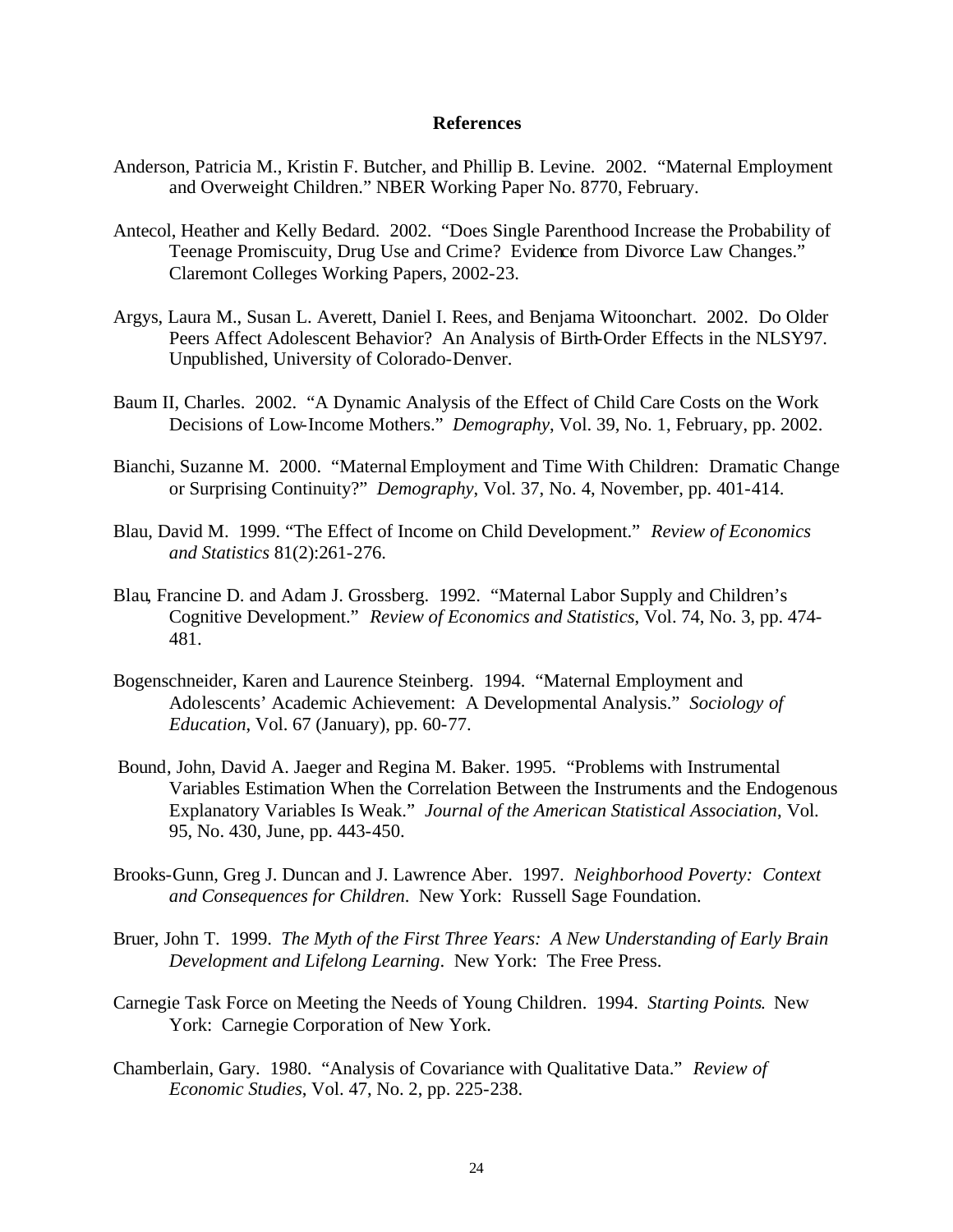- Chase-Lansdale, P. Lindsay. 1998. "How Developmental Psychologists Think About Family Process and Child Development in Low Income Families." Paper prepared for the preconference, "Family Process and Child Development in Low Income Families," Joint Center for Poverty Research, Chicago, IL, May, 7, 1998.
- Coleman, J. S. 1988. "Social Capital in the Creation of Human Capital." *American Journal of Sociology* Vol. 94, pp.: S95-120.
- Currie, Janet. 2001. "Early Childhood Education Programs." *Journal of Economic Perspectives*, Vol. 15, No. 2, Spring, pp. 213-238.
- Davidson, Russell and James G. MacKinnon. 1993. *Estimation and Inference in Econometrics*. New York: Oxford University Press.
- Desai, Sonalde, P. Lindsay Chase-Lansdale, and Robert T. Michael. 1989. "Mother or Market? Effects of Maternal Employment on the Intellectual Ability of 4-Year-Old Children." *Demography*, Vol. 26, No. 4, November, pp. 545-561.
- Duncan, Greg J., Johanne Boisjoly, and Kathleen Mullan Harris. 2001. "Sibling, Peer, Neighbor and Schoolmate Correlations. *Demography*, Vol. 38, Number 3, pp. 437-447.
- Dunifon, Rachel and Catherine J. Taylor. 2002. "Is Maternal Work Behavior Affected by Children's Health and Behavior Problems. Unpublished, Cornell University, Department of Policy Analysis and Management.
- Figlio, David and Jens Ludwig. 2000. "Sex, Drugs and Catholic Schools: Private Schooling and Non-Market Adolescent Behaviors." NBER Working Paper No. 7990, November.
- Francesconi, Marco. 2002. "A Joint Dynamic Model of Fertility and Work of Married Women." *Journal of Labor Economics*, Vol. 20, Num. 2, Part 1, pp. 336-380.
- Garces, Eliana, Duncan Thomas, Janet Currie. 2002. "Longer Term Effects of Head Start." *American Economic Review*, Vol. 92, Num. 4, pp. 999-1012.
- Greene, William H. 1997. *Econometric Analysis, 3rd Edition*. Upper Saddle River, New Jersey: Prentice-Hall, Inc.
- Gruber, Jonathan. 2000. "Risky Behavior among Youths: An Economic Analysis." NBER Working Paper No. w7781, July.
- Gruber, Jonathan and Jonathan Zinman. 2000. "Youth Smoking in the U.S.: Evidence and Implications." NBER Working Paper No. 7780, July.
- Guo, Guang and Kathleen Mullan Harris. 2000. "The Mechanisms Mediating the Effects of Poverty on Children's Intellectual Development." *Demography* 37(4):431-447.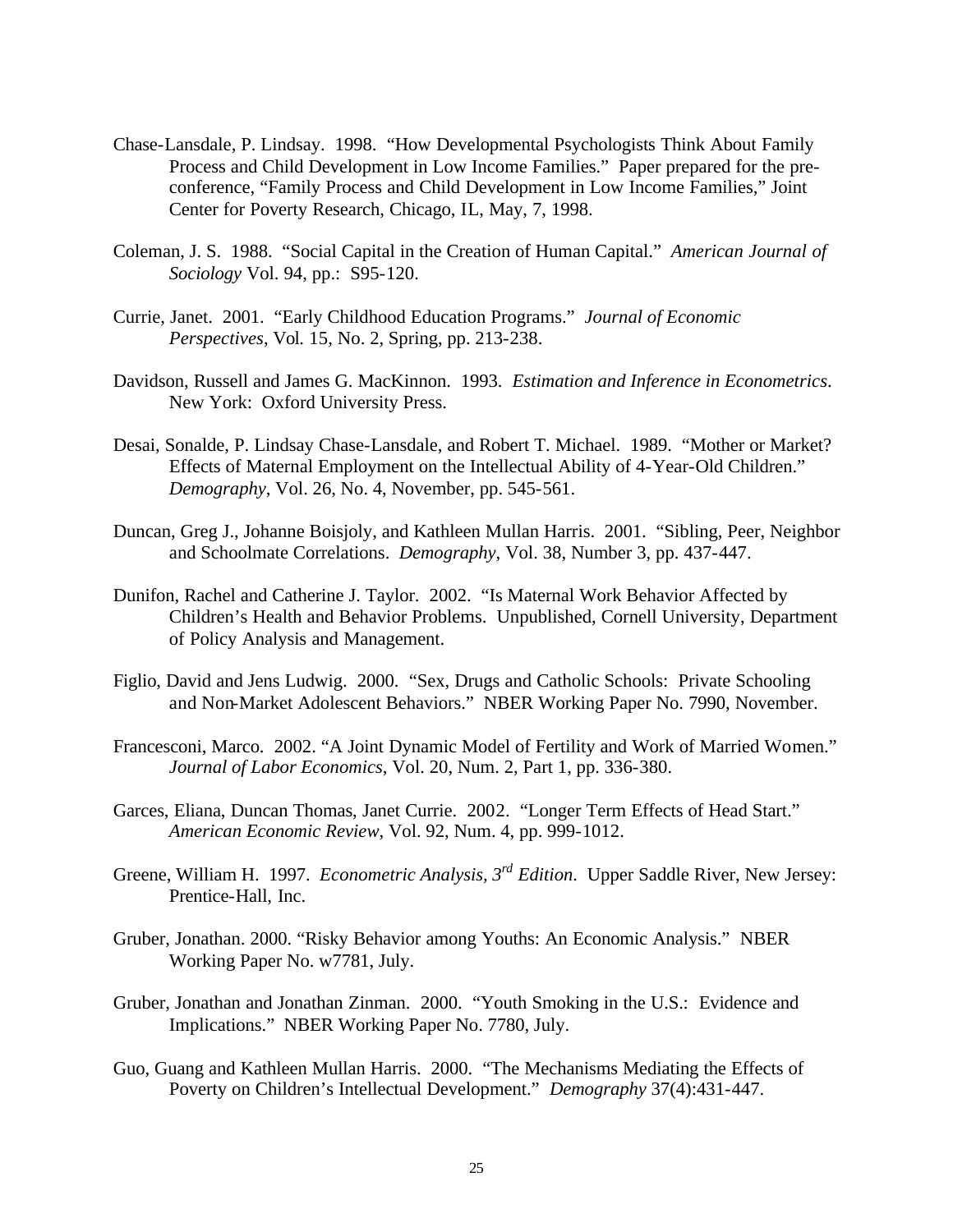- Han, Wen-Jui, Jane Waldfogel and Jeanne Brooks-Gunn. 2001. "The Effects of Early Maternal Employment on Later Cognitive and Behavioral Outcomes." *Journal of Marriage and Family* 63, February, pp. 336-354.
- Harvey, Elizabeth. 1999. "Short-Term and Long-Term Effects of Early Parental Employment on Children of the National Longitudinal Survey of Youth." *Developmental Psychology*, Vol. 35, No. 2, March, pp. 445-459.
- Hayashi, Fumio. 2000. *Econometrics*. Princeton: Princeton University Press.
- Hoxby, Caroline and M. Daniele Paserman. 1998. "Overidentification Tests with grouped Data." NBER Technical Working Paper No. 223, February.
- Killingsworth, Mark R. 1983. *Labor Supply*. Cambridge: Cambridge University Press.
- Kooreman, Peter and Adriaan Soetevent. 2002. "A Discrete Choice Model with Social Interactions: An Analysis of High School Teen Behavior." Unpublished, University of Groningen.
- Lerner, Jacqueline V. and E. Ree Noh. 2000. "Maternal Employment Influences on Early Adolescent Development: A Cont extual View." In R. Taylor and Wang, eds., *Resilience Across Contexts: Family, Work, Culture and Community*, Mahwah, NJ: Lawrence Erlbaum Associates.
- Mocan, H. Naci, Benjamin Scafidi, and Erdal Tekin. 2002. "Catholic Schools and Bad Behavior." IZA Discussion Paper No. 599, October.
- Morris, Pamela A., Aletha C. Huston, Greg J. Duncan, Danielle A. Crosby, and Johannes M. Bos. *How Welfare and Work Policies Affect Children: A Synthesis of Research*. New York: Manpower Demonstration Research Corporation.
- NICHD Child Care Research Network. 1997. "Poverty and Patterns of Child Care." In Greg J. Duncan and Jeanne Brooks-Gunn, eds., *Consequences of Growing Up Poor*, New York: Russell Sage Foundation.
- Olivetti, Claudia. 2001. "Changes in Women's Hours of Market Work: The Effect of Changing Returns to Experience." Unpublished, Boston University.
- Parcel, Toby L. and Elizabeth G. Menaghan. 1994. "Early Parental Work, Family Social Capital, and Early Childhood Outcomes." *American Journal of Sociology*, Vol. 99, No. 4, January, pp.: 972-1009.
- Pergamit, Michael R., Lynn Huang and Julie Lane. 2001. "The Long Term Impact of Adolescent Risky Behaviors and Family Environment." Report submitted to Office of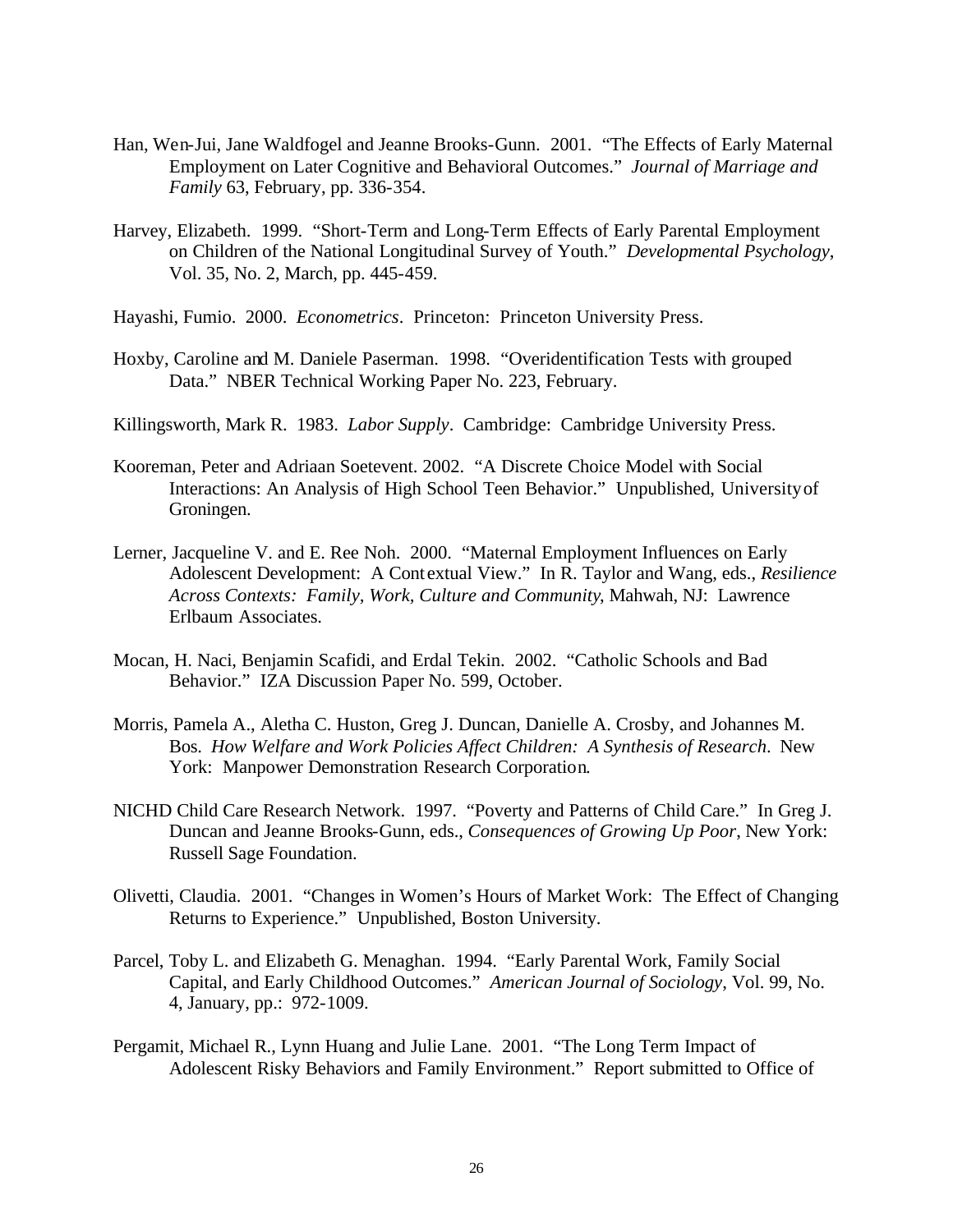the Assistant Secretary for Planning and Evaluation, U.S. Department of Health and Human Services.

- Peters, H. Elizabeth and Natalie C. Mullis. 1997. "The Role of Family Income and Sources of Income in Adolescent Achievement." In Greg Duncan and Jeanne Brooks-Gun, eds., "The Consequences of Growing Up Poor." New York: Russell Sage Foundation.
- Ruhm, Christopher J. 2001. "Parental Employment and Child Cognitive Development." Unpublished, University of North Carolina at Greensboro, March.
- Sandberg, John F. and Sandra L. Hofferth. 2001. "Changes in Children's Time With Parents: United States, 1981-1997." *Demography* Vol. 38, No. 3, August, pp. 423-436.
- Shore, Rima. 1997. *Rethinking the Brain: New Insights into Early Development*. New York: Families and Work Institute.
- Sickmund, Melissa and Yi-chun Wan. 2001. "Census of Juveniles in Residential Placement Databook." Online Available: http://www.ojjdp.ncjrs.org/ojstatbb/cjrp.
- Stahl, Anne L. 2001. "Delinquency Cases in Juvenile Courts, 1998." Online Available: http://www.ncjrs.org/txtfiles1/ojjdp/fs200131.txt
- Staiger, Douglas and James H. Stock. 1997. "Instrumental Variables Regression with Weak Instruments." *Econometrica*, Vol. 65, No. 3, May, pp. 557-586.
- Trzcinski, Eileen and Jerry Brandell. 2002. "Adolescent Outcomes, Poverty Status and Welfare Reform: An Analysis Based on the Survey of Program Dynamics." Joint Center for Poverty Research Working Paper No. 269, January.
- U.S. Department of Health and Human Services. 2001. *Trends in the Well-Being of America's Children and Youth*.
- van der Klaauw, Wilbert. 1996. "Female Labor Supply and Marital Status Decisions: A Life-Cycle Model." *Review of Economic Studies*. Vol. 63, no. 2, April, pp. 199-235.
- Waldfogel, Jane, Wen-Jui Han, and Jeanne Brooks-Gunn. 2002. "The Effects of Early Maternal Employment on Child Cognitive Development." *Demography*, Vol. 39, No. 2, May, pp. 369-392.
- Yeung, Wei-jun Jean, Miriam R. Linver, and Jeanne Brooks-Gunn. 2001. "How Money Matters for Young Children's Development: Human Capital and Family Processes." Mimeo, New York University.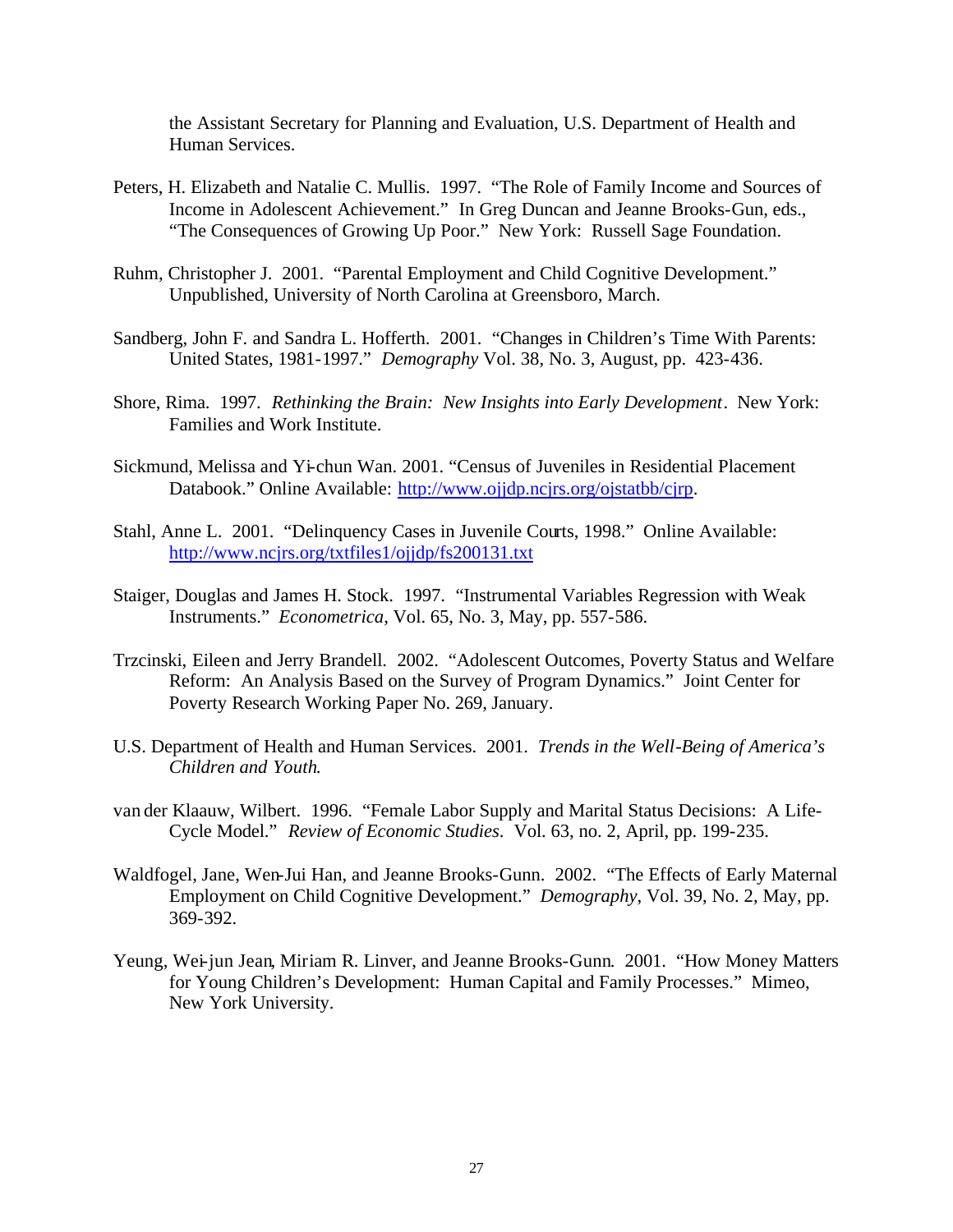# **Table 1: Youth Involvement in Risky Behaviors**

# **Table 1a: Incidence of Involvement in Risky Behaviors**

|                                                  |                     | All Observations | <b>Observations Used in Estimation</b> |                |  |
|--------------------------------------------------|---------------------|------------------|----------------------------------------|----------------|--|
|                                                  | Person-Year         | % Participated   | Person-Year                            | % Participated |  |
|                                                  | <b>Observations</b> | in Behavior      | Observations                           | in Behavior    |  |
| Ever:                                            |                     |                  |                                        |                |  |
| Drank Alcohol                                    | 4553                | 62.29            | 3141                                   | 50.11          |  |
| <b>Smoked Cigarette</b>                          | 4386                | 48.97            | 3254                                   | 33.31          |  |
| Used Marijuana                                   | 4576                | 34.16            | 3828                                   | 22.99          |  |
| <b>Used Other Drugs</b>                          | 4510                | 10.75            | 4302                                   | 7.44           |  |
| <b>Had Sexual Intercourse</b>                    | 4603                | 52.12            | 3460                                   | 37.37          |  |
| Convicted of Crime                               | 4678                | 11.44            | 4436                                   | 6.61           |  |
| Use Above Threshold:                             |                     |                  |                                        |                |  |
| Drank Alcohol at least Several Times a Month     | 4517                | 13.62            | 4052                                   | 11.38          |  |
| <b>Smoked Cigarettes Everyday</b>                | 4610                | 14.23            | 4240                                   | 10.38          |  |
| Used Marijuana at least 1 to 2 Days per Week     | 4444                | 6.14             | 4256                                   | 5.08           |  |
| Used No Form of Birth Control at Most Recent Sex | 2399                | 29.80            | 2399                                   | 29.80          |  |

## **Table 1b: Intensity of Involvement in Risky Behaviors**

|                                            | Person-Year         | % Participated |
|--------------------------------------------|---------------------|----------------|
|                                            | <b>Observations</b> | in Behavior    |
| Intensity of Use:                          |                     |                |
| Alcohol Use during Last 12 Months (n=4370) |                     |                |
| None                                       | 2195                | 50.23          |
| 1 to 2 days in Past 12 Months              | 562                 | 12.86          |
| 3 to 5 days in Past 12 Months              | 297                 | 6.80           |
| Every Other Month or So                    | 285                 | 6.52           |
| 1 to 2 Times per Month                     | 415                 | 9.50           |
| Several Times a Month                      | 236                 | 5.40           |
| 1 to 2 Days per Week                       | 276                 | 6.32           |
| Almost Daily, 3-6 Days per Week            | 66                  | 1.51           |
| Daily                                      | 38                  | 0.87           |
| Cigarette Use in Last 30 Days $(n=4546)$   |                     |                |
| None                                       | 3459                | 76.09          |
| Less than once per week                    | 200                 | 4.40           |
| 1 or 2 days per week                       | 110                 | 2.42           |
| 3 or 4 days per week                       | 74                  | 1.63           |
| 5 or 6 days per week                       | 47                  | 1.03           |
| Every day                                  | 656                 | 14.43          |
| Marijuana Use in Last 30 Days (n=4384)     |                     |                |
| None                                       | 3942                | 89.92          |
| Less than once per week                    | 169                 | 3.85           |
| 1 or 2 days per week                       | 98                  | 2.24           |
| 3 or 4 days per week                       | 56                  | 1.28           |
| 5 or 6 days per week                       | 35                  | 0.80           |
| Every day                                  | 84                  | 1.92           |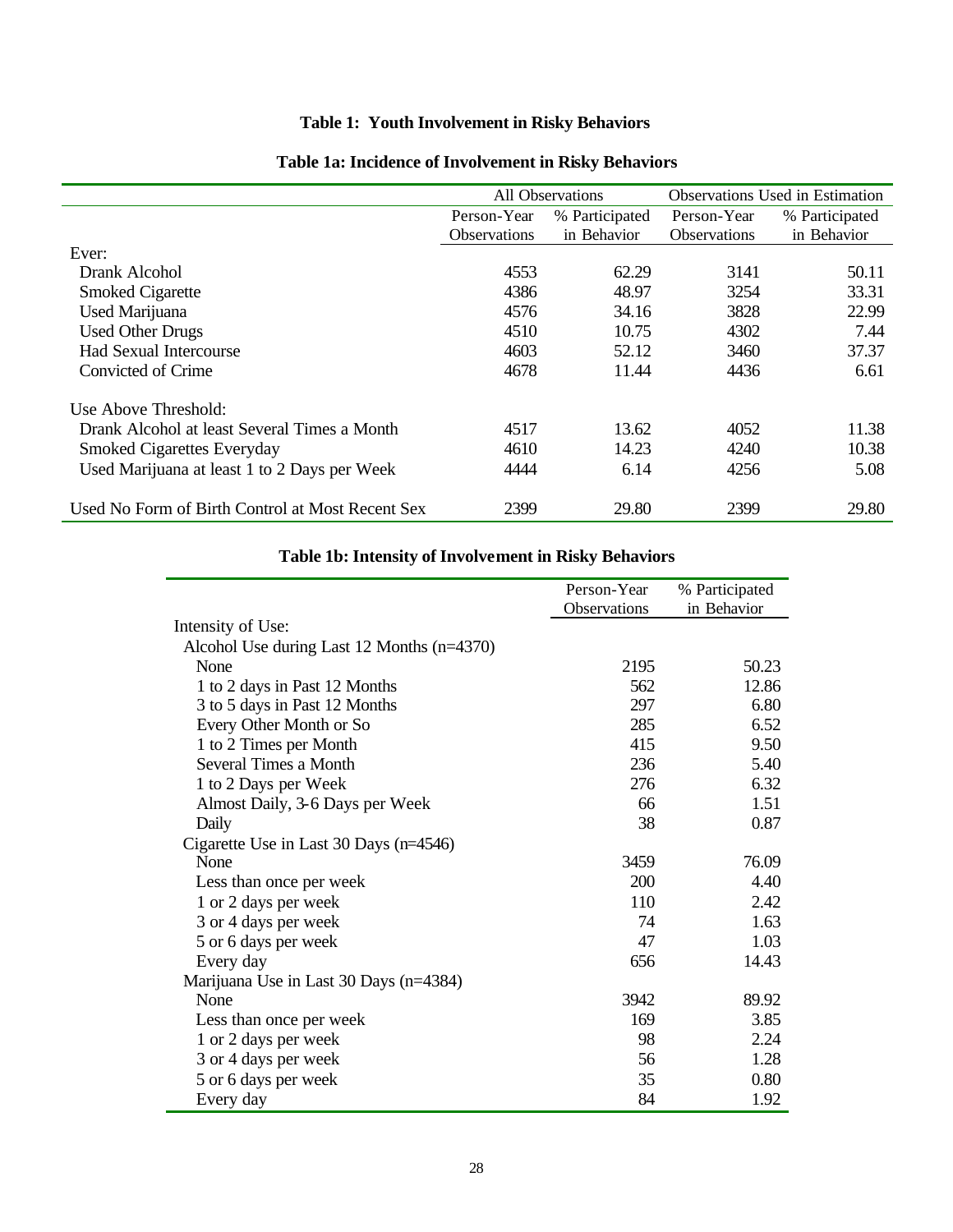## **Maternal Annual Hours of Employment and Characteristics by Employment Status**

| Year                                    | Mean    | Median | $10^{\text{th}}$<br>percentile | 90 <sup>th</sup><br>percentile |
|-----------------------------------------|---------|--------|--------------------------------|--------------------------------|
| $1^{\rm st}$<br>year of Child's Life    | 539.65  |        |                                | 1812                           |
| 2 <sup>nd</sup><br>year of Child's Life | 823.88  | 560    |                                | 2080                           |
| 3 <sup>rd</sup><br>year of Child's Life | 977.37  | 900    |                                | 2080                           |
| Average over 1 <sup>st</sup> 3 Years    | 780.30  | 622.22 |                                | 1920                           |
| 3 Years Ago                             | 1291.03 | 1728   |                                | 2340                           |
| 2 Years Ago                             | 1394.03 | 1720   |                                | 2420                           |
| 1 Year Ago                              | 1393.65 | 1520   |                                | 2405                           |
| Average over Last 3 Years               | 1359.82 | 1560   | 8                              | 2337.33                        |

### **Table 2a: Statistics on Maternal Annual Hours of Employment**

Note: Sample size is 2542 individuals with 9395 person-years.

### **Table 2b: Means of Characteristics by Employment Status**

|                               | Child's First Three Years |          | Last Three Recent Years |          |  |
|-------------------------------|---------------------------|----------|-------------------------|----------|--|
|                               | Nonemployed               | Employed | Nonemployed             | Employed |  |
| <b>Highest Grade Attended</b> | 11.53                     | 12.49    | 11.25                   | 12.37    |  |
|                               | (2.32)                    | (1.91)   | (2.43)                  | (1.98)   |  |
| AFOT score                    | 21.24                     | 33.65    | 19.72                   | 31.72    |  |
|                               | (22.08)                   | (24.34)  | (31.72)                 | (24.31)  |  |

Note: Standard deviation in parentheses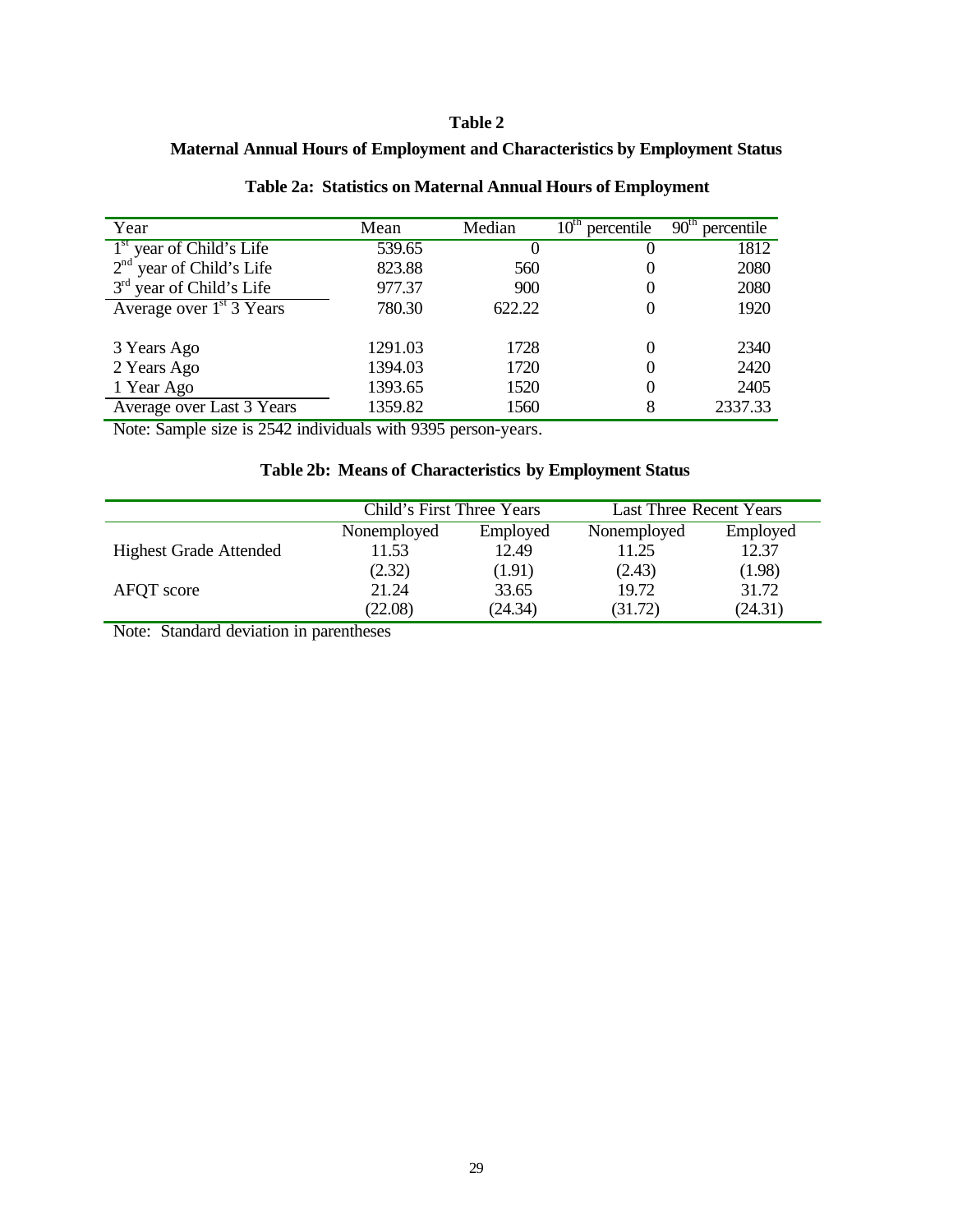|                                   |                    | Maternal Employment and Core |                    |                    |                              | Maternal Employment, Core, and |  |
|-----------------------------------|--------------------|------------------------------|--------------------|--------------------|------------------------------|--------------------------------|--|
| Specification                     |                    | Maternal Employment only     |                    | Regressors         | <b>Additional Regressors</b> |                                |  |
|                                   | Ave. annual hours, | Ave. annual hours,           | Ave. annual hours, | Ave. annual hours, | Ave. annual hours,           | Ave. annual hours,             |  |
|                                   | First 3 yrs.       | Last 3 yrs.                  | First 3 yrs.       | Last 3 yrs.        | First 3 yrs.                 | Last 3 yrs.                    |  |
|                                   |                    |                              |                    |                    |                              |                                |  |
| Ever:                             |                    |                              |                    |                    |                              |                                |  |
| Drank Alcohol $(n=3141)$          | $-0.016$           | 0.020                        | $-0.010$           | 0.022              | $-0.013$                     | 0.021                          |  |
|                                   | (0.013)            | (0.011)                      | (0.014)            | (0.012)            | (0.015)                      | (0.012)                        |  |
| Smoked Cigarettes $(n=3254)$      | $-0.017$           | 0.002                        | $-0.024$           | 0.009              | $-0.016$                     | 0.008                          |  |
|                                   | (0.013)            | (0.010)                      | (0.013)            | (0.010)            | (0.014)                      | (0.011)                        |  |
| Used Marijuana (n=3828)           | $-0.018$           | 0.000                        | $-0.017$           | $-0.001$           | $-0.011$                     | 0.004                          |  |
|                                   | (0.010)            | (0.008)                      | (0.010)            | (0.008)            | (0.011)                      | (0.009)                        |  |
| Used Other drugs (n=4302)         | 0.004              | 0.001                        | $-0.010$           | 0.000              | $-0.001$                     | $-0.013$                       |  |
|                                   | (0.006)            | (0.005)                      | (0.005)            | (0.004)            | (0.005)                      | (0.004)                        |  |
| <b>Had Sexual Intercourse</b>     | $-0.054**$         | 0.010                        | $-0.041**$         | 0.003              | $-0.026$                     | 0.011                          |  |
| $(n=3460)$                        | (0.011)            | (0.009)                      | (0.013)            | (0.011)            | (0.014)                      | (0.011)                        |  |
| Convicted of crime (n=4436)       | $-0.001$           | $-0.013**$                   | 0.001              | $-0.013**$         | $0.009*$                     | $-0.006$                       |  |
|                                   | (0.005)            | (0.004)                      | (0.005)            | (0.004)            | (0.004)                      | (0.004)                        |  |
| Use Above Threshold:              |                    |                              |                    |                    |                              |                                |  |
| Drink Alcohol at least            | $-0.015**$         | 0.006                        | $-0.010$           | 0.001              | 0.011                        | 0.001                          |  |
| Once a month $(n=4052)$           | (0.007)            | (0.006)                      | (0.007)            | (0.005)            | (0.007)                      | (0.005)                        |  |
| <b>Smoked Cigarettes Everyday</b> | $-0.004$           | $-0.003$                     | $-0.004$           | $-0.005$           | 0.003                        | $-0.001$                       |  |
| $(n=4240)$                        | (0.007)            | (0.005)                      | (0.007)            | (0.005)            | (0.007)                      | (0.005)                        |  |
| Used marijuana at least 1 to 2    | $-0.006$           | $-0.005$                     | $-0.005$           | $-0.004$           | $-0.002$                     | $-0.003$                       |  |
| Days per week $(n=4256)$          | (0.005)            | (0.004)                      | (0.004)            | (0.003)            | (0.004)                      | (0.003)                        |  |
|                                   |                    |                              |                    |                    |                              |                                |  |
| Used No form of birth control     | $-0.023$           | $-0.036**$                   | $-0.022$           | $-0.033**$         | $-0.003$                     | $-0.018$                       |  |
| at most recent Sex $(n=2399)$     | (0.015)            | (0.011)                      | (0.015)            | (0.011)            | (0.016)                      | (0.012)                        |  |

# **Table 3 Marginal Effect of Hours Worked by Mother on Incidence of Risky Behaviors, Logit Estimates**

Note: Sample sizes are based on person-year observations. Standard errors are presented in parentheses. \* indicates coefficient is significant at .05-level, \*\* at .01 level. Hours variables are measured in units of 1,000.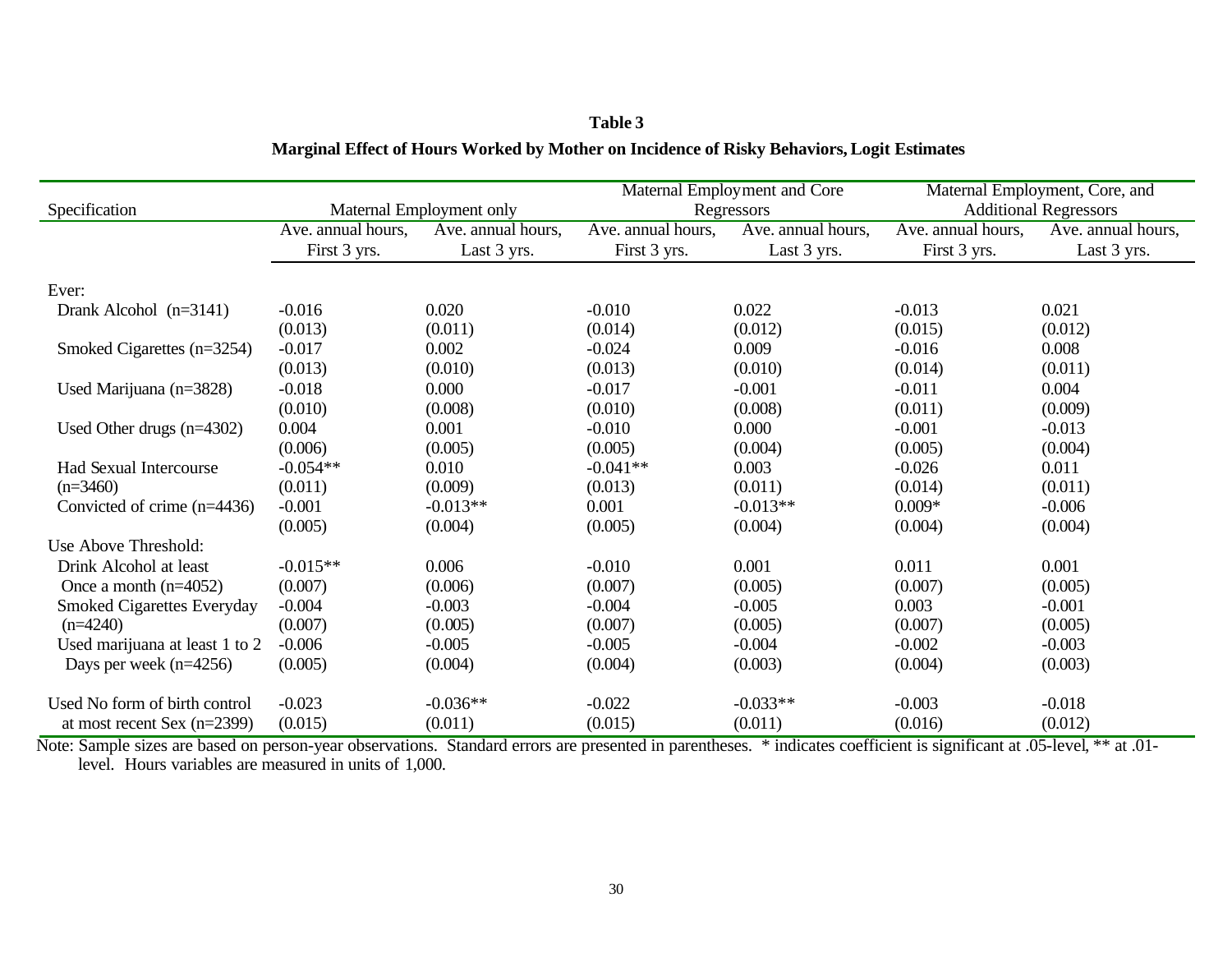|                               |                    |                          | Maternal Employment and Core |                    | Maternal Employment, Core, and |                    |
|-------------------------------|--------------------|--------------------------|------------------------------|--------------------|--------------------------------|--------------------|
| Specification                 |                    | Maternal Employment only |                              | Regressors         | <b>Additional Regressors</b>   |                    |
|                               | Ave. annual hours, | Ave. annual hours,       | Ave. annual hours,           | Ave. annual hours, | Ave. annual hours,             | Ave. annual hours, |
|                               | First 3 yrs.       | Last 3 yrs.              | First 3 yrs.                 | Last 3 yrs.        | First 3 yrs.                   | Last 3 yrs.        |
| Alcohol Use in Last 12        | $-0.074*$          | $0.160**$                | $-0.039$                     | $0.107**$          | $-0.041$                       | $0.092*$           |
|                               |                    |                          |                              |                    |                                |                    |
| Months $(n=4370)$             | (0.050)            | (0.040)                  | (0.053)                      | (0.042)            | (0.055)                        | (0.044)            |
| Change in Mean # of Days      | $-1.011$           | 2.169                    | $-0.501$                     | 1.344              | $-0.517$                       | 1.118              |
| Cigarette Use in Last 30 Days | $-0.032$           | $-0.025$                 | $-0.027$                     | $-0.083$           | 0.021                          | $-0.072$           |
| $(n=4546)$                    | (0.066)            | (0.051)                  | (0.073)                      | (0.053)            | (0.076)                        | (0.056)            |
| Change in Mean # of Days      | $-0.132$           | $-0.106$                 | $-0.106$                     | $-0.324$           | 0.080                          | $-0.279$           |
| Marijuana Use in the Last 30  | $-0.120$           | $-0.079$                 | $-0.107$                     | $-0.100$           | $-0.069$                       | $-0.083$           |
| Days $(n=4384)$               | (0.086)            | (0.070)                  | (0.093)                      | (0.070)            | (0.097)                        | (0.073)            |
| Change in Mean # of Days      | $-0.131$           | $-0.088$                 | $-0.103$                     | $-0.098$           | $-0.069$                       | $-0.085$           |

# **Table 4 Coefficient Estimates of Hours Worked by Mother on Intensity of Risky Behaviors, Ordered Logit Estimates**

Note: Sample sizes are based on person-year observations. Standard errors are presented in parentheses. Changes in mean number of days on which the activity is undertaken are presented in square brackets. \* indicates coefficient is significant at .05-level, \*\* at .01-level. Hours variables are measured in units of 1,000.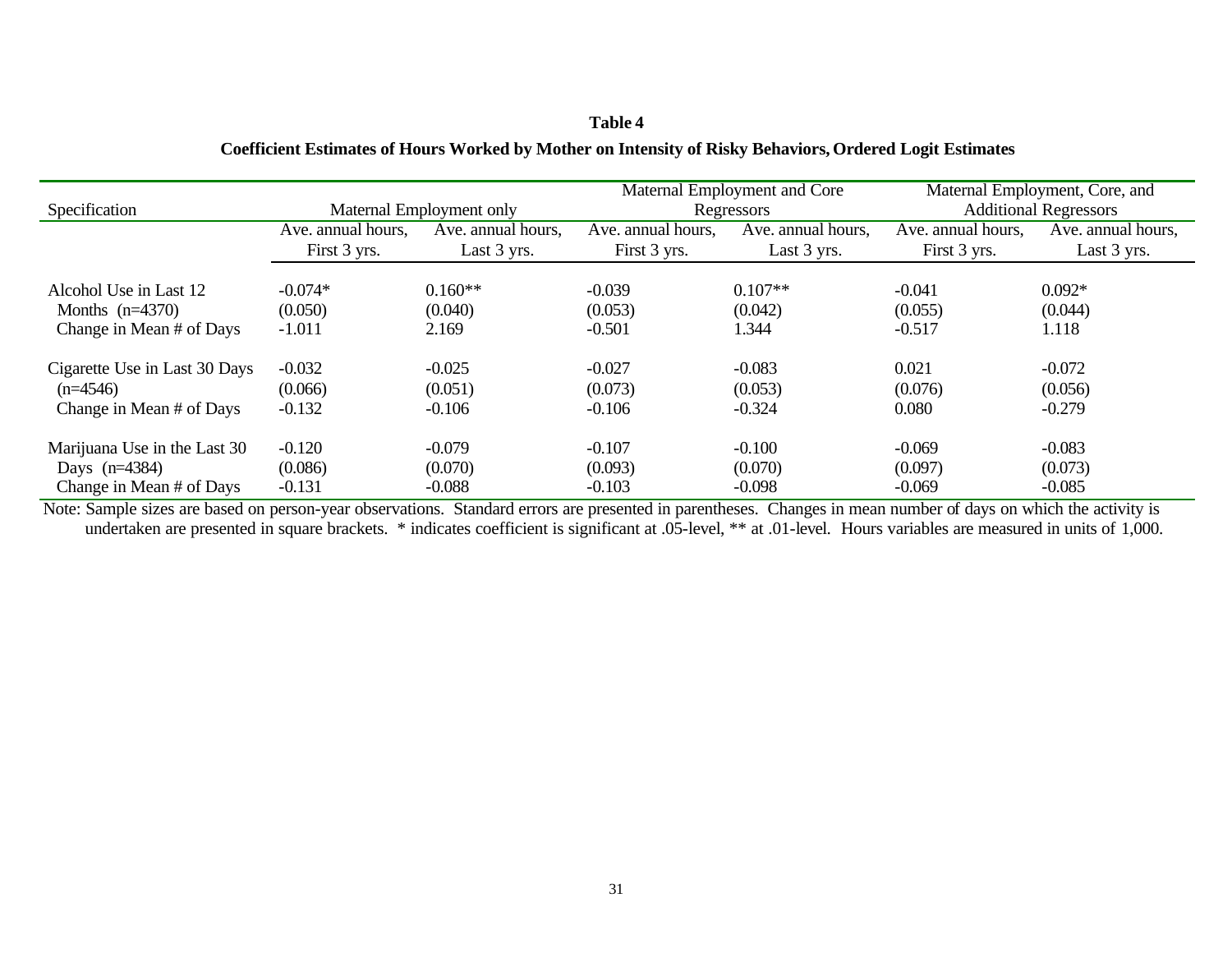|                          | Ave. annual hours, First 3 yrs. |          |            | Ave. annual hours, Last 3 yrs. |
|--------------------------|---------------------------------|----------|------------|--------------------------------|
|                          | Male                            | Female   | Male       | Female                         |
| Ever:                    |                                 |          |            |                                |
| Drank Alcohol            | $-0.007$                        | $-0.013$ | 0.028      | 0.022                          |
|                          | (0.021)                         | (0.020)  | (0.017)    | (0.016)                        |
|                          | [1544]                          | [1597]   |            |                                |
| <b>Smoked Cigarettes</b> | $-0.033$                        | $-0.015$ | 0.009      | 0.013                          |
|                          | (0.019)                         | (0.019)  | (0.015)    | (0.015)                        |
|                          | [1591]                          | [1663]   |            |                                |
| Used Marijuana           | $-0.015$                        | $-0.020$ | 0.0046     | $-0.004$                       |
|                          | (0.015)                         | (0.014)  | (0.0121)   | (0.011)                        |
|                          | [1869]                          | [1959]   |            |                                |
| Used Other drugs         | 0.008                           | $-0.007$ | $-0.003$   | 0.002                          |
|                          | (0.006)                         | (0.007)  | (0.005)    | (0.005)                        |
|                          | [2106]                          | [2196]   |            |                                |
| Had Sexual Intercourse   | $-0.048**$                      | $-0.034$ | 0.012      | $-0.003$                       |
|                          | (0.018)                         | (0.019)  | (0.016)    | (0.015)                        |
|                          | [1710]                          | [1750]   |            |                                |
| Convicted of crime       | $-0.000$                        | 0.003    | $-0.023**$ | $-0.005$                       |
|                          | (0.009)                         | (0.005)  | (0.007)    | (0.004)                        |
|                          | [2111]                          | [2325]   |            |                                |
| Use Above Threshold:     |                                 |          |            |                                |
| Drink Alcohol at least   | $-0.024*$                       | 0.003    | 0.003      | $-0.000$                       |
| Several Times a month    | (0.010)                         | (0.009)  | (0.008)    | (0.007)                        |
|                          | [1968]                          | [2084]   |            |                                |
| Smoked cigarettes        | $-0.004$                        | $-0.004$ | $-0.003$   | $-0.006$                       |
| Everyday                 | (0.010)                         | (0.008)  | (0.007)    | (0.006)                        |
|                          | [2063]                          | [2177]   |            |                                |
| Used marijuana at least  | $-0.001$                        | $-0.008$ | $-0.002$   | $-0.0060$                      |
| 1 to 2 Days per Week     | (0.007)                         | (0.005)  | (0.005)    | (0.0038)                       |
|                          | [2071]                          | [2185]   |            |                                |
| Used No Birth control at | $0.049*$                        | 0.005    | 0.000      | $-0.066**$                     |
| last sex                 | (0.022)                         | (0.022)  | (0.016)    | (0.015)                        |
|                          | [1158]                          | [1241]   |            |                                |

### **Effect of Average Annual Hours Worked by Mother on Incidence of Risky Behaviors By Sex**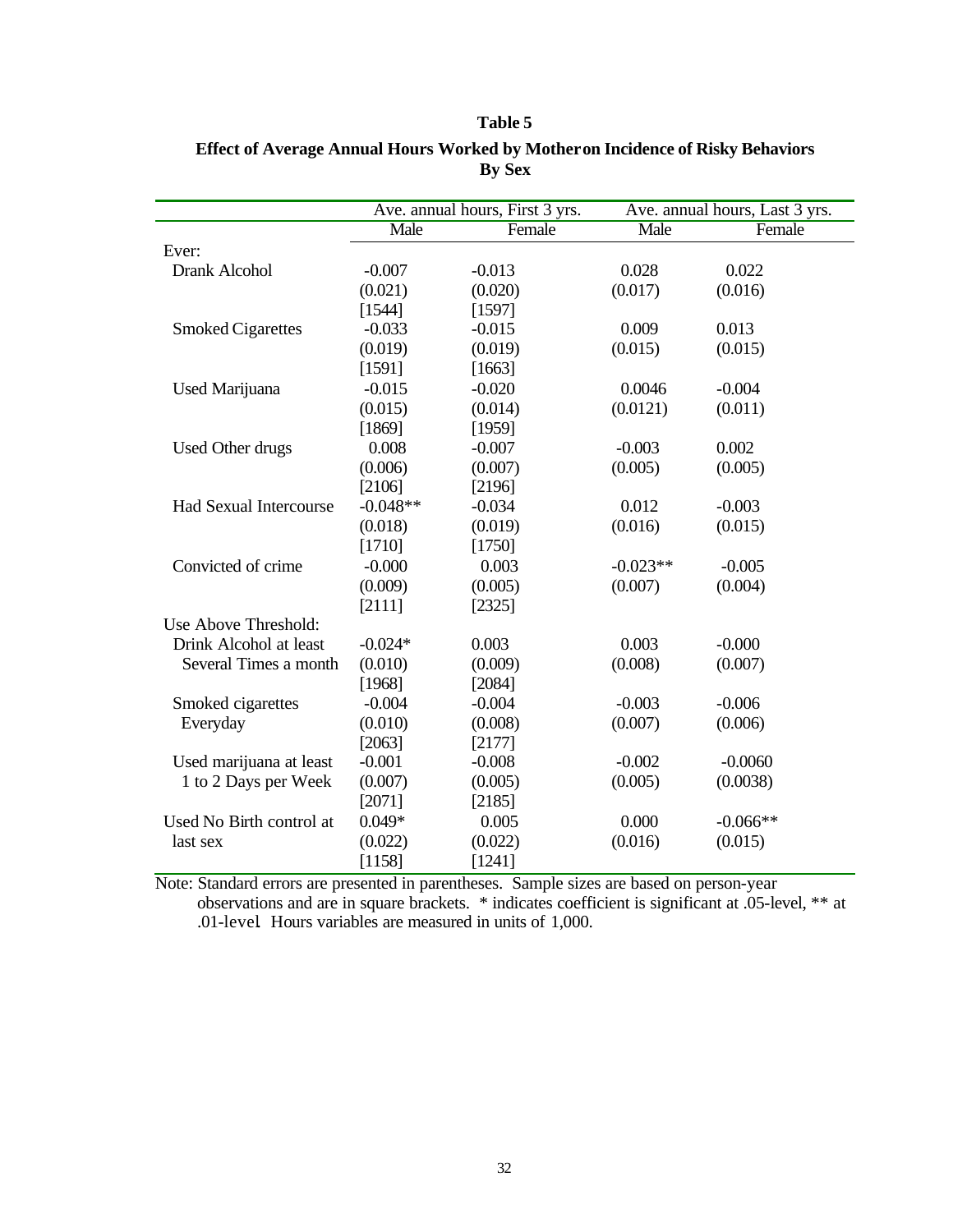|                               |          | Ave. annual hours, First 3 yrs. |          | Ave. annual hours, Last 3 yrs. |
|-------------------------------|----------|---------------------------------|----------|--------------------------------|
|                               | Male     | Female                          | Male     | Female                         |
|                               |          |                                 |          |                                |
| Alcohol Use in Last 12        | $-0.083$ | 0.022                           | 0.108    | $0.119*$                       |
| <b>Months</b>                 | (0.076)  | (0.073)                         | (0.060)  | (0.058)                        |
| Change in Mean # of Days      | $-1.209$ | 0.220                           | 1.605    | 1.189                          |
|                               | [2143]   | [2227]                          |          |                                |
| Cigarette Use in Last 30 Days | $-0.003$ | $-0.067$                        | $-0.071$ | $-0.073$                       |
|                               | (0.102)  | (0.106)                         | (0.075)  | (0.075)                        |
| Change in Mean # of Days      | $-0.009$ | $-0.237$                        | $-0.294$ | $-0.258$                       |
|                               | [2220]   | [2326]                          |          |                                |
| Marijuana Use in the Last 30  | 0.044    | $-0.316*$                       | $-0.073$ | $-0.110$                       |
| Days                          | (0.122)  | (0.137)                         | (0.099)  | (0.099)                        |
| Change in Mean # of Days      | 0.055    | $-0.202$                        | $-0.095$ | $-0.069$                       |
|                               | [2149]   | $[2235]$                        |          |                                |

### **Effect of Average Annual Hours Worked by Mother on Intensity of Risky Behaviors By Sex**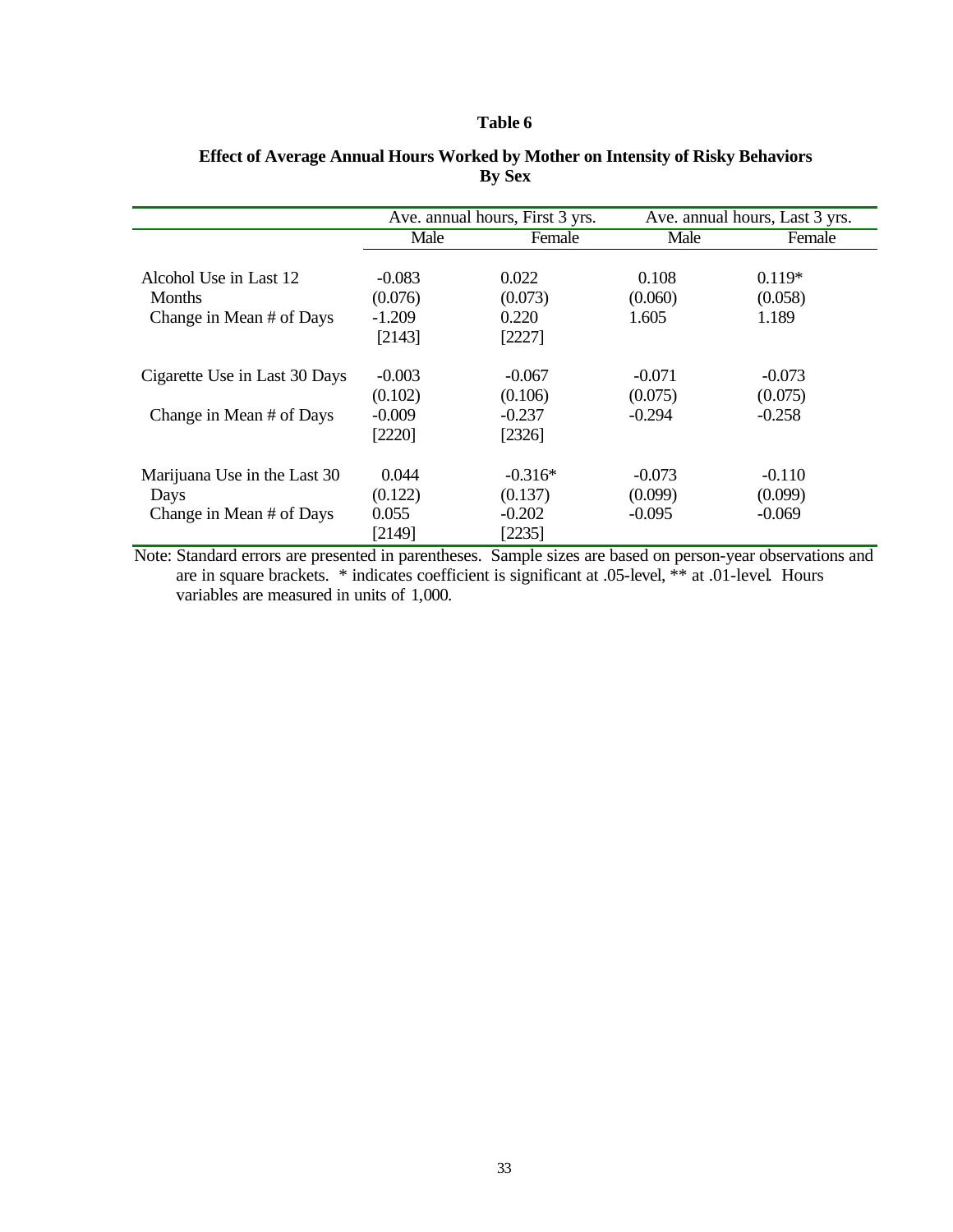|                               | Ave. annual hours, First 3 yrs. |           |           | Ave. annual hours, Last 3 yrs. |           |           |
|-------------------------------|---------------------------------|-----------|-----------|--------------------------------|-----------|-----------|
|                               | African                         |           |           | African                        |           |           |
|                               | American                        | Hispanic  | White     | American                       | Hispanic  | White     |
| Ever:                         |                                 |           |           |                                |           |           |
| Drank Alcohol                 | $-0.030$                        | $-0.009$  | $-0.0101$ | 0.021                          | $-0.006$  | $0.0442*$ |
|                               | (0.023)                         | (0.033)   | (0.022)   | (0.018)                        | (0.024)   | (0.0181)  |
|                               | [1203]                          | [665]     | [1273]    |                                |           |           |
| <b>Smoked Cigarettes</b>      | $-0.031$                        | $-0.061$  | $-0.015$  | 0.005                          | $-0.001$  | 0.020     |
|                               | (0.019)                         | (0.032)   | (0.023)   | (0.014)                        | (0.025)   | (0.019)   |
|                               | [1319]                          | [695]     | [1240]    |                                |           |           |
| Used Marijuana                | $-0.018$                        | $-0.024$  | $-0.023$  | $-0.007$                       | 0.006     | 0.005     |
|                               | (0.016)                         | (0.026)   | (0.016)   | (0.011)                        | (0.020)   | (0.013)   |
|                               | [1455]                          | [792]     | [1581]    |                                |           |           |
| Used Other drugs              | 0.003                           | $-0.005$  | $-0.006$  | 0.001                          | 0.002     | 0.000     |
|                               | (0.004)                         | (0.015)   | (0.010)   | (0.002)                        | (0.013)   | (0.008)   |
|                               | [1616]                          | [928]     | [1758]    |                                |           |           |
| <b>Had Sexual Intercourse</b> | $-0.074**$                      | $-0.047$  | $-0.007$  | $-0.012$                       | 0.010     | 0.0197    |
|                               | (0.024)                         | (0.028)   | (0.019)   | (0.019)                        | (0.024)   | (0.0153)  |
|                               | [1211]                          | [766]     | [1483]    |                                |           |           |
| Convicted of crime            | $-0.005$                        | 0.006     | 0.001     | $-0.010$                       | $-0.015$  | $-0.0111$ |
|                               | (0.008)                         | (0.010)   | (0.007)   | (0.006)                        | (0.008)   | (0.0060)  |
|                               | [1649]                          | [963]     | [1824]    |                                |           |           |
| Use Above Threshold:          |                                 |           |           |                                |           |           |
| Drink Alcohol at least        | $-0.008$                        | $-0.0031$ | $-0.012$  | 0.005                          | $-0.014$  | 0.006     |
| Several Times a month         | (0.010)                         | (0.0165)  | (0.010)   | (0.007)                        | (0.012)   | (0.008)   |
|                               | [1479]                          | [890]     | [1683]    |                                |           |           |
| Smoked cigarettes             | $-0.006$                        | $-0.021$  | 0.003     | $-0.004$                       | $-0.002$  | $-0.000$  |
| Everyday                      | (0.007)                         | (0.013)   | (0.013)   | (0.004)                        | (0.009)   | (0.010)   |
|                               | [1622]                          | [933]     | [1685]    |                                |           |           |
| Used marijuana at least       | $-0.000$                        | $-0.014$  | $-0.004$  | $-0.008$                       | 0.005     | $-0.006$  |
| 1 to 2 Days per Week          | (0.007)                         | (0.011)   | (0.005)   | (0.004)                        | (0.008)   | (0.005)   |
|                               | [1567]                          | [904]     | [1785]    |                                |           |           |
| Used No Birth control at      | $-0.029$                        | $-0.031$  | $-0.030$  | $-0.052**$                     | $0.083**$ | 0.002     |
| last sex                      | (0.025)                         | (0.040)   | (0.021)   | (0.0168)                       | (0.030)   | (0.017)   |
|                               | [1016]                          | [504]     | [879]     |                                |           |           |

### **Effect of Average Annual Hours Worked by Mother on Incidence of Risky Behaviors By Race/Ethnicity**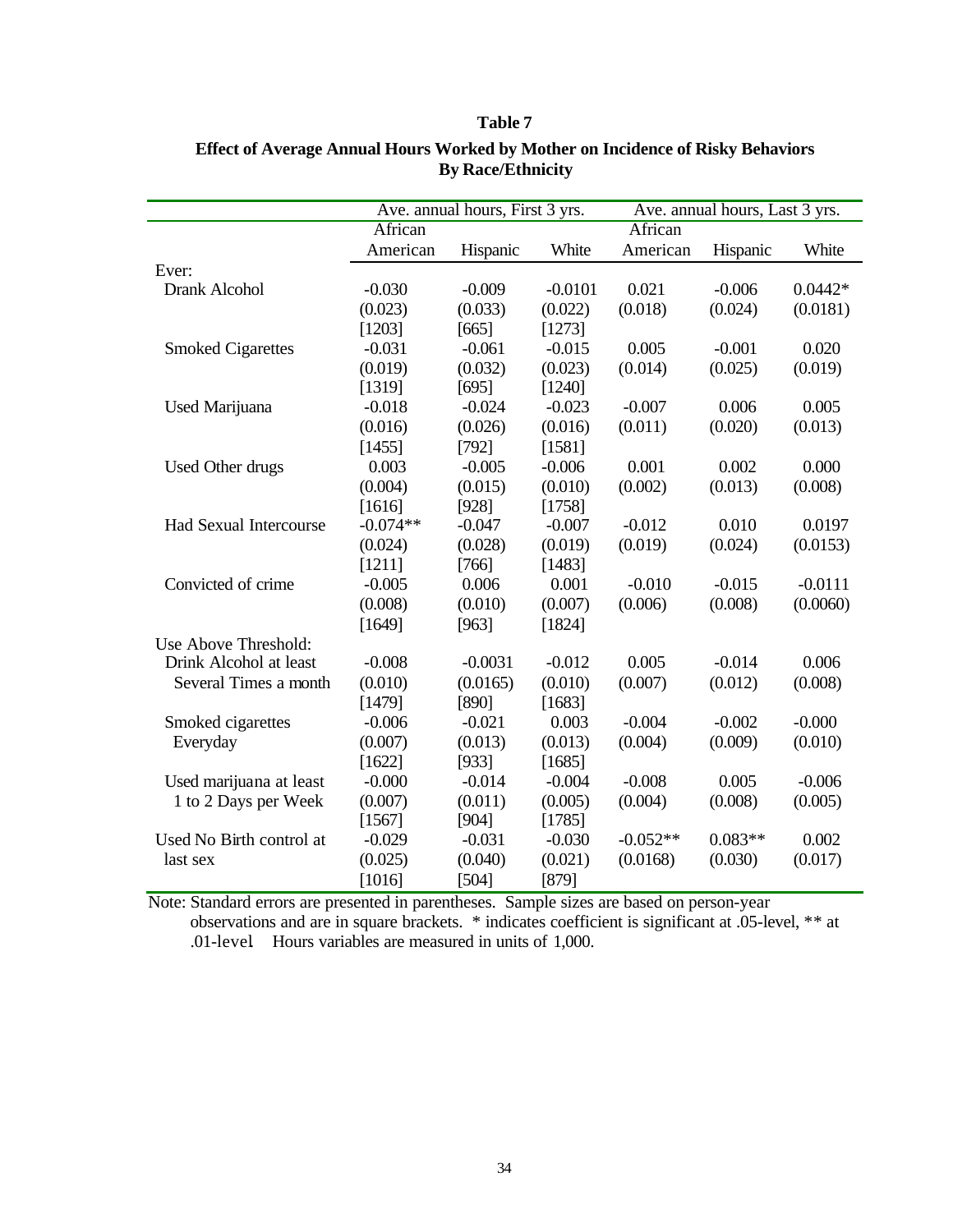|                               |          | Ave. annual hours, First 3 yrs. |          | Ave. annual hours, Last 3 yrs. |          |           |
|-------------------------------|----------|---------------------------------|----------|--------------------------------|----------|-----------|
|                               | African  | Hispanic                        | White    | African                        | Hispanic | White     |
|                               | American |                                 |          | American                       |          |           |
|                               |          |                                 |          |                                |          |           |
| Alcohol Use in Last 12        | $-0.021$ | $-0.010$                        | $-0.081$ | 0.110                          | 0.059    | $0.137*$  |
| <b>Months</b>                 | (0.102)  | (0.115)                         | (0.077)  | (0.070)                        | (0.090)  | (0.066)   |
| Change in Mean # of Days      | $-0.289$ | $-0.180$                        | $-1.006$ | 1.538                          | .947     | 1.669     |
|                               | [1570]   | [972]                           | [1820]   |                                |          |           |
| Cigarette Use in Last 30 Days | $-0.083$ | $-0.247$                        | 0.022    | $-0.190*$                      | 0.020    | $-0.0318$ |
|                               | (0.152)  | (0.152)                         | (0.099)  | (0.0961)                       | (0.112)  | (0.0767)  |
| Change in Mean # of Days      | $-0.237$ | $-1.239$                        | 0.127    | $-0.536$                       | 0.103    | $-0.184$  |
|                               | [1671]   | [989]                           | [1886]   |                                |          |           |
| Marijuana Use in the Last 30  | $-0.115$ | $-0.240$                        | $-0.090$ | $-0.223$                       | 0.039    | $-0.083$  |
| Days                          | (0.195)  | (0.202)                         | (0.128)  | (0.118)                        | (0.145)  | (0.119)   |
| Change in Mean # of Days      | $-0.102$ | $-0.411$                        | $-0.071$ | $-0.204$                       | 0.067    | $-0.067$  |
|                               | [1615]   | [936]                           | [1833]   |                                |          |           |

### **Effect of Average Annual Hours Worked by Mother on Intensity of Risky Behaviors By Race/Ethnicity**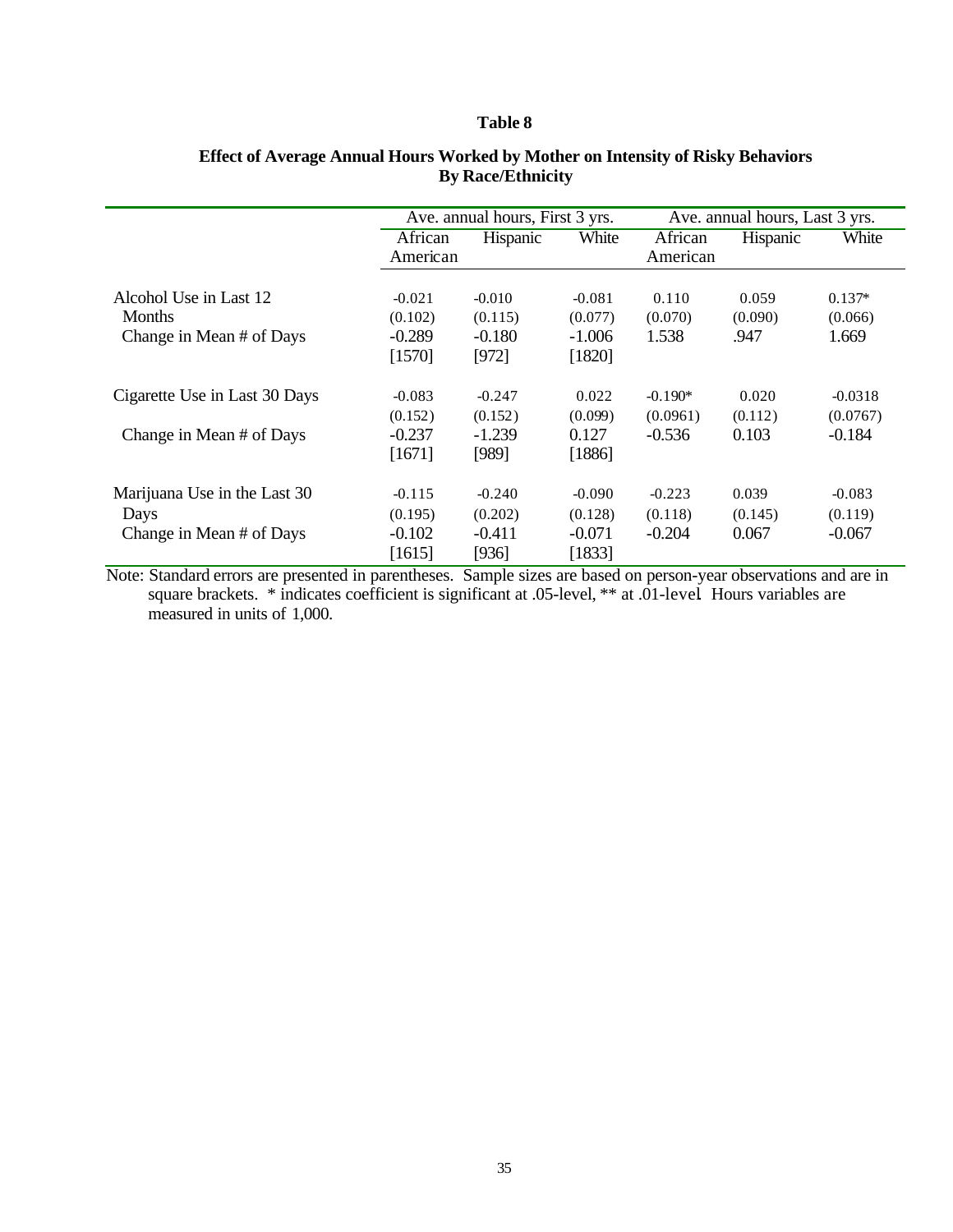|                                        | Ave. annual hours, First 3 yrs. |                | Ave. annual hours, Last 3 yrs. |                       |  |
|----------------------------------------|---------------------------------|----------------|--------------------------------|-----------------------|--|
|                                        | <b>If Married</b>               | If Not Married | <b>If Married</b>              | <b>If Not Married</b> |  |
| Ever:                                  |                                 |                |                                |                       |  |
| Drank Alcohol                          | $-0.018$                        | $-0.006$       | $0.060**$                      | $-0.004$              |  |
| $(n=2930)$                             | (0.021)                         | (0.021)        | (0.016)                        | (0.017)               |  |
| <b>Smoked Cigarettes</b>               | $-0.016$                        | $-0.032$       | 0.024                          | 0.005                 |  |
| $(n=2997)$                             | (0.019)                         | (0.020)        | (0.015)                        | (0.015)               |  |
| Used Marijuana                         | $-0.005$                        | $-0.026$       | 0.013                          | $-0.009$              |  |
| $(n=3520)$                             | (0.015)                         | (0.015)        | (0.012)                        | (0.011)               |  |
| Used Other drugs                       | $-0.006$                        | 0.008          | $-0.002$                       | $-0.002$              |  |
| $(n=3919)$                             | (0.006)                         | (0.007)        | (0.006)                        | (0.005)               |  |
| <b>Had Sexual Intercourse</b>          | $-0.030$                        | $-0.056**$     | $0.040*$                       | $-0.013$              |  |
| $(n=3215)$                             | (0.019)                         | (0.019)        | (0.016)                        | (0.015)               |  |
| Convicted of crime                     | $-0.001$                        | 0.005          | $-0.005$                       | $-0.016**$            |  |
| $(n=4040)$                             | (0.007)                         | (0.006)        | (0.007)                        | (0.005)               |  |
| Use Above Threshold:                   |                                 |                |                                |                       |  |
| Drink Alcohol at least                 | $-0.019$                        | $-0.009$       | 0.009                          | $-0.004$              |  |
| Several Times a month<br>$(n=3729)$    | (0.010)                         | (0.009)        | (0.008)                        | (0.006)               |  |
| Smoked cigarettes                      | 0.008                           | $-0.009$       | $-0.006$                       | $-0.005$              |  |
| Everyday $(n=3868)$                    | (0.010)                         | (0.009)        | (0.007)                        | (0.007)               |  |
| Used marijuana at least                | $-0.007$                        | $-0.003$       | 0.006                          | $-0.009*$             |  |
| 1 to 2 Days per Week                   | (0.007)                         | (0.006)        | (0.006)                        | (0.004)               |  |
| $(n=3881)$<br>Used No Birth control at | $-0.047$                        | $-0.022$       | $-0.042*$                      | $-0.030*$             |  |
| last sex $(n=2106)$                    | (0.026)                         | (0.021)        | (0.019)                        | (0.015)               |  |
|                                        |                                 |                |                                |                       |  |

#### **Effect of Average Annual Hours Worked by Mother on Incidence of Risky Behaviors By Marital Status**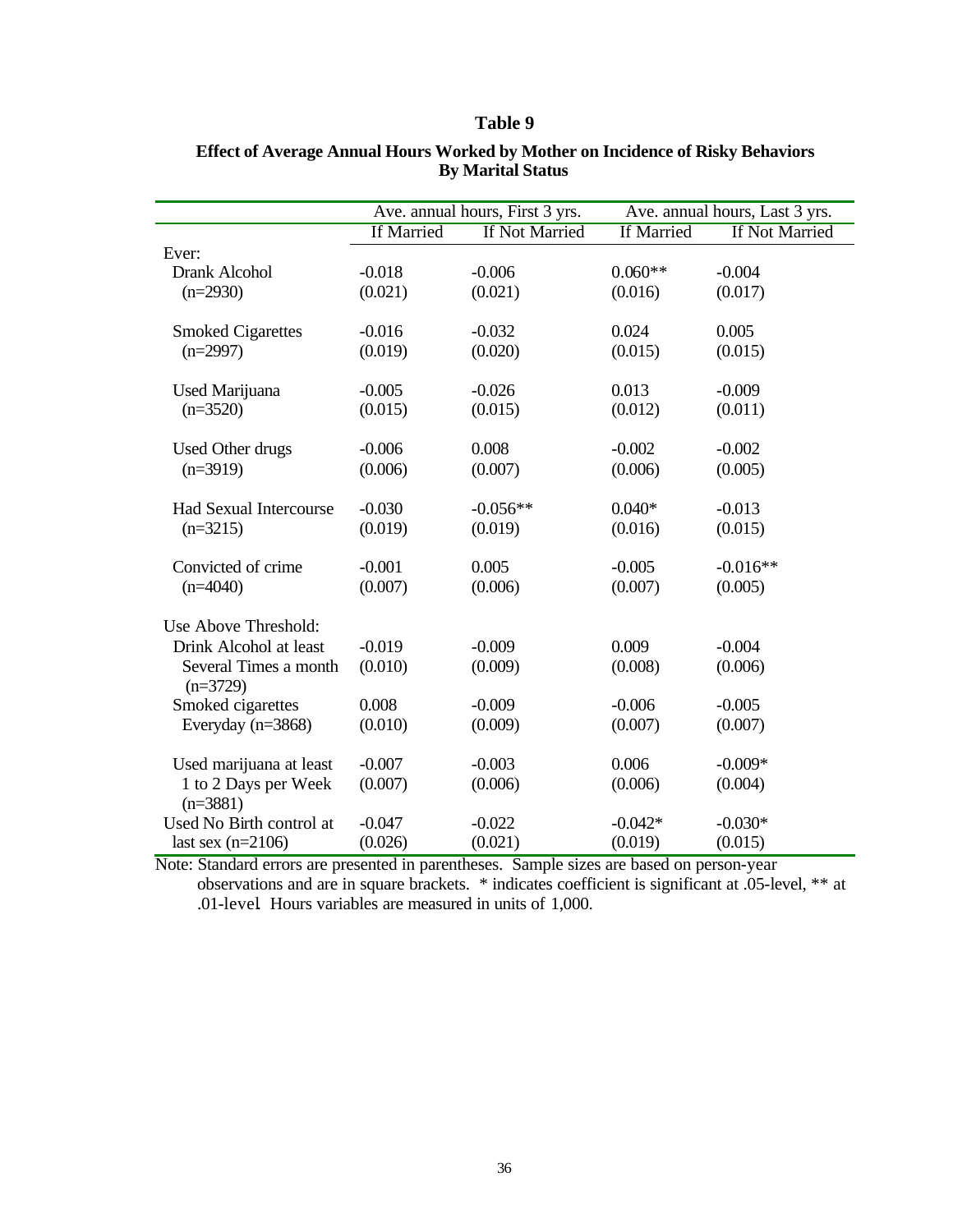|                               |            | Ave. annual hours, First 3 yrs. | Ave. annual hours, Last 3 yrs. |                |  |
|-------------------------------|------------|---------------------------------|--------------------------------|----------------|--|
|                               | If Married | If Not Married                  | If Married                     | If Not Married |  |
|                               |            |                                 |                                |                |  |
| Alcohol Use in Last 12        | $-0.086$   | $-0.024$                        | $0.185**$                      | 0.071          |  |
| Months $(n=3978)$             | (0.075)    | (0.078)                         | (0.060)                        | (0.061)        |  |
| Change in Mean # of Days      | $-0.795$   | $-0.227$                        | 1.727                          | 0.676          |  |
|                               |            |                                 |                                |                |  |
| Cigarette Use in Last 30 Days | 0.138      | $-0.178$                        | $-0.058$                       | $-0.101$       |  |
| $(n=4131)$                    | (0.105)    | (0.105)                         | (0.078)                        | (0.075)        |  |
| Change in Mean # of Days      | 0.516      | $-0.669$                        | $-0.218$                       | $-0.380$       |  |
|                               |            |                                 |                                |                |  |
| Marijuana Use in the Last 30  | $-0.061$   | $-0.152$                        | $-0.018$                       | $-0.136$       |  |
| Days $(n=3992)$               | (0.133)    | (0.143)                         | (0.108)                        | (0.096)        |  |
| Change in Mean # of Days      | $-0.055$   | $-0.140$                        | $-0.017$                       | $-0.128$       |  |

### **Effect of Average Annual Hours Worked by Mother on Intensity of Risky Behaviors By Marital Status**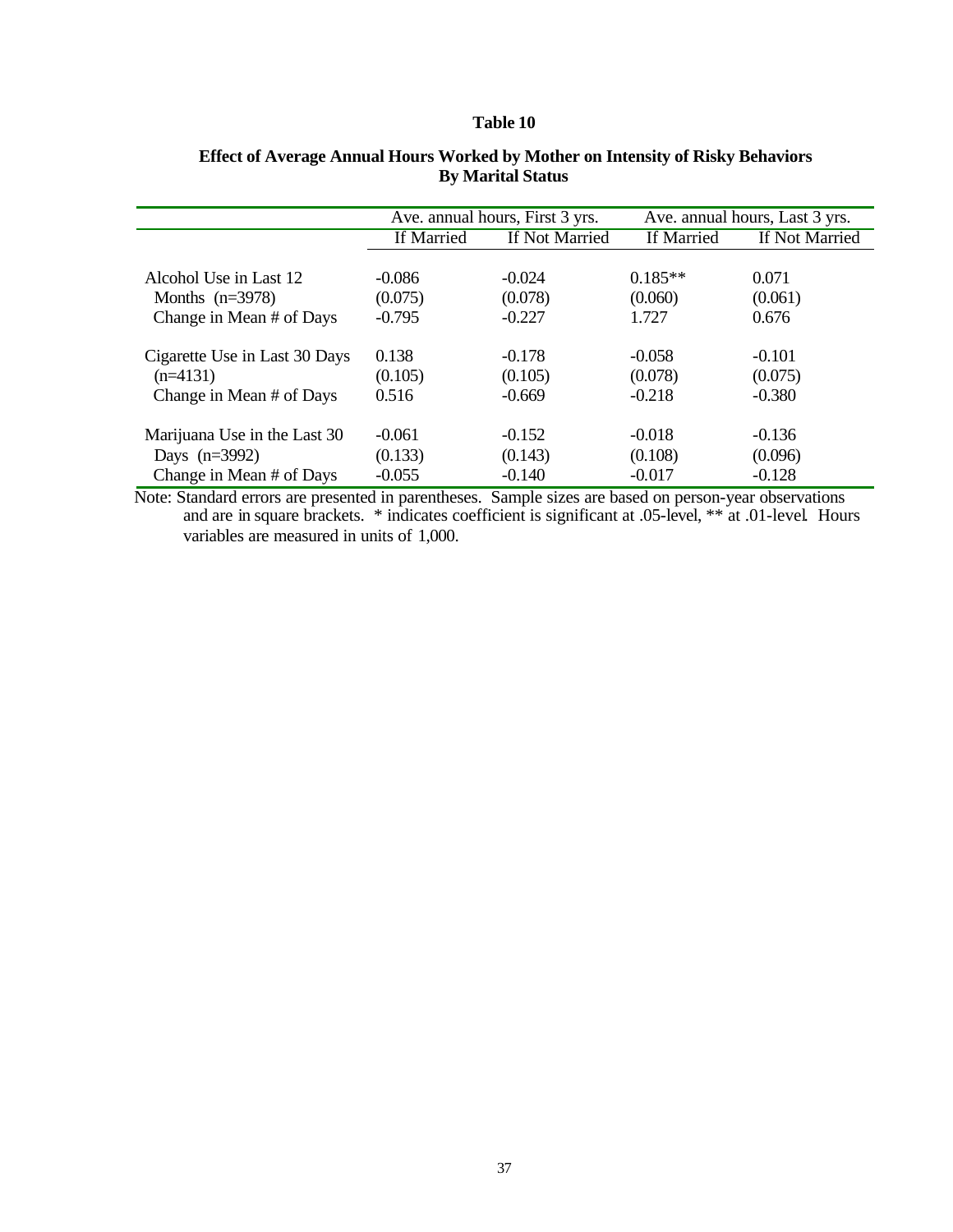|                                                  | "Mother" Fixed Effects             |                    |                                   |                    | "Grandparent" Fixed Effects        |                    |                                   |                    | <b>Instrumental Variables</b>   |                         |
|--------------------------------------------------|------------------------------------|--------------------|-----------------------------------|--------------------|------------------------------------|--------------------|-----------------------------------|--------------------|---------------------------------|-------------------------|
|                                                  | Ave. annual hours,<br>First 3 yrs. |                    | Ave. annual hours,<br>Last 3 yrs. |                    | Ave. annual hours,<br>First 3 yrs. |                    | Ave. annual hours,<br>Last 3 yrs. |                    | Ave. annual                     | Ave. annual             |
|                                                  |                                    |                    |                                   |                    |                                    |                    |                                   |                    | hrs, First 3 yrs.               | hrs, Last 3 yrs.        |
|                                                  | $C$ oefficient<br>Estimate         | Marginal<br>Effect | Coefficient<br>Estimate           | Marginal<br>Effect | Coefficient<br>Estimate            | Marginal<br>Effect | Coefficient<br>Estimate           | Marginal<br>Effect | Coefficient<br>Estimate         | Coefficient<br>Estimate |
| Ever:                                            |                                    |                    |                                   |                    |                                    |                    |                                   |                    |                                 |                         |
| Drank Alcohol                                    | $0.633**$<br>(0.246)<br>[1414]     | 0.086              | 0.170<br>(0.174)                  | 0.023              | 0.131<br>(0.177)<br>[1597]         | 0.019              | $-0.086$<br>(0.122)               | $-0.013$           | $-0.033$<br>(0.081)<br>[3141]   | 0.047<br>(0.066)        |
| <b>Smoked Cigarettes</b>                         | 0.177<br>(0.269)<br>[1143]         | 0.029              | 0.324<br>(0.174)                  | 0.054              | $-0.136$<br>(0.191)<br>[1325]      | $-0.023$           | 0.191<br>(0.132)                  | 0.032              | $-0.211**$<br>(0.077)<br>[3254] | 0.038<br>(0.064)        |
| Used Marijuana                                   | 0.322<br>(0.256)<br>[1398]         | 0.050              | $-0.082$<br>(0.162)               | $-0.013$           | 0.150<br>(0.196)<br>[1576]         | 0.023              | $-0.045$<br>(0.127)               | $-0.007$           | 0.002<br>(0.060)<br>[3828]      | $-0.016$<br>(0.054)     |
| Used Other drugs                                 | 0.214<br>(0.375)<br>[585]          | 0.035              | 0.001<br>(0.250)                  | 0.000              | 0.222<br>(0.312)<br>[679]          | 0.034              | 0.043<br>(0.208)                  | 0.007              | $-0.005$<br>(0.037)<br>[4302]   | $-0.040$<br>(0.036)     |
| Had Sexual Intercourse                           | 0.075<br>(0.242)<br>[1861]         | 0.008              | 0.101<br>(0.173)                  | 0.010              | $-0.266$<br>(0.190)<br>[1990]      | $-0.030$           | 0.043<br>(0.125)                  | 0.005              | $-0.082$<br>(0.072)<br>[3460]   | 0.057<br>(0.060)        |
| Convicted of crime                               | 0.140<br>(0.355)<br>[708]          | 0.021              | $-0.070$<br>(0.212)               | $-0.011$           | $-0.276$<br>(0.297)<br>$[822]$     | $-0.039$           | $-0.088$<br>(0.171)               | $-0.012$           | 0.065<br>(0.033)<br>[4436]      | $-0.035$<br>(0.030)     |
| Use Above Threshold:                             |                                    |                    |                                   |                    |                                    |                    |                                   |                    |                                 |                         |
| Drink Alcohol at least<br>Several Times a month  | 0.055<br>(0.325)<br>[1112]         | 0.007              | $-0.291$<br>(0.201)               | $-0.038$           | 0.006<br>(0.267)<br>[1227]         | 0.001              | $-0.102$<br>(0.165)               | $-0.013$           | 0.004<br>(0.040)<br>[4052]      | $-0.006$<br>(0.033)     |
| Smoked cigarettes<br>Everyday                    | 0.435<br>(0.315)<br>[913]          | 0.059              | 0.145<br>(0.227)                  | 0.020              | 0.176<br>(0.265)<br>[1019]         | 0.023              | $-0.089$<br>(0.177)               | $-0.012$           | $-0.081$<br>(0.042)<br>[4240]   | $-0.017$<br>(0.038)     |
| Used marijuana at least<br>1 to 2 Times per Week | $-0.436$<br>(0.480)<br>[462]       | $-0.069$           | 0.207<br>(0.311)                  | 0.033              | $-0.557$<br>(0.371)<br>[541]       | $-0.084$           | 0.005<br>(0.250)                  | 0.001              | 0.011<br>(0.027)<br>[4256]      | $-0.017$<br>(0.024)     |
| Used No Birth control at<br>last sex             | $-0.615*$<br>(0.308)<br>[1143]     | $-0.118$           | $-0.072$<br>(0.152)               | $-0.014$           | $-0.596*$<br>(0.246)<br>[1232]     | $-0.110$           | $-0.155$<br>(0.133)               | $-0.029$           | 0.105<br>(0.063)<br>[2399]      | $-0.097$<br>(0.061)     |

### **Effect of Average Annual Hours Worked by Mother on Incidence of Risky Behaviors Fixed Effects, Conditional Logit Models and Instrumental Variables, Linear Models**

Note: Standard errors are presented in parentheses. Sample sizes are based on person-year observations and are in square brackets. \* indicates coefficient is significant at .05 level, \*\* at .01-level. Hours variables are measured in units of 1,000. For the conditional logits, marginal effects are calculated as Pi(1-Pi)a. (Greene 1997)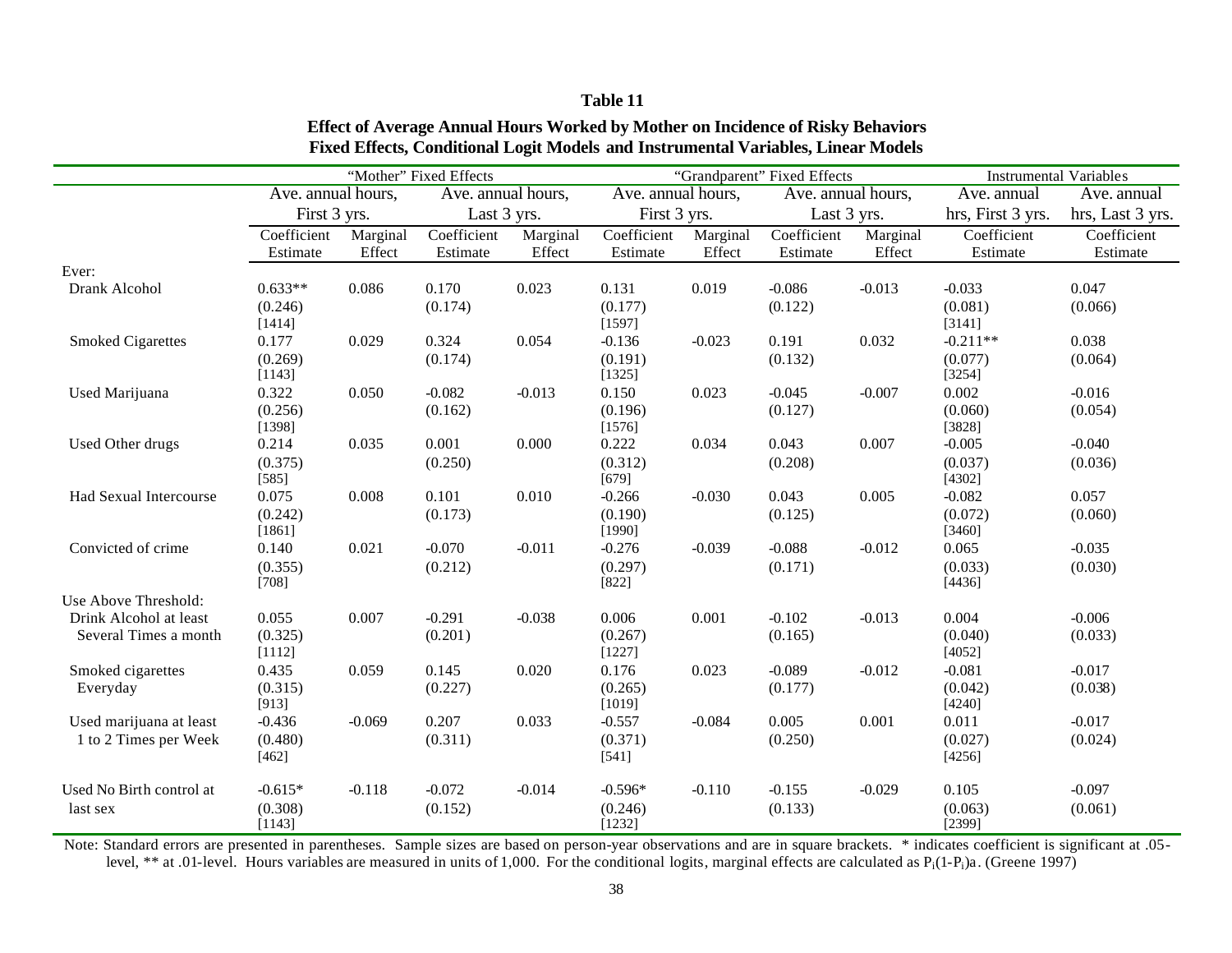#### **Appendix: Discussion of NLSY79-YA Sample**

The NLSY79-YA is administered biennially and data from 1994, 1996, 1998, and 2000 are currently available. Although the NLSY79 is nationally representative, as explained in the text, the sample of young adults who were eligible for the Young Adult supplement by 2000 is composed only of these women's children who were born in 1985 or earlier. Hence, the NLSY79-YA overrepresents youth born to young mothers, as roughly 40 to 45% of all children that will eventually be born to the NLSY79 women had been born by 1985. In addition, the NLSY79 oversamples African Americans and Hispanics, which means that African American and Hispanic youth are overrepresented in the NLSY79-YA as well. It is inappropriate to use weights to make the sample more representative because multiple years of data are used and the sample varies by year. Despite these shortcomings, the NLSY79-YA has a big advantage over other datasets, in that data on both the young adults and their mothers are available from the time the children were very young.

Table A1 compares the incidence rates of risky behaviors for high school youths from the NLSY79-YA with those from two nationally representative data sets, Monitoring the Future (MTF) and the Youth Risk Behavior Survey (YRBS). For all years considered, engagement in cigarette, alcohol, and drug use is substantially lower in the NLSY79-YA. Part of this difference is due to the overrepresentation of African Americans in the NLSY79-YA, as the incidence rates of whites are higher than those of African Americans for cigarette use, frequent cigarette use, alcohol use and drug use. When the rates of risky behavior reported in the NLSY79-YA and in the national surveys are compared by race, they are much closer for all years except 2000—with the exception of drug use where rates from the NLSY79-YA continue to be lower. In fact, when

39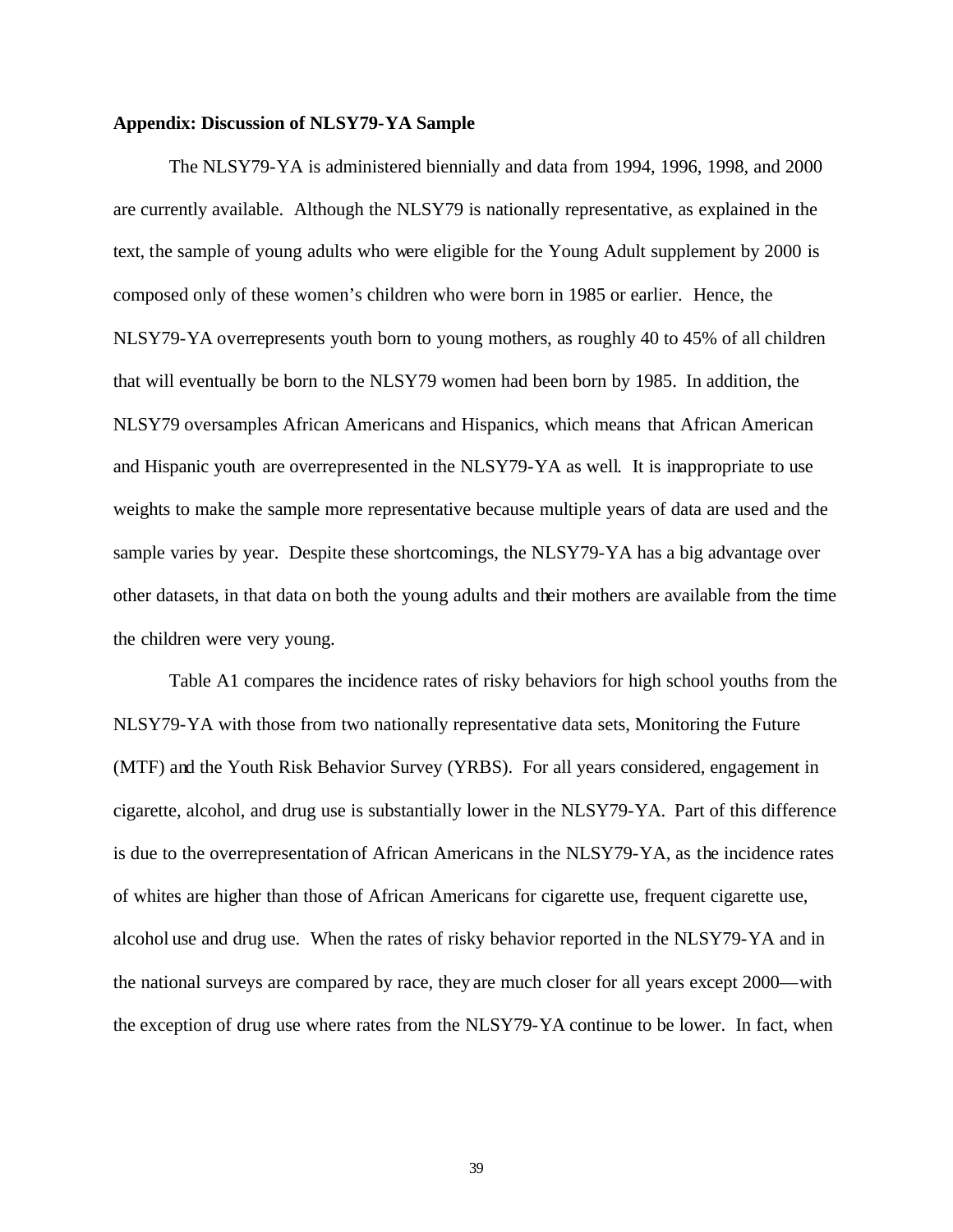comparisons are done by race, the differences are rarely significant; admittedly this is in part driven by small sample sizes for the NLSY79-YA.

Although the data on sexual activity and condom use in 1994 from the NLSY79-YA appear consistent with the YRBS in 1994, the rates diverge in the later years with the incidence of sex being lower and condom use being higher in the NLSY79-YA.